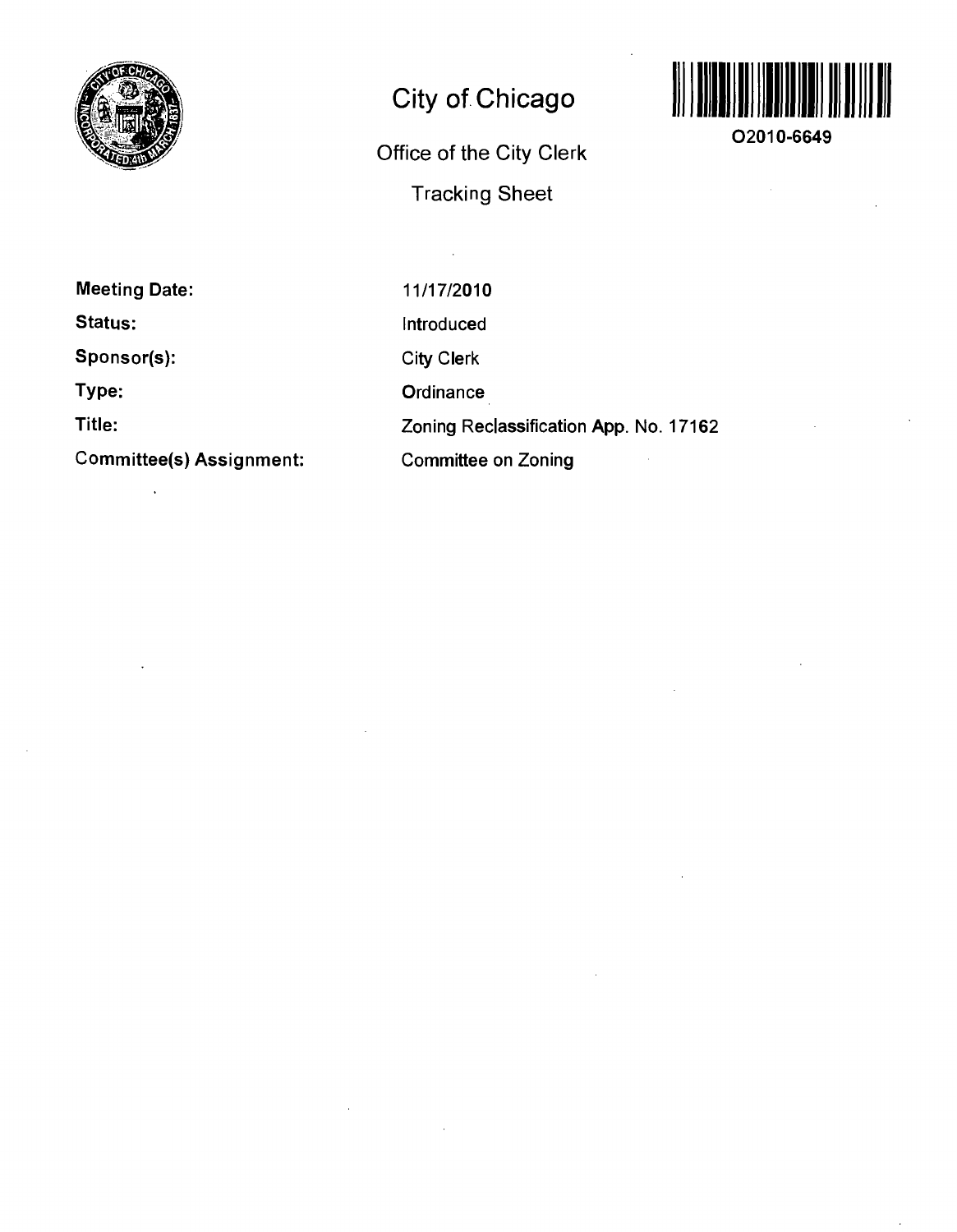### APPLICATION FOR AN AMENDMENT TO  $\overline{1}$   $\overline{1}$   $\overline{1}$   $\overline{2}$   $\overline{1}$   $\overline{2}$   $\overline{1}$   $\overline{3}$   $\overline{4}$   $\overline{2}$   $\overline{4}$   $\overline{2}$   $\overline{2}$   $\overline{2}$   $\overline{2}$   $\overline{2}$   $\overline{2}$   $\overline{2}$   $\overline{2}$   $\overline{2}$   $\overline{2}$  *THE CHICAGO ZONING ORDINANCE / /- / f o*

CITY OF CHICAGO  $# / \frac{7}{62}$ 

- 1. ADDRESS of the property Applicant is seeking to rezone: 516-18 W. Arlington Place
- 2. Ward Number that property is located in: 43
- 3. APPLICANT: Jill Krawczvszyn c/o Law Offices of Samuel VP Banks, 221 N. LaSalle, Suite 3800, Chicago, IL 60601

ADDRESS: 516 W. Arlington Place

CITY: Chicago STATE: IL ZIP CODE: 60614

PHONE: (312) 782-1983 CONTACT PERSON: Sylvia C. Michas, Esq. **Attorney for Applicant** 

4. Is the Applicant the owner of the property YES X NO If the Applicant is not the owner of the property, please provide the following information regarding the owner and attach written authorization from the owner allowing the application to proceed.

| OWNER        | Same as Above |                       |          |  |
|--------------|---------------|-----------------------|----------|--|
| ADDRESS      |               |                       |          |  |
| <b>CITY</b>  |               | <b>STATE</b>          | ZIP CODE |  |
| <b>PHONE</b> |               | <b>CONTACT PERSON</b> |          |  |

5. If the Applicant/Owner of the property has obtained a lawyer as their representative for the rezoning, please provide the following information:

ATTORNEY Law Offices of Samuel VP Banks

ADDRESS 221 North LaSalle Street #3800

CITY Chicago STATE: JL ZIP CODE 60601

PHONE: (312) 782-1983 FAX: (312) 782-2433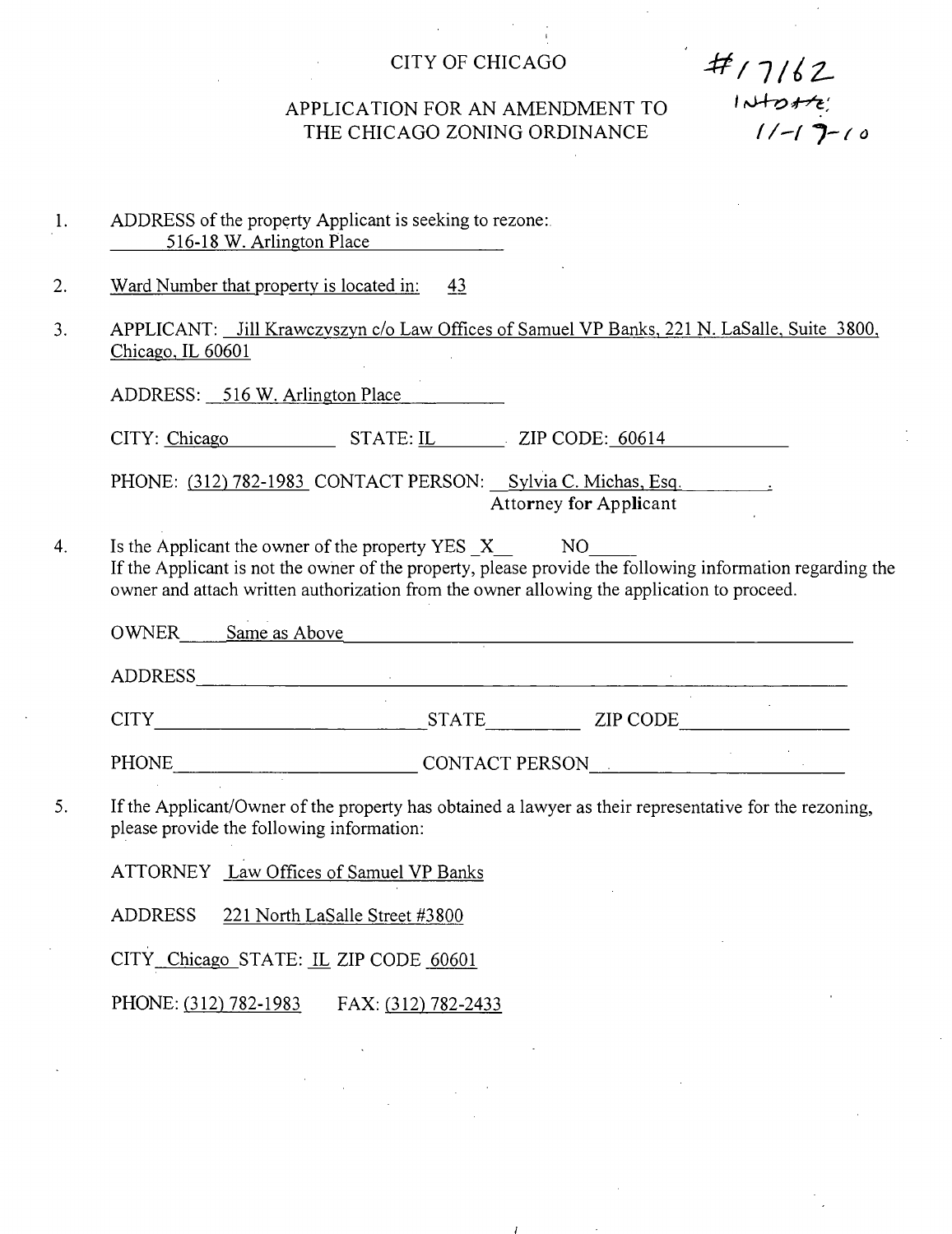#### **ORDINANCE**

#### *BE IT ORDAINED BY THE CITY COUNCIL OF THE CITY OF CHICA GO:*

**SECTION L** Title 17 of the Municipal Code of Chicago, the Chicago Zoning Ordinance

be amended by changing all the RM-5 Residential Multi-Unit District symbols and

indications as shown on Map No.7-F in the area bounded by

a line 100 feet northwest of and parallel to West Arlington Place; a line 150 feet southwest of and parallel to North Clark Street; West Arlington Place; and the alley next southwest of and parallel to North Clark Street,

to those of a RM-6 Residential Multi-Unit District and a corresponding use district is hereby established in the area above described.

**SECTION 2.** This ordinance shall be in force and effect from and after its passage and due publication.

Common Address of Property: 516-518 West Arlington Place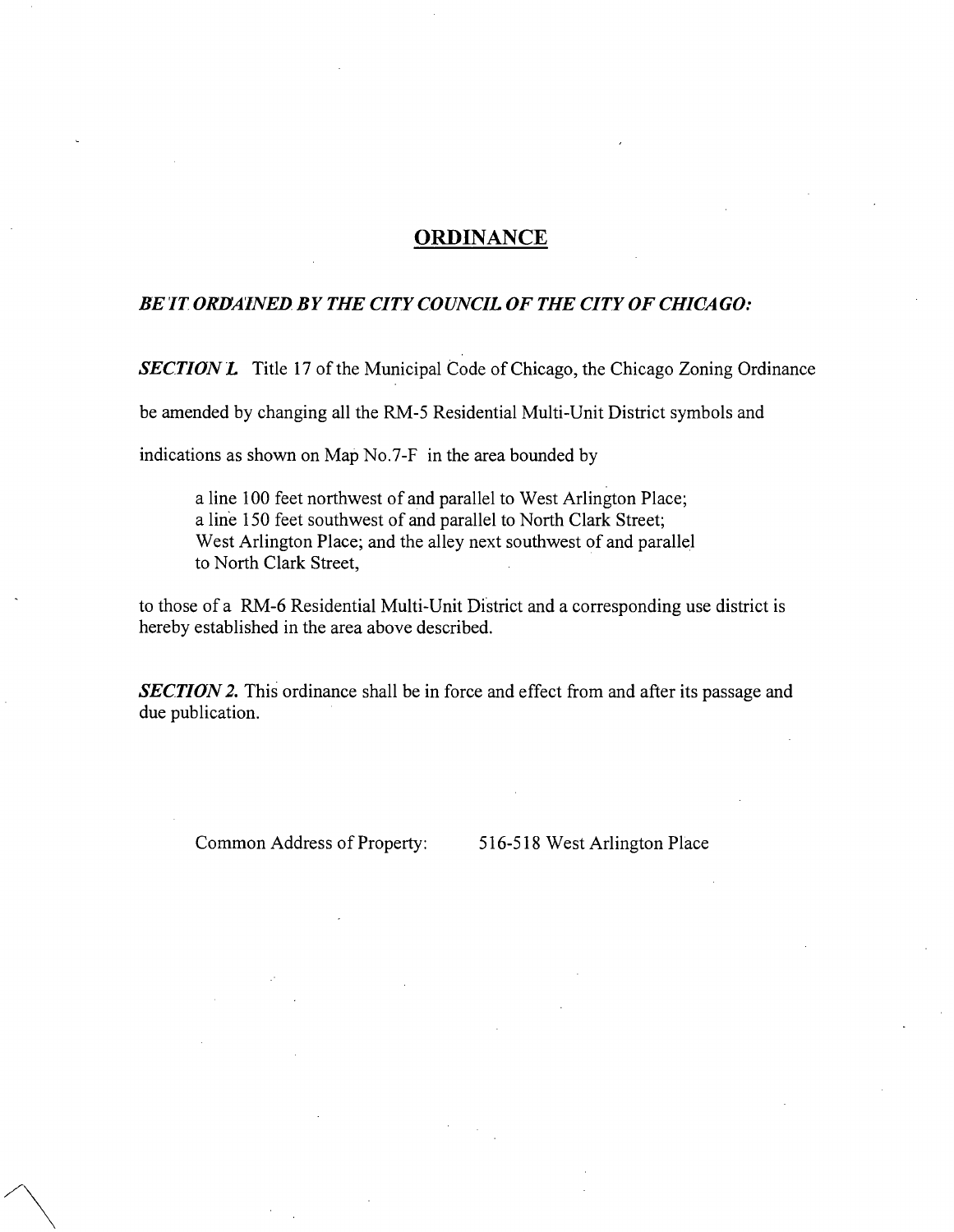- 6. If the applicant is a legal entity (Corporation, LLC, Partnership, etc.), please provide the names of all owners as disclosed on the Economic Disclosure Statements N/A
- 7. On what date did the owner acquire legal title to the subject property? November 2003 & December 1996
- 8. Has the present owner previously rezoned this property? If Yes, when? no
- 9. Present Zoning: RMS Residential Multi-Unit Residential District Proposed Zoning: RM6 Residential Muhi-Unit Residential District
- 10. Lot size in square feet (or dimensions?):  $50' \times 100' = 5,000$  sq. ft.
- 11. Current Use of the Property The subject property is currently improved with a two-story brick building w/English basement and two-story coach house.
- 12. Reason for rezoning the property: To permit the residential redevelopment of the subject property.
- 13. Describe the proposed use of the property after the rezoning. Indicate the number of dwelling units; number of parking spaces; approximate square footage of any commercial space; and height of the proposed building. (BE SPECIFIC)

The reason for the zoning amendment is to permit the construction of a new 6-story residential building containing five (5) dwelling units and on-site parking for eight (8) cars.

14. On May 14, 2007, the Chicago City Council passed the Affordable Requirements Ordinance (ARO) that requires on-site affordable housing units or a financial contribution if residential housing projects receive a zoning change under certain circumstances. Based on the lot size of the project in question and the proposed zoning classification, is this project subject to the Affordable Requirements Ordinance? (See Fact Sheet for more information)

YES NO X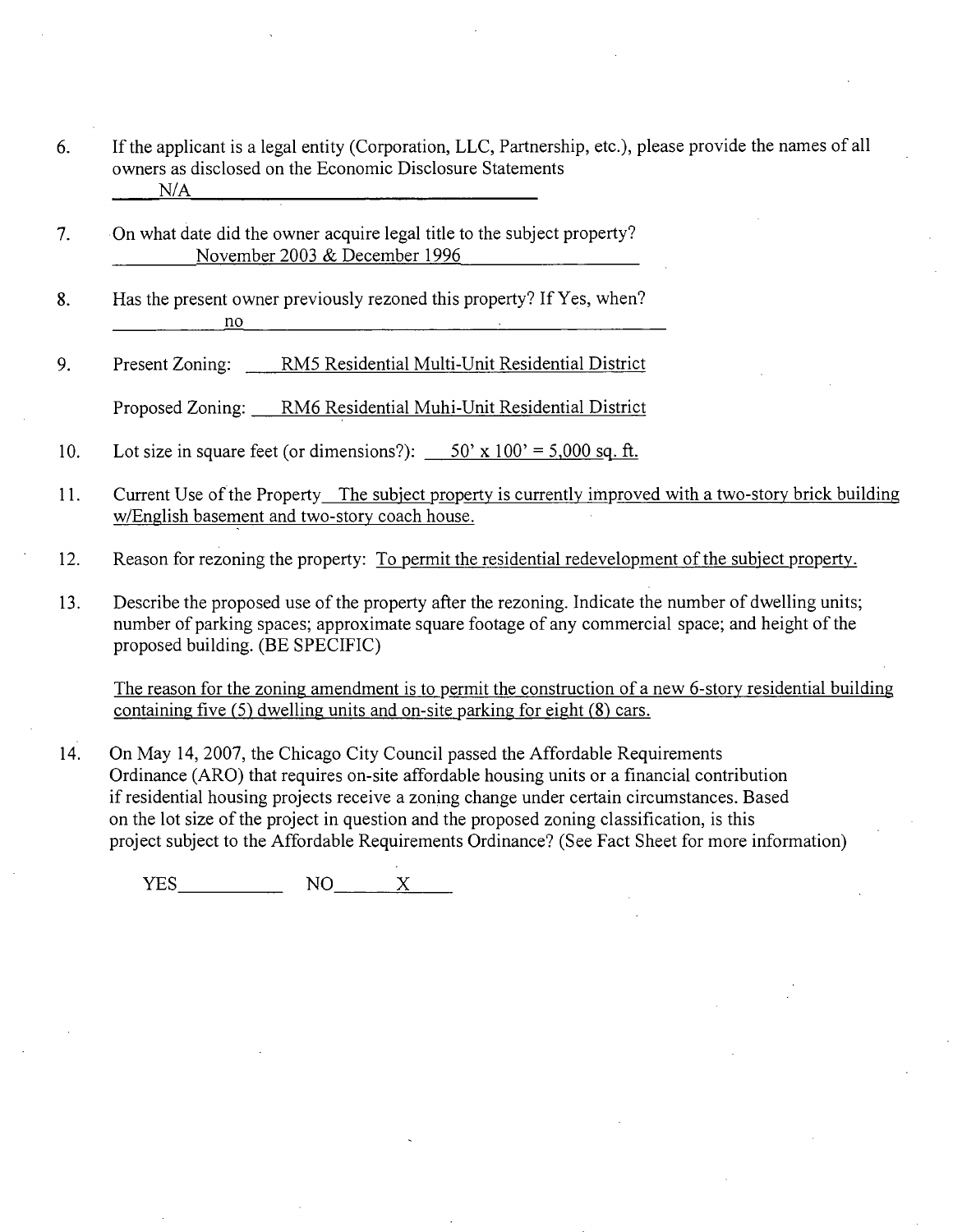#### COUNTY OF COOK STATE OF ILLINOIS

I, Jill Krawczyszyn, being first duly sworn on oath, states that all of the above statements and the statements contained in the documents submitted herewith are true and correct.

 $\overline{\text{Sigma of } A}$ 

=========

Subscribed and Sworn to before me this

<u>In day of Glovenber</u>, 2010. •^dNotary PuWic

==========

OFFICIAL SEAL **SYLVIA CMIC** NOTARY PUBLIC - ST **LINOIS** MY COMMISSION Exercise 09/25/12

For Office Use Only

Date of Introduction:

File Number:

Ward: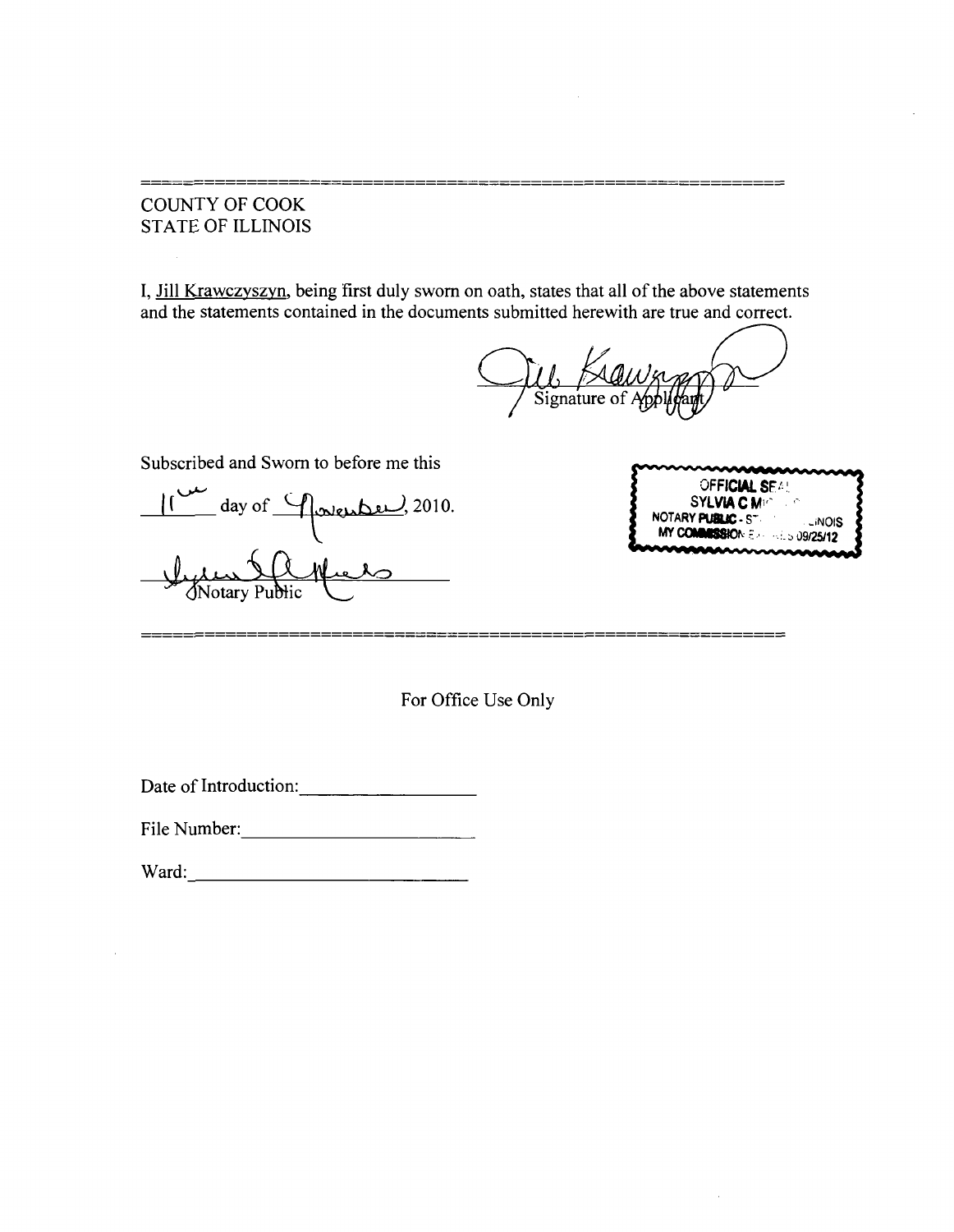#### **Written Notice, Form of Affidavit: Section 17-13-0107**

November 12,2010

Honorable Daniel Solis Chairman, Committee on Zoning 121 North LaSalle Street Room 304 - City Hall Chicago, Illinois 60602

To Whom It May Concern:

The undersigned, Sylvia C. Michas, being first duly sworn on oath, deposes and says the following:

That the undersigned certifies that she has complied with the requirements of Section 17-13-0107 of the Zoning Code of the City of Chicago, by sending written notice to such property owners who appear to be the owners of the property within the subject area not solely owned by the applicant, and on the owners of all property within 250 feet in each direction of the lot line of the subject property, exclusive of the public roads, streets, alleys and other public ways, or a total distance limited to 400 feet. Said written notice was or will be sent by USPS First Class Mail no more than 30 days before filing the application.

**The undersigned certifies that the notice contained the address of the property sought to be rezoned as 516-18**  West Arlington Place Chicago, **IL**; a statement of intended use of said property; the naihe and address of the **applicant; the name and address of the owner; and a statement that the applicant intends to file an application for a change in zoning on approximately November 12, 2010.** 

The applicant has made a bonafide effort to determine the addresses of the parties to be notified under Section 17-13-0107 of the Zoning Code of the City of Chicago; that the applicant certifies that the accompanying list of names and addresses of surrounding property owners within 250 feet is a complete list containing the names and last known addresses of the owners of the property required to be served.

Law Offices of Samuel V.P. Banks

 $\dot{\mathbf{B}}$ <sup>Q</sup>. Sylvia **C**. Michas Attorney

Subscribed and Sworn to before me this  $\{ 2 \text{ day of } \lambda \text{ for } \lambda, 2010 \}$ 

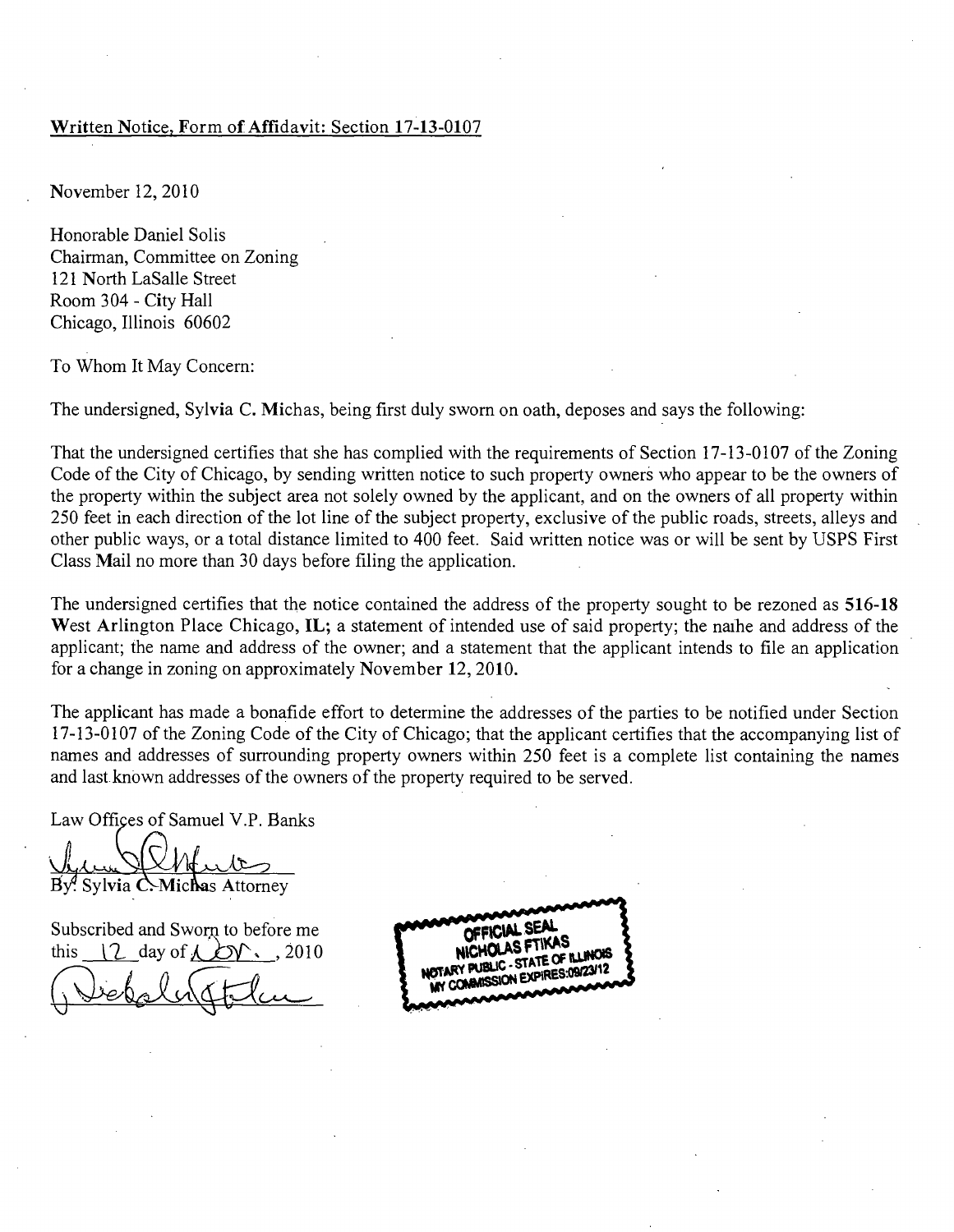#### **NOTICE**

#### *Via USPS First Class Mail*

November 12, 2010

Dear Sir or Madam:

**In accordance with Amendment to the Zoning Code enacted by the City Council, Section 17-13-0107-A, please**  be informed that on or about November 12, 2010, 1, the undersigned, filed an application for a change in **zoning from an RMS Residential Multi-Unit District to an RM6 Residential Multi-Unit District, on behalf of the Applicant/Owner, Jill Krawczyszyn, for the property located at 516-18 West Arlington Chicago, IL.** 

The reason for the zoning amendment is to permit the construction of a new 6-story residential building containing five (5) dwelling units and on-site parking for eight (8) cars.

**Jill Krawczyszyn is located at 516 W. Arlington Place Chicago, IL.** 

**Please note that the applicant is not seeking to purchase or rezone your property. The applicant is required by law to send this notice because you own property located within 250 feet of the proposed amendment.** 

The contact person for this application is Sylvia C. Michas. My address is 221 N. LaSalle Street, Chicago, IL 60601. My telephone number is 312-782-1983.

Very truly yours,

LAW OFFICES OF SAMUEL V.P. BANKS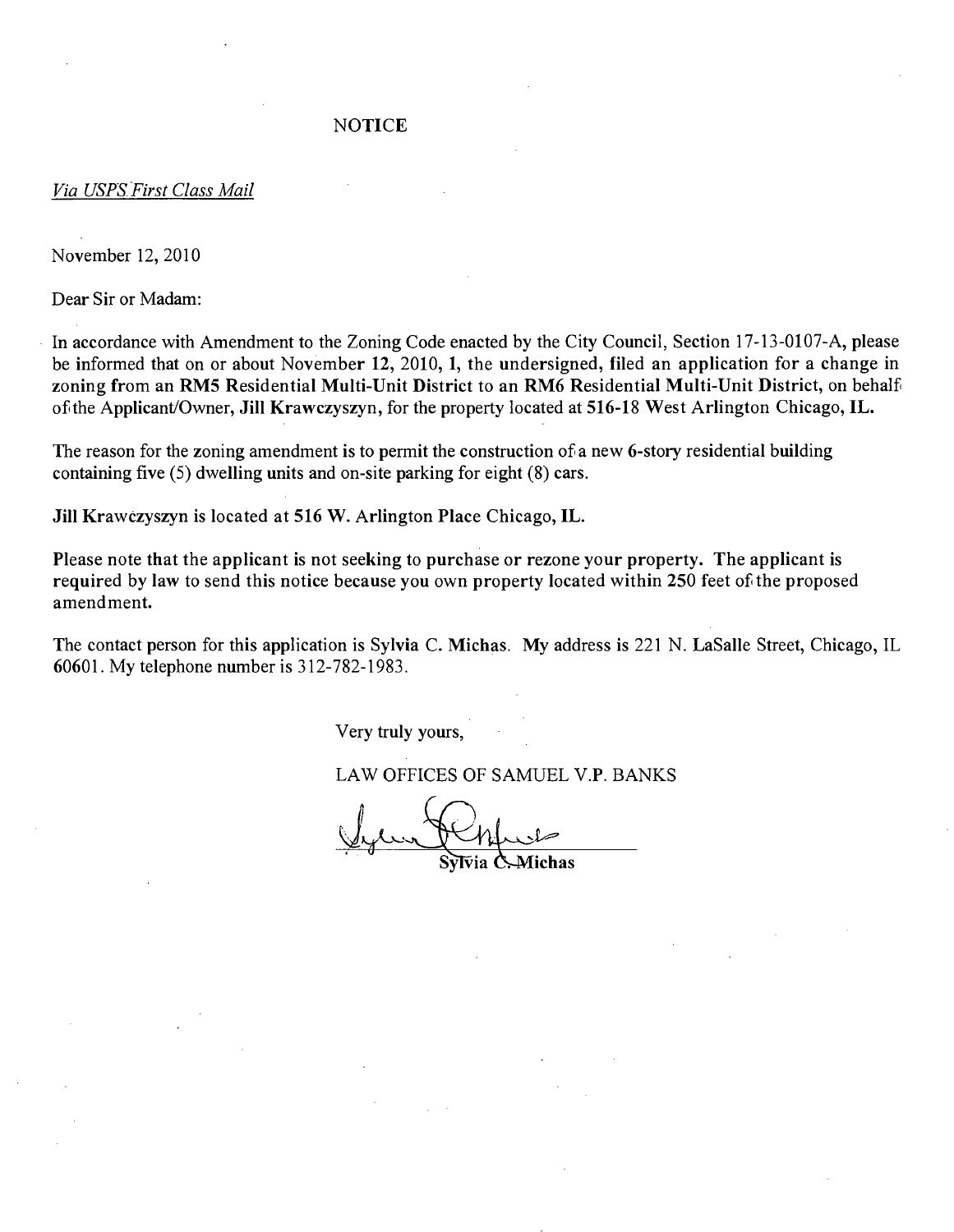To whom it may concern:

 $\sim$ 

I, Jill Krawczyszyn, Applicant/Owner of property located at 516-518 West Arlington Place, Chicago, IL, authorize the Law Office of Samuel V.P. Banks, to file a Zoning Amendment Application with the City of Chicago for that property.

 $\mu$ 

**Title**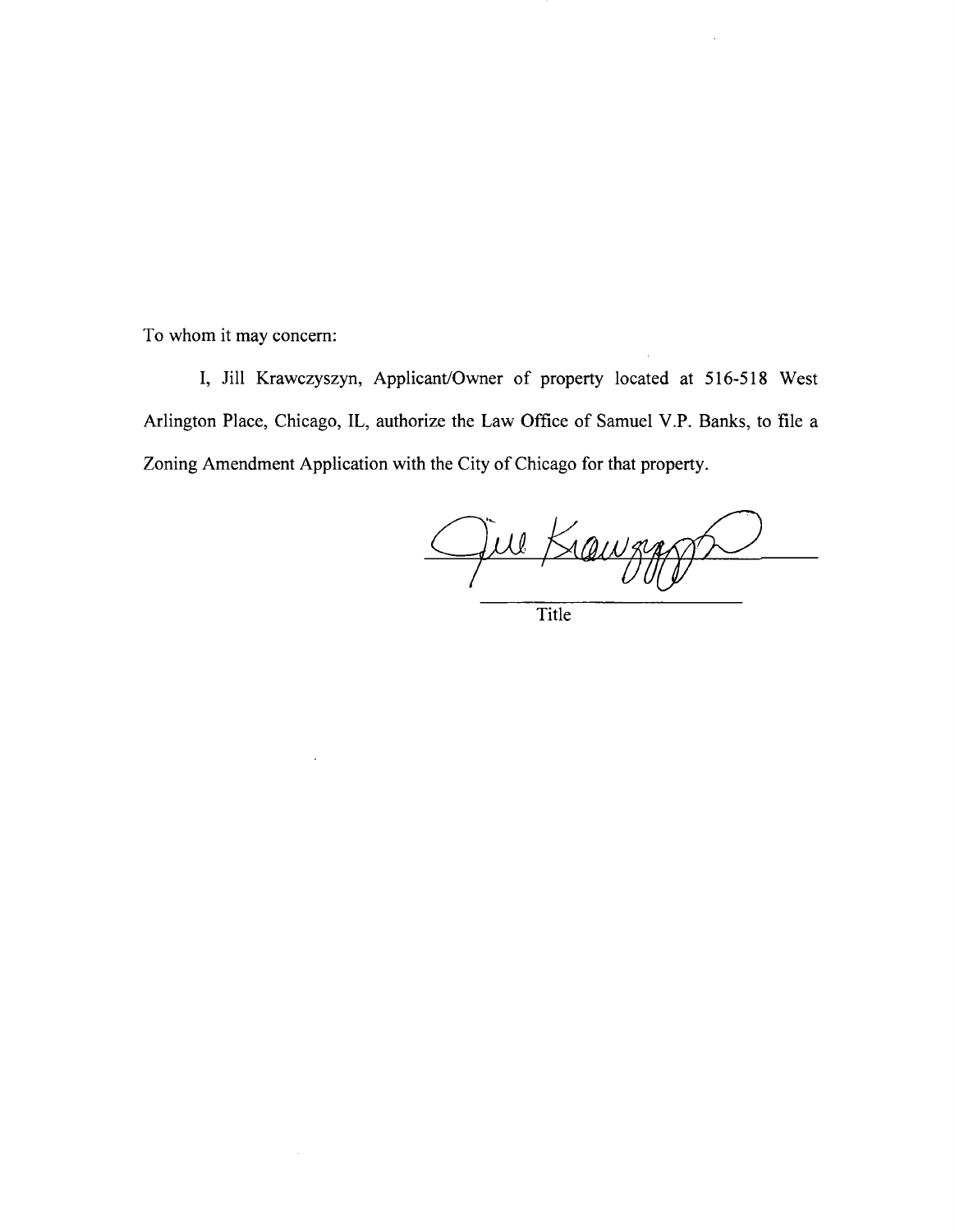#### **FORM OF AFFIDAVIT**

Chairman, Committee on Zoning Room 304 - City Hall Chicago, IL 60602

To Whom It May Concern:

I, Jill Krawczyszyn, understand that the Law Office of Samuel V.P. Banks has filed a sworn affidavit identifying myself as Applicant/Owner holding interest in land subject to the proposed zoning amendment for the property identified as 516-518 West Arlington Place, Chicago, IL.

I, Jill Krawczyszyn, being first duly sworn oath, depose and say that I hold that interest for myself and no other person, association, or shareholder.

<u>- J.U. KACOU)</u><br>J.III Krawczyszyn

Subscribed and Sworn to before me this  $\mathbf{r}$  day of Yourham, 2010

<u>full Oco</u>

OFFICIAL SEAL SYLVIA C MICHAS NOTARY PUBUC - STATE OF ILLINOIS COMMISSION EXPIRES:09/2S/12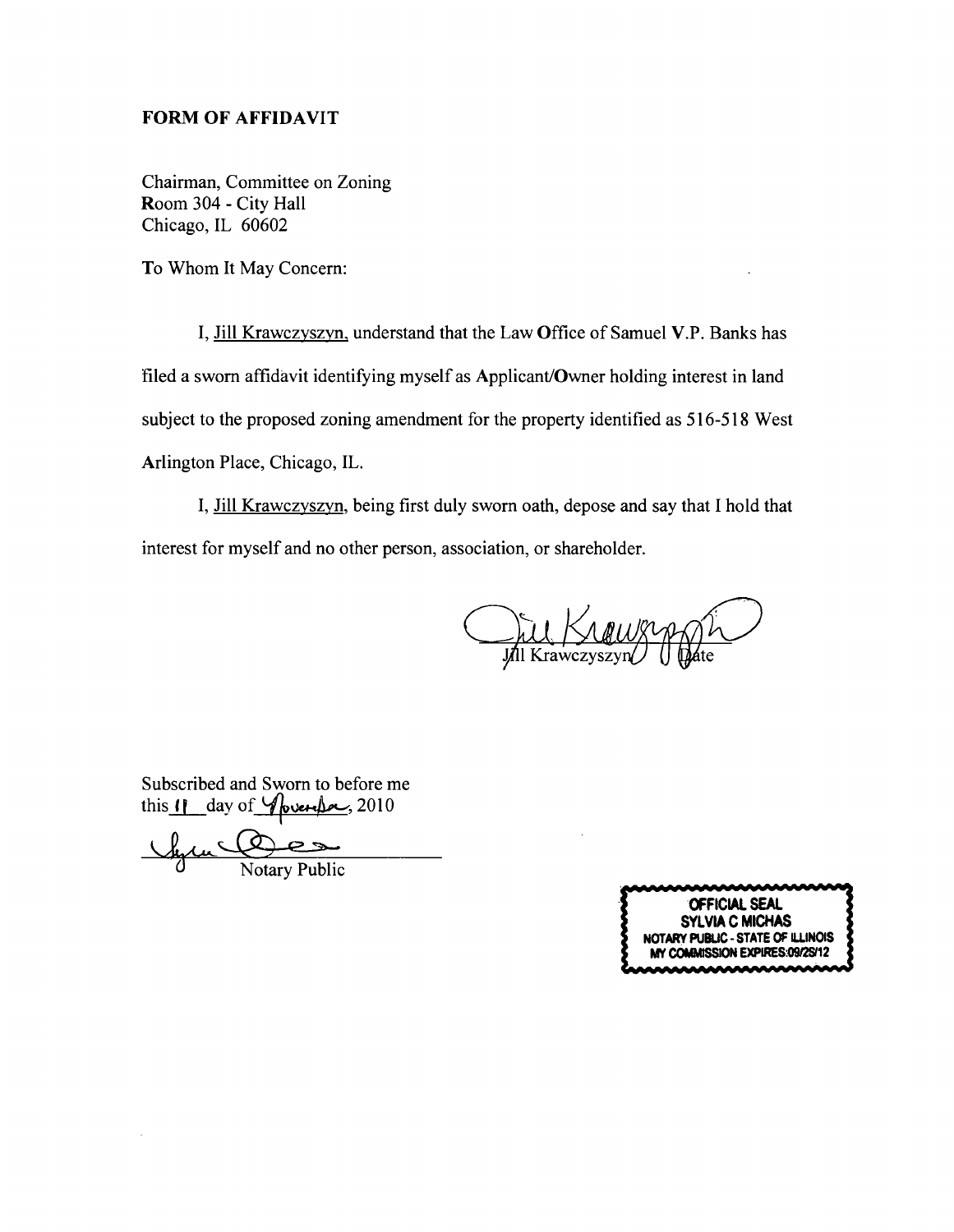#### **CITY OF CHICAGO ECONOMIC DISCLOSURE STATEMENT AND AFFIDAVIT**

#### **SECTION I -- GENERAL INFORMATION**

*A. Legal name of the Disclosing Party submitting this EDS. Include d/b/a/ if applicable:* 

*OiJ\_[ J^rn i.',J4^-21j^ZAjA* 

**Check ONE of the following three boxes:** 

Indicate whether the Disclosing Party submitting this EDS is:

- 1.  $\sqrt{\theta}$ the Applicant OR
- 2. [ ] a legal entity holding a direct or indirect interest in the Applicant. State the legal name of the Applicant in which the Disclosing Party holds an interest: OR
- 3. [] a legal entity with a right of control (see Section II.B. 1.) State the legal name of the entity in which the Disclosing Party holds a right of control: \_\_\_\_\_\_\_\_\_\_\_\_\_\_\_\_\_\_\_\_\_\_\_\_\_\_\_\_

| Arlingtal Place<br>B. Business address of the Disclosing Party:                                                                                                                                         |
|---------------------------------------------------------------------------------------------------------------------------------------------------------------------------------------------------------|
| Chicago $\frac{\pm 1}{60614}$<br>312-782-1983<br>C. Telephone: Fax: $312 - 783 - 2\sqrt{33}$ Email: $\frac{54}{1010}$ ensambrals.cov                                                                    |
|                                                                                                                                                                                                         |
|                                                                                                                                                                                                         |
| D. Name of contact person: Sylvia C Michas, Attenfey for Applicant                                                                                                                                      |
| E. Federal Employer Identification No. (if you have one):                                                                                                                                               |
| F. Brief description of contract, transaction or other undertaking (referred to below as the "Matter") to<br>which this EDS pertains. (Include project number and location of property, if applicable): |
| Zonny Americans Application framperly locates at 516 West                                                                                                                                               |
| (AND UG PLANNING<br>If the Matter is a contract being handled by the City's Department of Procurement Services, please                                                                                  |

complete the following:

Specification # and Contract #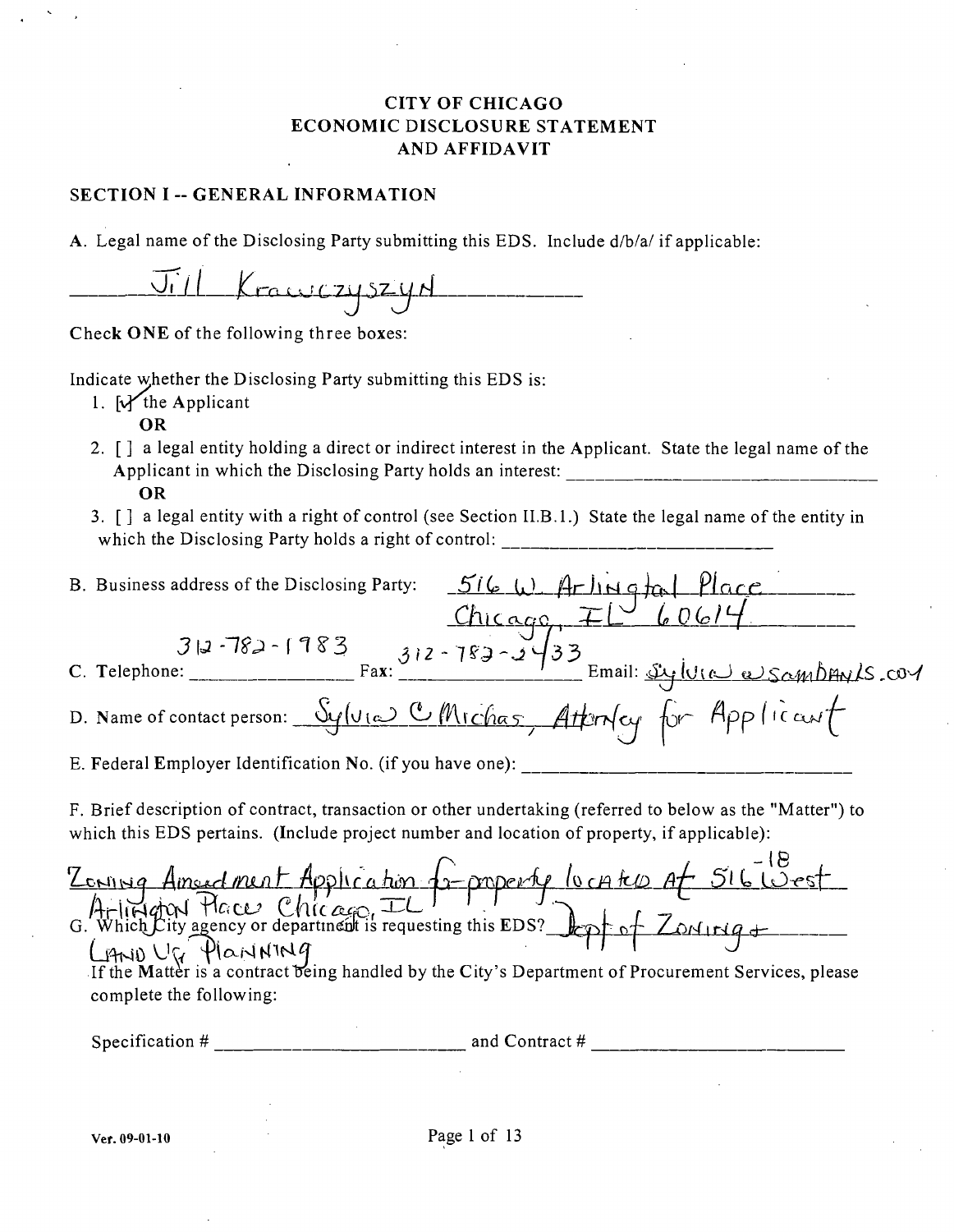#### **SECTION II - DISCLOSURE OF OWNERSHIP INTERESTS**

#### A. NATURE OF THE DISCLOSING PARTY

| Indicate the nature of the Disclosing Party: |                                                          |
|----------------------------------------------|----------------------------------------------------------|
| $\mathcal{F}$ Person                         | [] Limited liability company                             |
| [] Publicly registered business corporation  | [] Limited liability partnership                         |
| [] Privately held business corporation       | Joint venture                                            |
| [] Sole proprietorship                       | [] Not-for-profit corporation                            |
| [] General partnership                       | (Is the not-for-profit corporation also a $501(c)(3)$ )? |
| [] Limited partnership                       | $\lceil$   Yes                                           |
| $\lceil \cdot \rceil$ Trust                  | $\lceil \cdot \rceil$ Other (please specify)             |
|                                              |                                                          |

2. For legal entities, the state (or foreign country) of incorporation or organization, if applicable:

**NA** 

3. For legal entities not organized in the State of Illinois: Has the organization registered to do business in the State of Illinois as a foreign entity?

 $[ ]$  Yes  $[ ]$  No  $\mathbb{W}_{A}$ 

B. IF THE DISCLOSING PARTY IS A LEGAL ENTITY:

1. List below the full names and titles of all executive officers and all directors of the entity. NOTE: For not-for-profit corporations, also list below all members, if any, which are legal entities. If there are no such members, write "no members." For trusts, estates or other similar entities, list below the legal titleholder(s).

If the entity is a general partnership, limited partnership, limited liability company, limited liability partnership or joint venture, list below the name and title of each general partner, managing member, manager or any other person or entity that controls the day-to-day management of the Disclosing Party. NOTE: Each legal entity listed below must submit an EDS on its own behalf

| Name<br>NA | Title |
|------------|-------|
|            |       |
|            |       |

2. Please provide the following information concerning each person or entity having a direct or indirect beneficial interest (including ownership) in excess of 7.5% of the Disclosing Party. Examples of such an interest include shares in a corporation, partnership interest in a partnership or joint venture,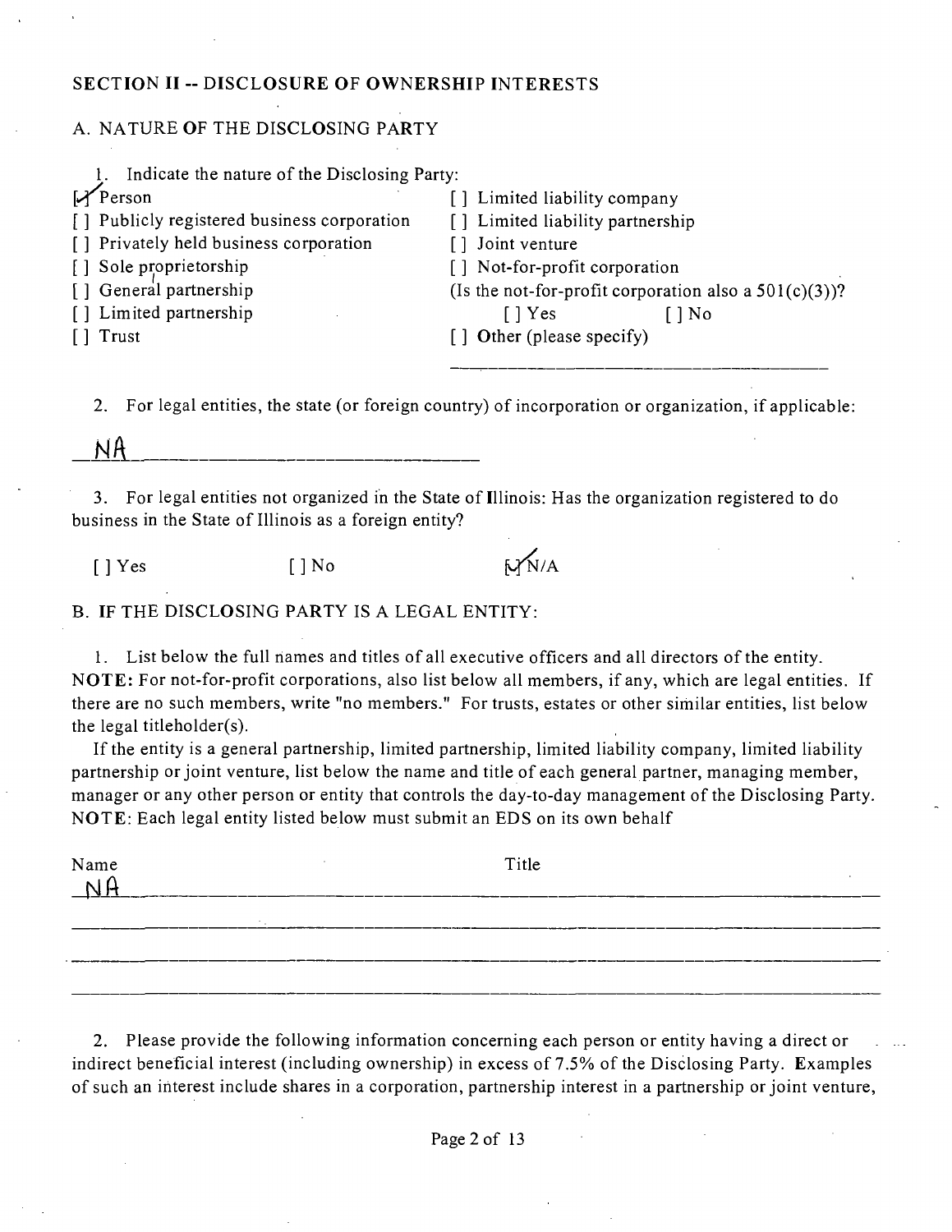interest of a member or manager in a limited liability company, or interest of a beneficiary of a trust, estate or other similar entity. If none, state "None." NOTE: Pursuant to Section 2-154-030 of the Municipal Code of Chicago ("Municipal Code"), the City may require any such additional information from any applicant which is reasonably intended to achieve full disclosure.

| Name | <b>Business Address</b> | Percentage Interest in the<br>Disclosing Party |
|------|-------------------------|------------------------------------------------|
|      |                         |                                                |
|      |                         |                                                |
|      |                         |                                                |

#### **SECTION III - BUSINESS RELATIONSHIPS WITH CITY ELECTED OFFICIALS**

Has the Disclosing Party had a "business relationship," as defined in Chapter 2-156 of the Municipal Code, with any City elected official in the 12 months before the date this EDS is signed?

 $\begin{bmatrix} \n\end{bmatrix} \mathbf{Y}$ es  $\begin{bmatrix} \mathbf{Y} \mathbf{N} \end{bmatrix}$ 

If yes, please identify below the name(s) of such City elected official(s) and describe such relationship(s):

#### **SECTION IV - DISCLOSURE OF SUBCONTRACTORS AND OTHER RETAINED PARTIES**

The Disclosing Party must disclose the name and business address of each subcontractor, attorney, lobbyist, accountant, consultant and any other person or entity whom the Disclosing Party has retained or expects to retain in connection with the Matter, as well as the nature of the relationship, and the total amount of the fees paid or estimated to be paid. The Disclosing Party is not required to disclose employees who are paid solely through the Disclosing Party's regular payroll.

"Lobbyist" means any person or entity who undertakes to influence any legislative or administrative action on behalf of any person or entity other than: (1) a not-for-profit entity, on an unpaid basis, or (2) himself. "Lobbyist" also means any person or entity any part of whose duties as an employee of another includes undertaking to influence any legislative or administrative action.

If the Disclosing Party is uncertain whether a disclosure is required under this Section, the Disclosing Party must either ask the City whether disclosure is required or make the disclosure.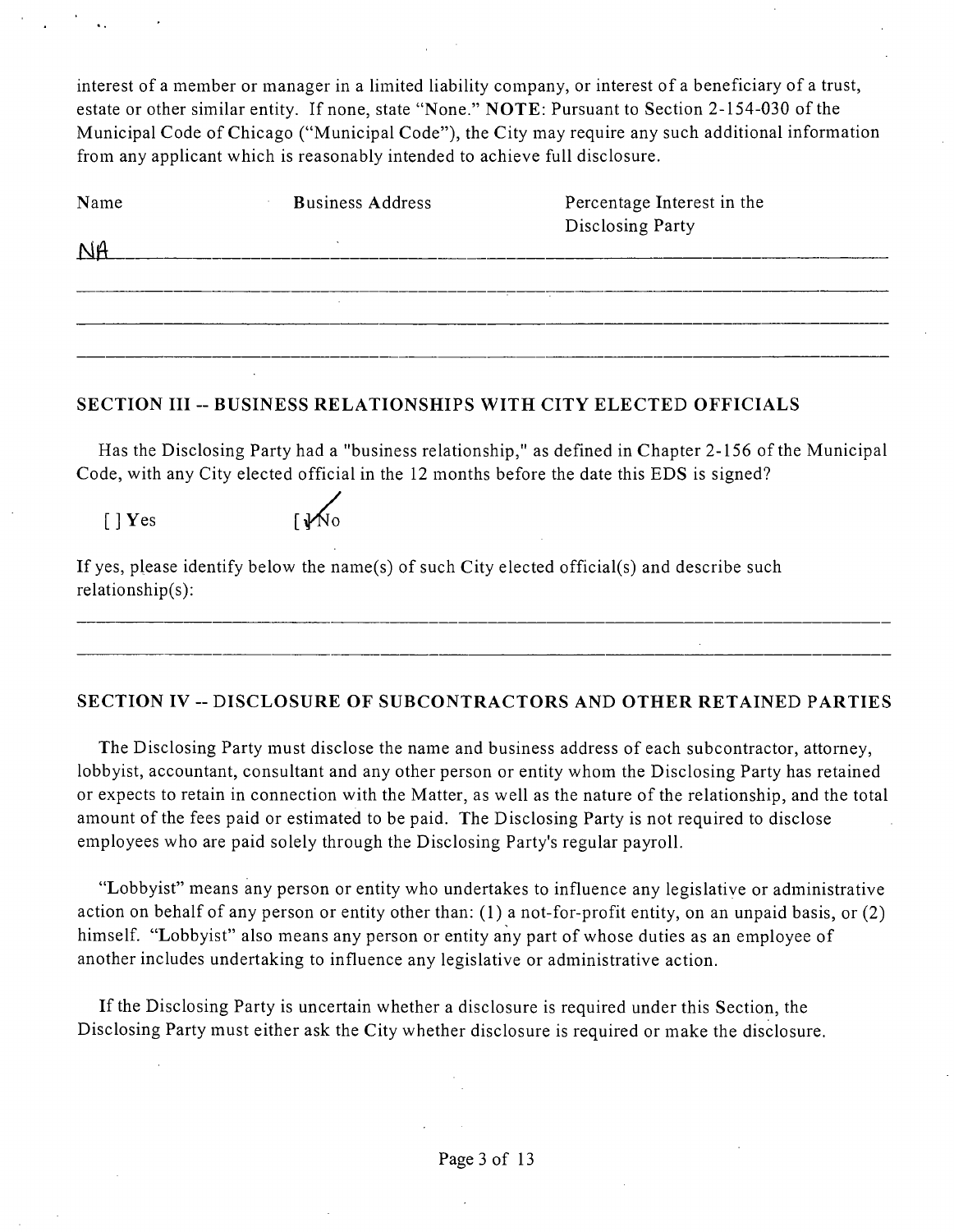| Name (indicate whether<br>retained or anticipated<br>to be retained) | <b>Business</b><br>Address                     | lobbyist, etc.) | Relationship to Disclosing Party<br>(subcontractor, attorney, | Fees (indicate whether<br>paid or estimated.) NOTE:<br>"hourly rate" or "t.b.d." is |
|----------------------------------------------------------------------|------------------------------------------------|-----------------|---------------------------------------------------------------|-------------------------------------------------------------------------------------|
| 400<br>$0 \leftrightarrow$ hrintin                                   |                                                |                 |                                                               | not an acceptable response.                                                         |
|                                                                      | $\int$ $\left  \int e \right $<br>$\mathbf{r}$ | 43800           |                                                               |                                                                                     |
|                                                                      | hicago.                                        |                 |                                                               |                                                                                     |
|                                                                      |                                                |                 |                                                               |                                                                                     |

(Add sheets if necessary)

**[ ] Check here if the Disclosing Party has not retained, nor expects to retain, any such persons or entities.** 

#### **SECTION V ~ CERTIFICATIONS**

#### A. COURT-ORDERED CHILD SUPPORT COMPLIANCE

Under Municipal Code Section 2-92-415, substantial owners of business entities that contract with the City must remain in compliance with their child support obligations throughout the contract's term.

Has any person who directly or indirectly owns 10% or more of the Disclosing Party been declared in arrearage on any child support obligations by any Illinois court of competent jurisdiction?

[ ] Yes  $[\frac{1}{2} N_0 \quad$  [ ] No person directly or indirectly owns 10% or more of the Disclosing Party.

If "Yes," has the person entered into a court-approved agreement for payment of all support owed and is the person in compliance with that agreement?

 $[$  | Yes  $[$  | No

#### B. FURTHER CERTIFICATIONS

1. Pursuant to Municipal Code Chapter 1-23, Article I ("Article I") (which the Applicant should consult for defined terms (e.g., "doing business") and legal requirements), if the Disclosing Party submitting this EDS is the Applicant and is doing business with the City, then the Disclosing Party certifies as follows: (i) neither the Applicant nor any controlling person is currently indicted or charged with, or has admitted guilt of, or has ever been convicted of, or placed under supervision for, any criminal offense involving actual, attempted, or conspiracy to commit bribery, theft, fraud, forgery, perjury,, dishonesty or deceit against an officer or employee of the City or any sister agency; and (ii) the Applicant understands and acknowledges that compliance with Article I is a continuing requirement for doing business with the City. NOTE: If Article I applies to the Applicant, the permanent compliance timeframe in Article I supersedes some five-year compliance timeframes in certifications 2 and 3 below.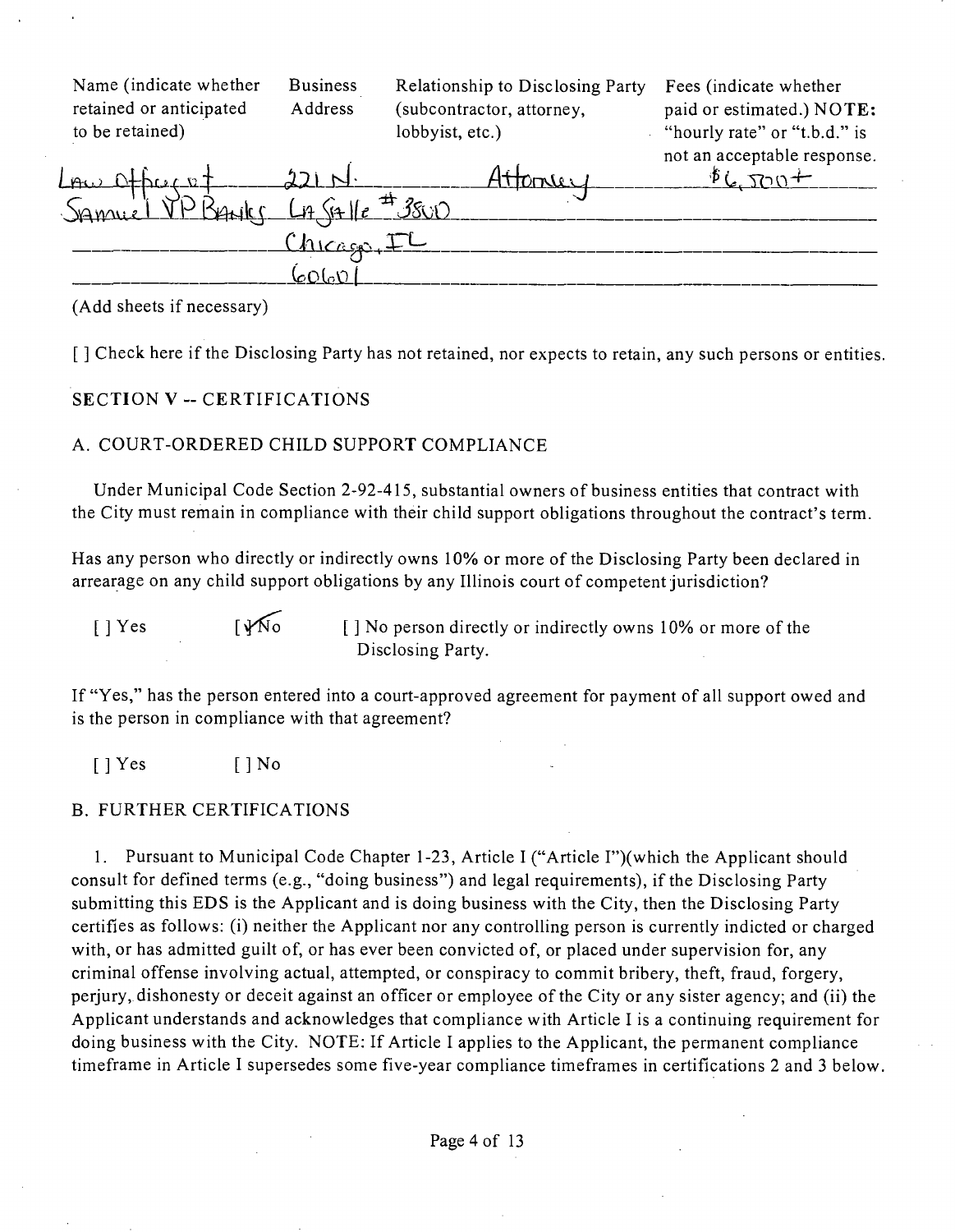2. The Disclosing Party and, if the Disclosing Party is a legal entity, all of those persons or entities identified in Section II.B.1. of this EDS:

- a. are not presently debarred, suspended, proposed for debarment, declared ineligible or voluntarily excluded from any transactions by any federal, state or local unit of government;
- b. have not, within a five-year period preceding the date of this EDS, been convicted of a criminal offense, adjudged guilty, or had a civil judgment rendered against them in connection with: obtaining, attempting to obtain, or performing a pubhc (federal, state or local) transaction or contract under a pubhc transaction; a violation of federal or state antitrust statutes; fraud; embezzlement; theft; forgery; bribery; falsification or destruction of records; making false statements; or receiving stolen property;
- c. are not presently indicted for, or criminally or civilly charged by, a governmental entity (federal, state or local) with committing any of the offenses set forth in clause B.2.b. of this Section V;
- d. have not, within a five-year period preceding the date of this EDS, had one or more public transactions (federal, state or local) terminated for cause or default; and
- e. have not, within a five-year period preceding the date of this EDS, been convicted, adjudged guilty, or found liable in a civil proceeding, or in any criminal or civil action, including actions concerning environmental violations, instituted by the City or by the federal government, any state, or any other unit of local government.
- 3. The certifications in subparts 3, 4 and 5 concern:
- the Disclosing Party;

• any "Contractor" (meaning any contractor or subcontractor used by the Disclosing Party in connection with the Matter, including but not limited to all persons or legal entities disclosed under Section IV, "Disclosure of Subcontractors and Other Retained Parties");

• any "Affiliated Entity" (meaning a person or entity that, directly or indirectly: controls the Disclosing Party, is controlled by the Disclosing Party, or is, with the Disclosing Party, under common control of another person or entity. Indicia of control include, without limitation: interlocking management or ownership; identity of interests among family members, shared facilities and equipment; common use of employees; or organizadon of a business entity following the ineligibility of a business entity to do business with federal or state or local government, including the City, using substantially the same management, ownership, or principals as the ineligible entity); with respect to Contractors, the term Affiliated Entity means a person or entity that directly or indirectly controls the Contractor, is controlled by it, or, with the Contractor, is under common control of another person or entity;

• any responsible official of the Disclosing Party, any Contractor or any Affiliated Entity or any other official, agent or employee of the Disclosing Party, any Contractor or any Affiliated Entity, acting pursuant to the direction or authorization of a responsible official of the Disclosing Party, any Contractor or any Affiliated Entity (collectively "Agents").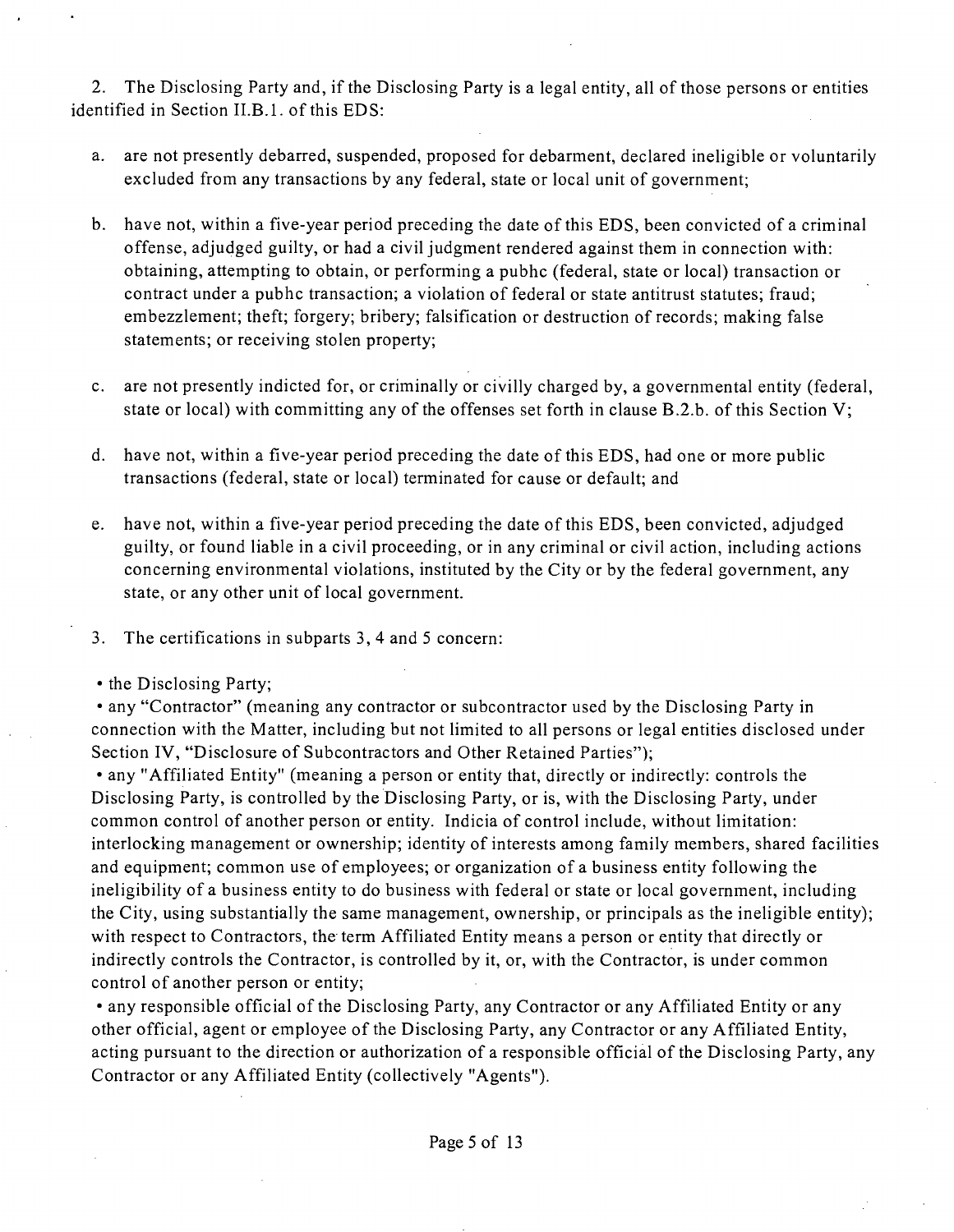Neither the Disclosing Party, nor any Contractor, nor any Affiliated Entity of either the Disclosing Party or any Contractor nor any Agents have, during the five years before the date this EDS is signed, or, with respect to a Contractor, an Affiliated Entity, or an Affiliated Entity of a Contractor during the five years before the date of such Contractor's or Affiliated Entity's contract or engagement in connection with the Matter:

- a. bribed or attempted to bribe, or been convicted or adjudged guilty of bribery or attempting to bribe, a public officer or employee of the City, the State of Illinois, or any agency of the federal government or of any state or local government in the United States of America, in that officer's or employee's official capacity;
- b. agreed or colluded with other bidders or prospective bidders, or been a party to any such agreement, or been convicted or adjudged guilty of agreement or collusion among bidders or prospective bidders, in restraint of freedom of competition by agreement to bid a fixed price or otherwise; or
- c. made an admission of such conduct described in a. or b. above that is a matter of record, but have not been prosecuted for such conduct; or
- d. violated the provisions of Municipal Code Section 2-92-610 (Living Wage Ordinance).

4. Neither the Disclosing Party, Affiliated Entity or Contractor, or any of their employees, officials, agents or partners, is barred from contracting with any unit of state or local government as a result of engaging in or being convicted of (1) bid-rigging in violation of 720 ILCS 5/33E-3; (2) bid-rotating in violation of 720 ILCS 5/33E-4; or (3) any similar offense of any state or of the United States of America that contains the same elements as the offense of bid-rigging or bid-rotating.

5. Neither the Disclosing Party nor any Affiliated Entity is listed on any of the following lists maintained by the Office of Foreign Assets Control of the U.S. Department of the Treasury or the Bureau of Industry and Security of the U.S. Department of Commerce or their successors: the Specially Designated Nationals List, the Denied Persons List, the Unverified List, the Entity List and the Debarred List.

6. The Disclosing Party understands and shall comply with the applicable requirements of Chapters 2-55 (Legislative Inspector General), 2-56 (Inspector General) and 2-156 (Governmental Ethics) of the Municipal Code.

7. If the Disclosing Party is unable to certify to any of the above statements in this Part B (Further Certifications), the Disclosing Party must explain below:

Page 6 of 13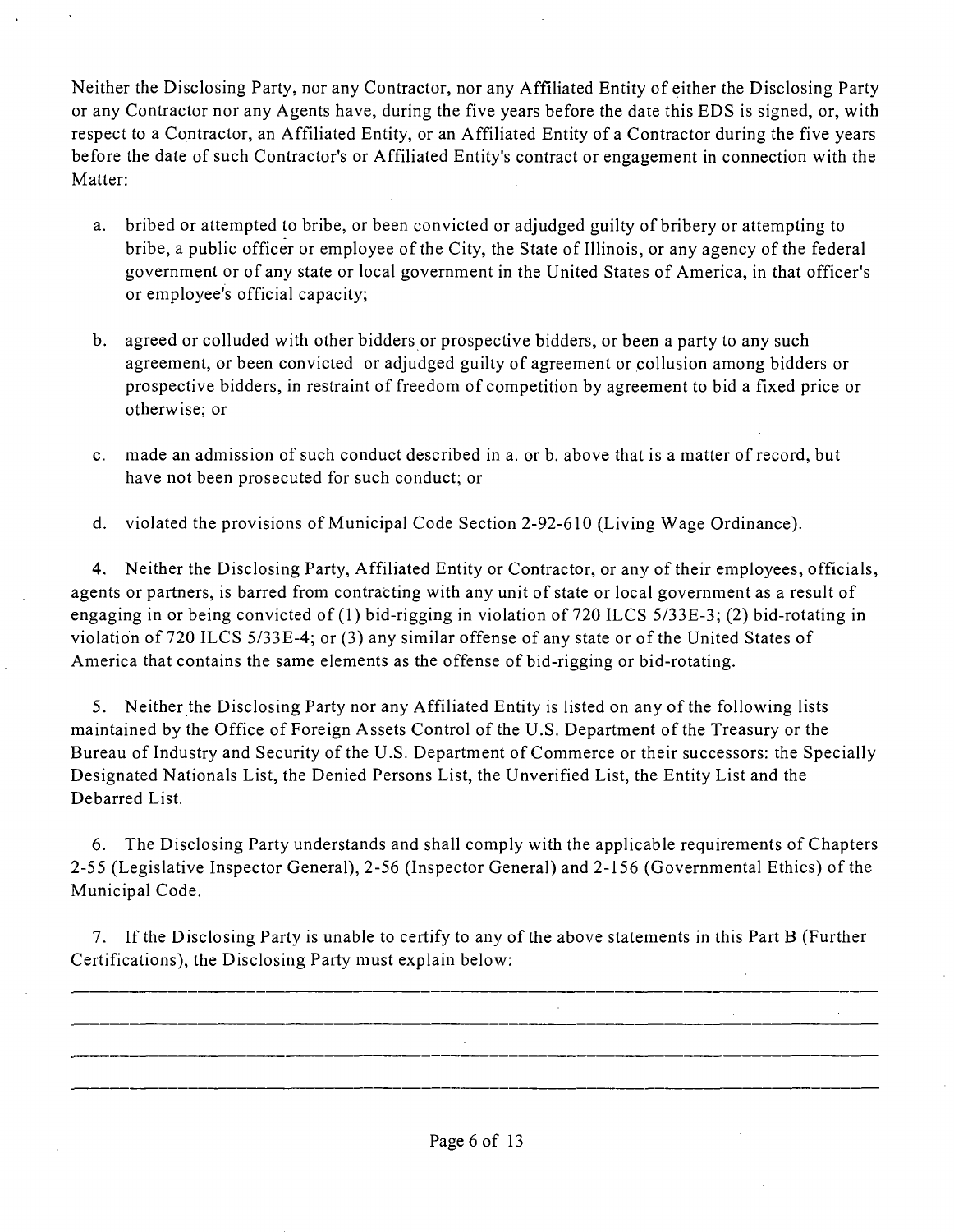If the letters "NA, " the word "None," or no response appears on the lines above, it will be conclusively presumed that the Disclosing Party certified to the above statements.

#### C. CERTIFICATION OF STATUS AS FINANCIAL INSTITUTION

1. The Disclosing Party certifies that the Disclosing Party (check one)

 $\int$  is  $\int$  is not

a "financial institution" as defined in Section 2-32-455(b) of the Municipal Code.

2. If the Disclosing Party IS a financial institution, then the Disclosing Party pledges:

"We are not and will not become a predatory lender as defined in Chapter 2-32 of the Municipal Code. We further pledge that none of our affiliates is, and none of them will become, a predatory lender as defined in Chapter 2-32 of the Municipal Code. We understand that becoming a predatory lender or becoming an affiliate of a predatory lender may result in the loss of the privilege of doing business with the City."

If the Disclosing Party is unable to make this pledge because it or any of its affiliates (as defined in Section 2-32-455(b) of the Municipal Code) is a predatory lender within the meaning of Chapter 2-32 of the Municipal Code, explain here (attach additional pages if necessary):

If the letters "NA, " the word "None," or no response appears on the lines above, it will be conclusively presumed that the Disclosing Party certified to the above statements.

#### D. CERTIFICATION REGARDING INTEREST IN CITY BUSINESS

Any words or terms that are defined in Chapter 2-156 of the Municipal Code have the same meanings when used in this Part D.

1. In accordance with Section 2-156-110 of the Municipal Code: Does any official or employee of the City have a financial interest in his or her own name or in the name of any other person or entity in the Matter?  $[$   $]$   $Y$   $e$ *s* 

NOTE: If you checked "Yes" to Item D.I., proceed to Items D.2. and D.3. If you checked "No" to Item D.I., proceed to Part E.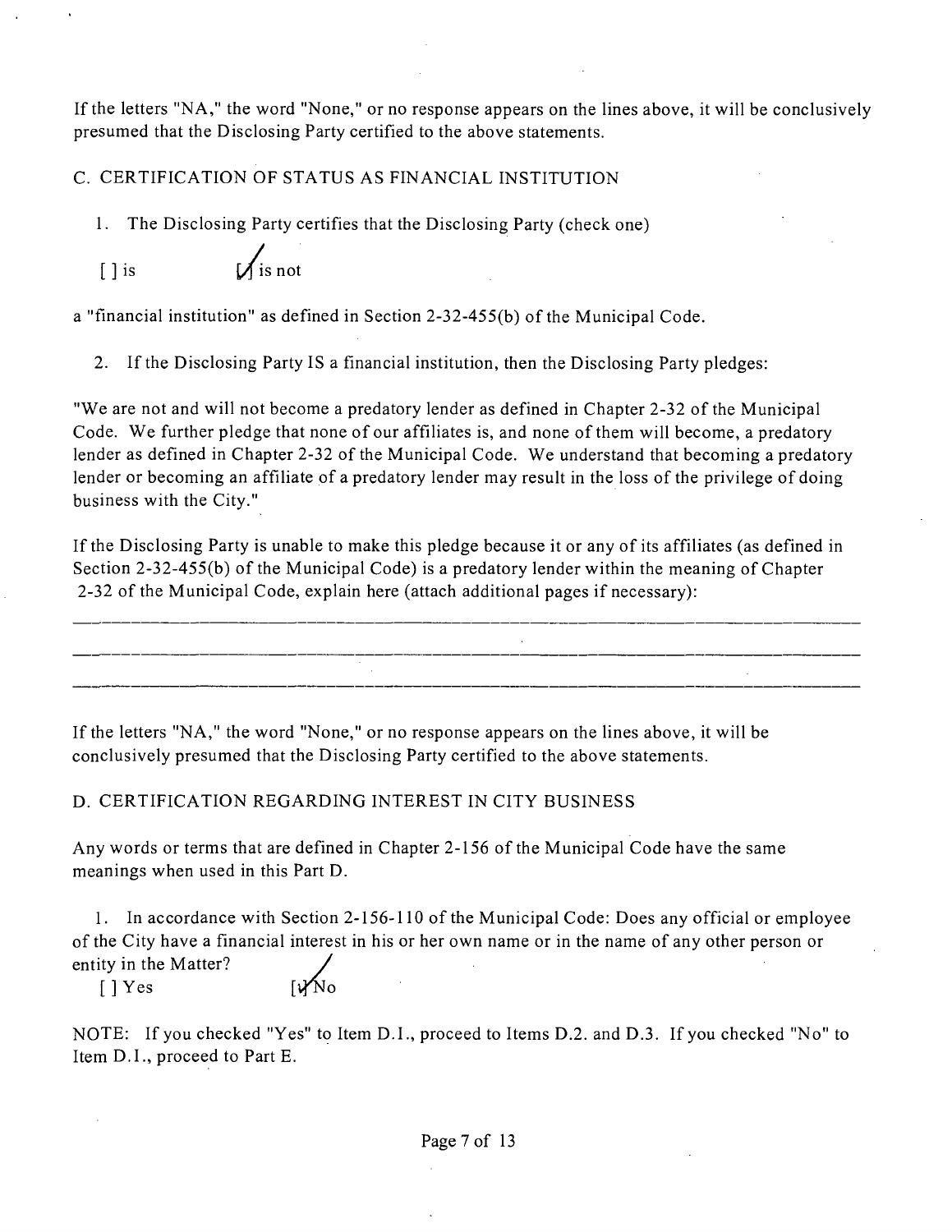2. Unless sold pursuant to a process of competitive bidding, or otherwise permitted, no City elected official or employee shall have a financial interest in his or her own name or in the name of any other person or entity in the purchase of any property that (i) belongs to the City, or (ii) is sold for taxes or assessments, or (iii) is sold by virtue of legal process at the suit of the City (collectively, "City Property Sale"). Compensation for property taken pursuant to the City's eminent domain power does not constitute a financial interest within the meaning of this Part D.

Does the Matter involve a City Property Sale?

[ ] Yes

3. If you checked "Yes" to Item D.I., provide the names and business addresses of the City officials or employees having such interest and identify the nature of such interest:

| Name | <b>Business Address</b> | Nature of Interest |  |
|------|-------------------------|--------------------|--|
|      |                         |                    |  |
|      |                         |                    |  |

4. The Disclosing Party further certifies that no prohibited financial interest in the Matter will be acquired by any City official or employee.

#### E. CERTIFICATION REGARDING SLAVERY ERA BUSINESS

Please check either 1. or 2. below. If the Disclosing Party checks 2., the Disclosing Party must disclose below or in an attachment to this EDS all information required by paragraph 2. Failure to comply with these disclosure requirements may make any contract entered into with the City in connection with the Matter voidable by the City.

1. The Disclosing Party verifies that the Disclosing Party has searched any and all records of the Disclosing Party and any and all predecessor entities regarding records of investments or profits from slavery or slaveholder insurance policies during the slavery era (including insurance policies issued to slaveholders that provided coverage for damage to or injury or death of their slaves), and the Disclosing Party has found no such records.

2. The Disclosing Party verifies that, as a result of conducting the search in step I above, the Disclosing Party has found records of investments or profits from slavery or slaveholder insurance policies. The Disclosing Party verifies that the following constitutes full disclosure of all such records, including the names of any and all slaves or slaveholders described in those records: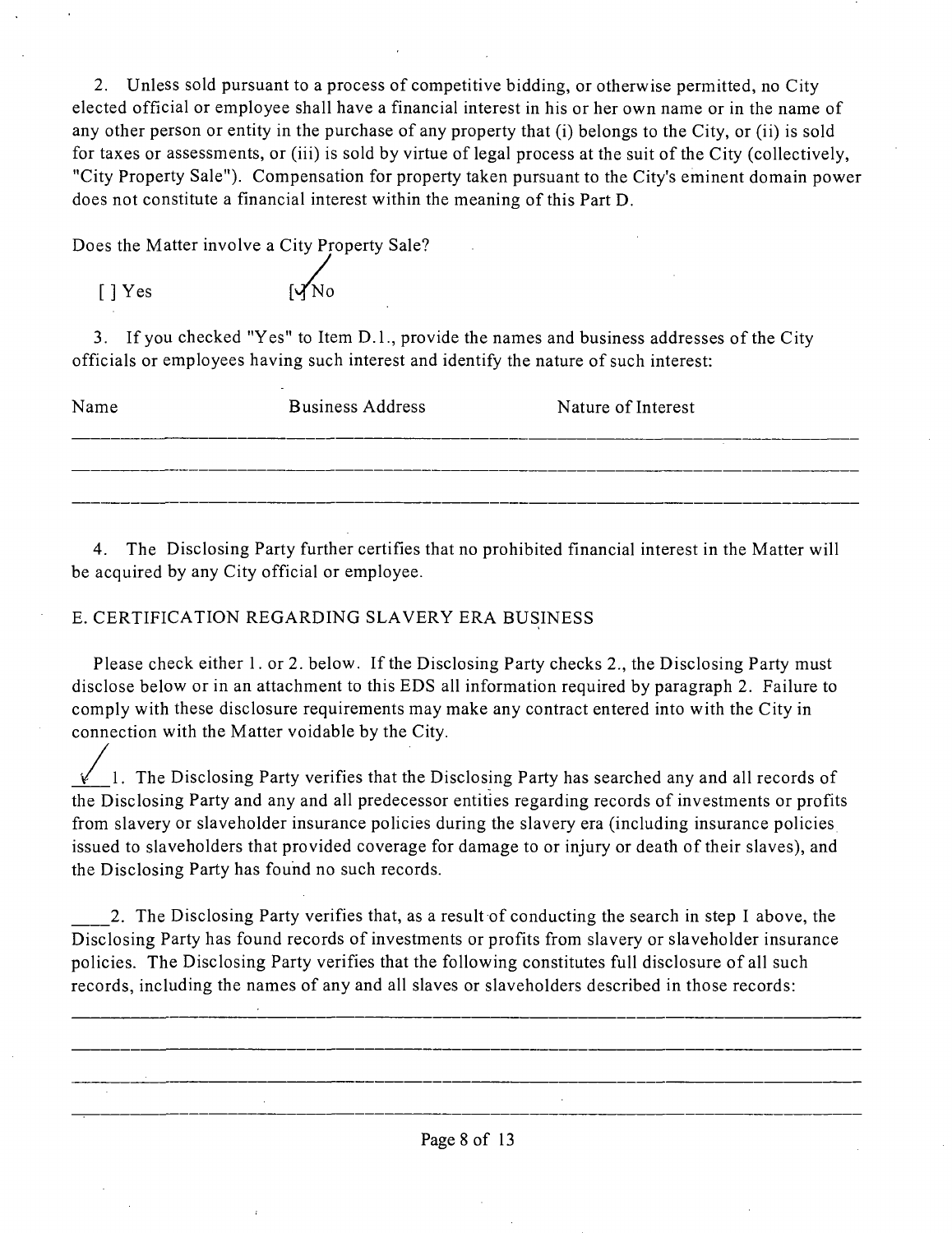#### **SECTION VI - CERTIFICATIONS FOR FEDERALLY FUNDED MATTERS**

NOTE: If the Matter is federally funded, complete this Section VI. If the Matter is not federally funded, proceed to Section VII. For purposes of this Section VI, tax credits allocated by the City and proceeds of debt obligations of the City are not federal funding.

#### A. CERTIFICATION REGARDING LOBBYING

1. List below the names of all persons or entities registered under the federal Lobbying Disclosure Act of 1995 who have made lobbying contacts on behalf of the Disclosing Party with respect to the Matter: (Add sheets if necessary):

(If no explanation appears or begins on the lines above, or if the letters "NA" or if the word "None" appear, it will be conclusively presumed that the Disclosing Party means that NO persons or entities registered under the Lobbying Disclosure Act of 1995 have made lobbying contacts on behalf of the Disclosing Party with respect to the Matter.)

2. The Disclosing Party has not spent and will not expend any federally appropriated funds to pay any person or entity listed in Paragraph A.1. above for his or her lobbying activities or to pay any person or entity to influence or attempt to influence an officer or employee of any agency, as defined by applicable federal law, a member of Congress, an officer or employee of Congress, or an employee of a member of Congress, in connection with the award of any federally funded contract, making any federally funded grant or loan, entering into any cooperative agreement, or to extend, continue, renew, amend, or modify any federally funded contract, grant, loan, or cooperative agreement.

3. The Disclosing Party will submit an updated certification at the end of each calendar quarter in which there occurs any event that materially affects the accuracy of the statements and information set forth in paragraphs A.1. and A.2. above.

4. The Disclosing Party certifies that either: (i) it is not an organization described in section 501(c)(4) of the Internal Revenue Code of 1986; or (ii) it is an organization described in section 501(c)(4) of the Internal Revenue Code of 1986 but has not engaged and will not engage in "Lobbying Activities".

5. If the Disclosing Party is the Applicant, the Disclosing Party must obtain certifications equal in form and substance to paragraphs A.l . through A.4. above from all subcontractors before it awards any subcontract and the Disclosing Party must maintain all such subcontractors' certifications for the duration of the Matter and must make such certifications promptly available to the City upon request.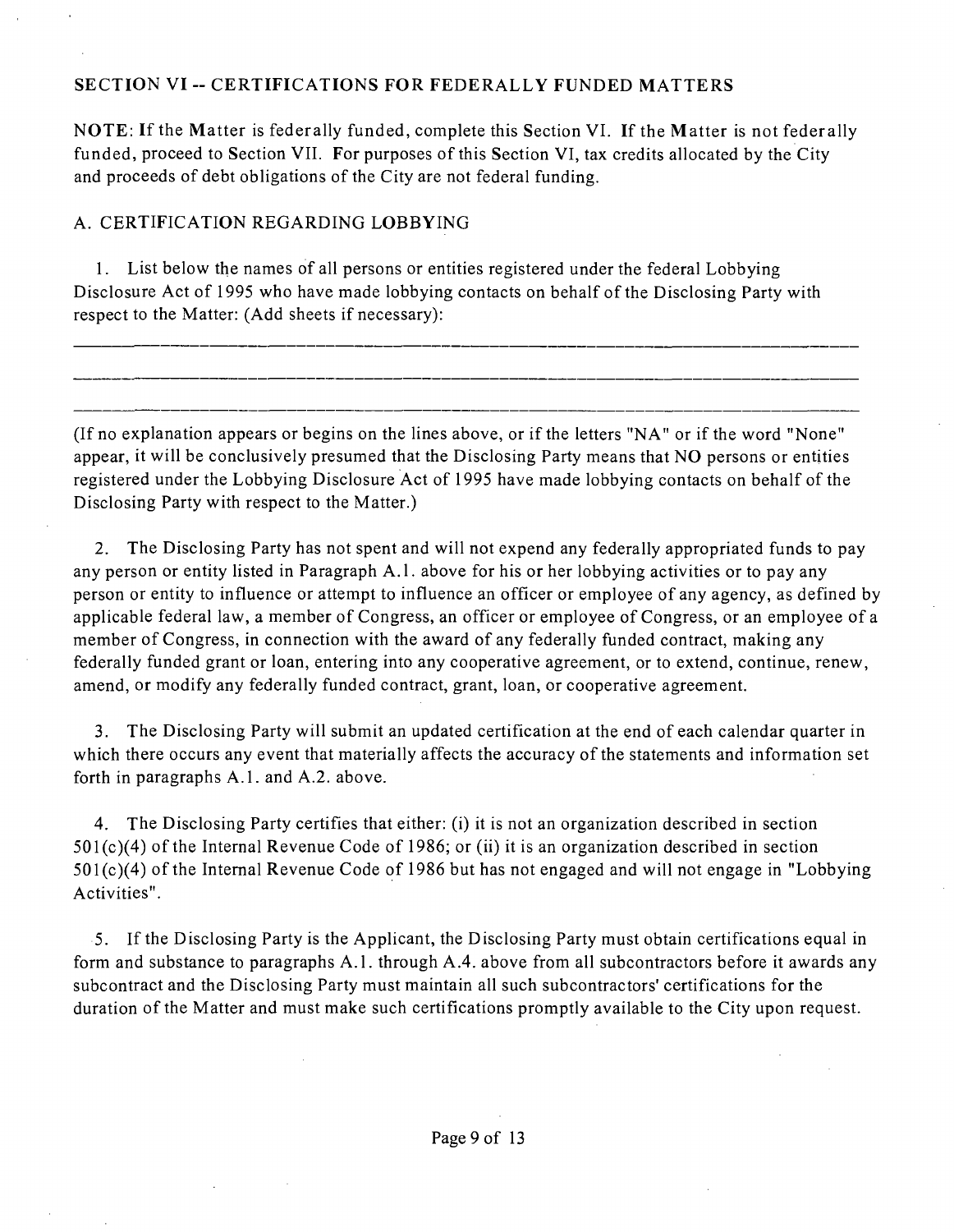#### B. CERTIFICATION REGARDING EQUAL EMPLOYMENT OPPORTUNITY

If the Matter is federally funded, federal regulations require the Applicant and all proposed subcontractors to submit the following information with their bids or in writing at the outset of negotiations.

Is the Disclosing Party the Applicant?

 $[ ]$  Yes  $[ ]$  No

If "Yes," answer the three questions below:

1. Have you developed and do you have on file affirmative action programs pursuant to applicable federal regulations? (See 41 CFR Part 60-2.)

 $[$  | Yes  $[$  | No

2. Have you filed with the Joint Reporting Committee, the Director of the Office of Federal Contract Compliance Programs, or the Equal Employment Opportunity Commission all reports due under the applicable filing requirements?

 $[ ]$  Yes  $[ ]$  No

3. Have you participated in any previous contracts or subcontracts subject to the equal opportunity clause?

[ ] Yes [ ] No

If you checked "No" to question 1. or 2. above, please provide an explanation:

#### **SECTION VII ~ ACKNOWLEDGMENTS, CONTRACT INCORPORATION, COMPLIANCE, PENALTIES, DISCLOSURE**

The Disclosing Party understands and agrees that:

A. The certifications, disclosures, and acknowledgments contained in this EDS will become part of any contract or other agreement between the Applicant and the City in connection with the Matter, whether procurement. City assistance, or other City action, and are material inducements to the City's execution of any contract or taking other action with respect to the Matter. The Disclosing Party understands that it must comply with all statutes, ordinances, and regulations on which this EDS is based.

B. The City's Governmental Ethics and Campaign Financing Ordinances, Chapters 2-156 and 2-164 of the Municipal Code, impose certain duties and obligations on persons or entities seeking City contracts, work, business, or transactions. The full text of these ordinances and a training program is available on line at www.cityofchicago.org/Ethics, and may also be obtained from the City's Board of Ethics, 740 N.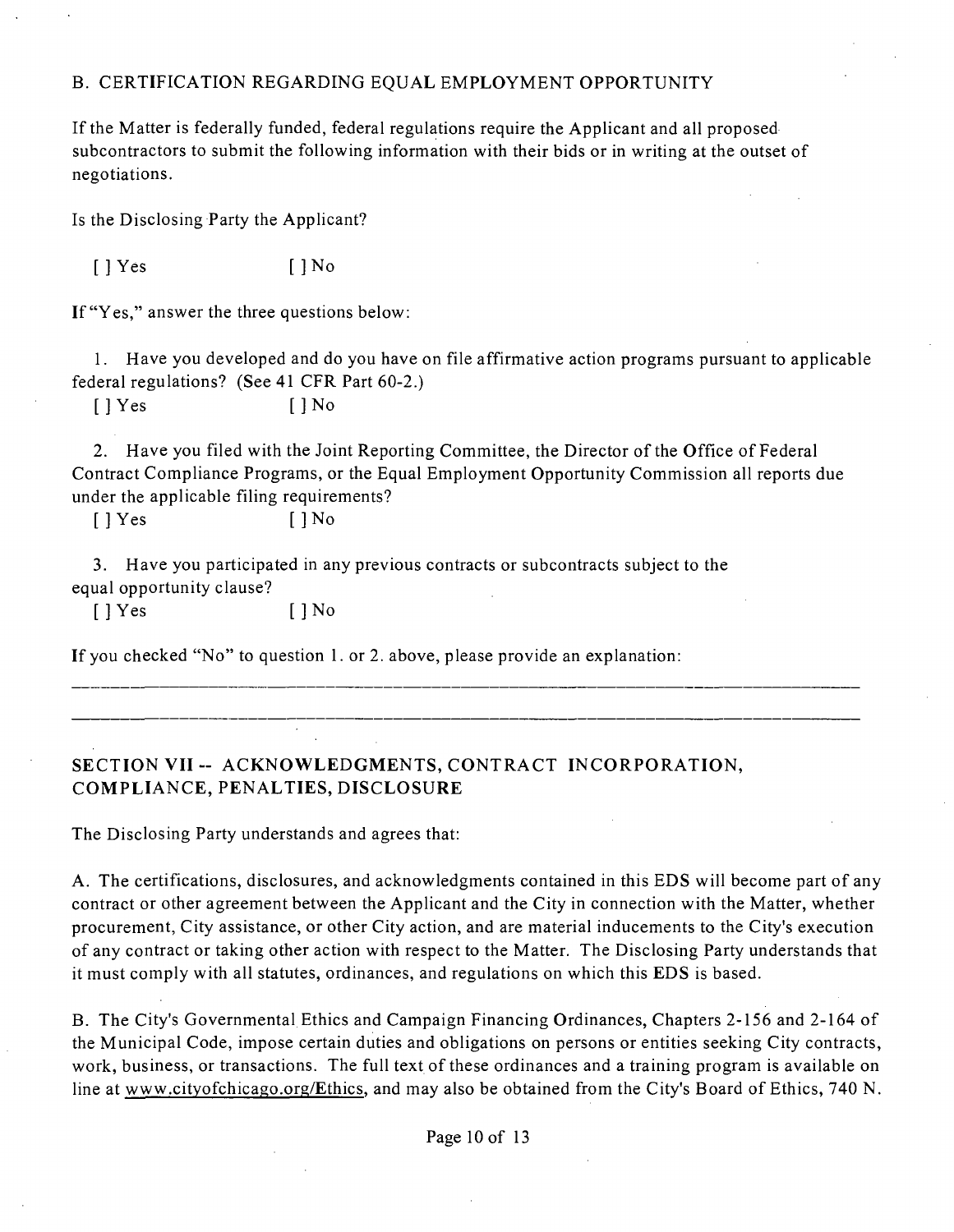Sedgwick St., Suite 500, Chicago, IL 60610, (312) 744-9660. The Disclosing Party must comply fully with the applicable ordinances.

C. If the City determines that any information provided in this EDS is false, incomplete or inaccurate, any contract or other agreement in connection with which it is submitted may be rescinded or be void or voidable, and the City may pursue any remedies under the contract or agreement (if not rescinded or void), at law, or in equity, including terminating the Disclosing Party's participation in the Matter and/or declining to allow the Disclosing Party to participate in other transactions with the City. Remedies at law for a false statement of material fact may include incarceration and an award to the City of treble damages.

D. It is the City's policy to make this document available to the public on its Internet site and/or upon request. Some or all of the information provided on this EDS and any attachments to this EDS may be made available to the public on the Internet, in response to a Freedom of Information Act request, or otherwise. By compledng and signing this EDS, the Disclosing Party waives and releases any possible rights or claims which it may have against the City in connection with the public release of information contained in this EDS and also authorizes the City to verify the accuracy of any information submitted in this EDS.

E. The information provided in this EDS must be kept current. In the event of changes, the Disclosing Party must supplement this EDS up to the time the City takes action on the Matter. If the Matter is a contract being handled by the City's Department of Procurement Services, the Disclosing Party must update this EDS as the contract requires. NOTE: With respect to Matters subject to Article I of Chapter 1-23 of the Municipal Code (imposing PERMANENT INELIGIBILITY for certain specified offenses), the information provided herein regarding eligibility must be kept current for a longer period, as required by Chapter 1-23 and Section 2-154-020 of the Municipal Code.

The Disclosing Party represents and warrants that:

F.1. The Disclosing Party is not delinquent in the payment of any tax administered by the Illinois Department of Revenue, nor are the Disclosing Party or its Affiliated Entities delinquent in paying any fine, fee, tax or other charge owed to the City. This includes, but is not limited to, all water charges, sewer charges, license fees, parking tickets, property taxes or sales taxes.

F.2 If the Disclosing Party is the Applicant, the Disclosing Party and its Affiliated Entities will not use, nor permit their subcontractors to use, any facility listed by the U.S. E.P.A. on the federal Excluded Parties List System ("EPLS") maintained by the U. S. General Services Administration.

F.3 If the Disclosing Party is the Applicant, the Disclosing Party will obtain from any contractors/subcontractors hired or to be hired in connection with the Matter certifications equal in form and substance to those in F.l . and F.2. above and will not, without the prior written consent of the City, use any such contractor/subcontractor that does not provide such certifications or that the Disclosing Party has reason to believe has not provided or cannot provide truthful certifications.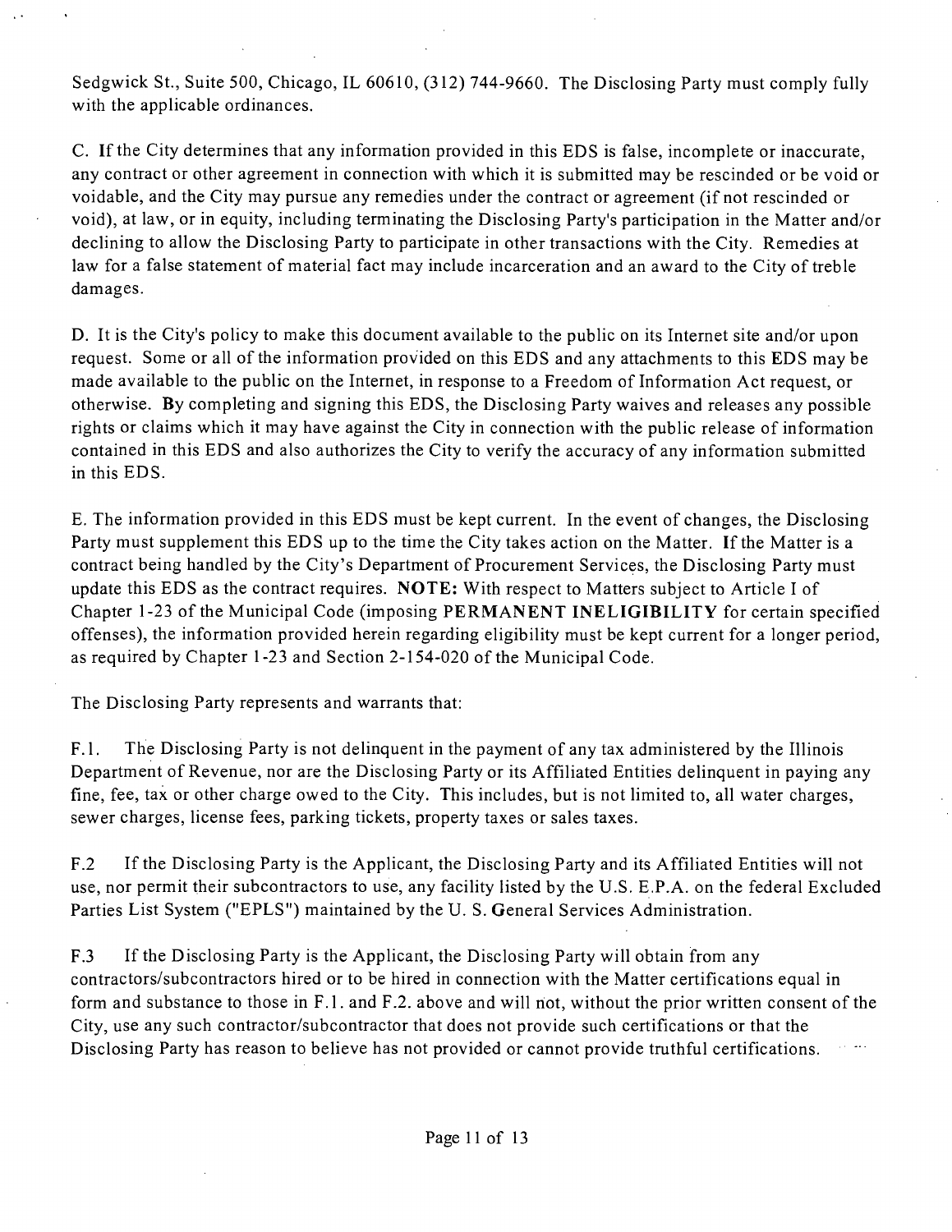NOTE: If the Disclosing Party cannot certify as to any of the items in F.l., F.2. or F.3. above, an explanatory statement must be attached to this EDS.

#### **CERTIFICATION**

Under penalty of perjury, the person signing below: (1) warrants that he/she is authorized to execute this EDS and Appendix A (if applicable) on behalf of the Disclosing Party, and (2) warrants that all certifications and statements contained in this EDS and Appendix A (if applicable) are true, accurate and complete as of the date furnished to the City.

Jill Krawczyszyn

(Print or type name of Disclosing Party)

By:  $(Sig'n \text{ here})$ RAWCZYSZYN

(Print or type name of person signing)

(Print or type title of person signing)

| Signed and sworn to before me on (date) |                |                                  |
|-----------------------------------------|----------------|----------------------------------|
| County Selineis<br>at<br>OO.            | $(st)$ .       |                                  |
|                                         | Notary Public. |                                  |
| Commission expires:                     |                | OFTIVIAL SEAL<br>SYLVIA C MICHA! |

| ∽∼∼                               |
|-----------------------------------|
| OFT UILL SEAL                     |
| <b>SYLVIA C MICHAS</b>            |
| NOTARY PUBLIC - STATE OF ILLINOIS |
| MY COMMISSION EXPIRES:09/25/12    |
|                                   |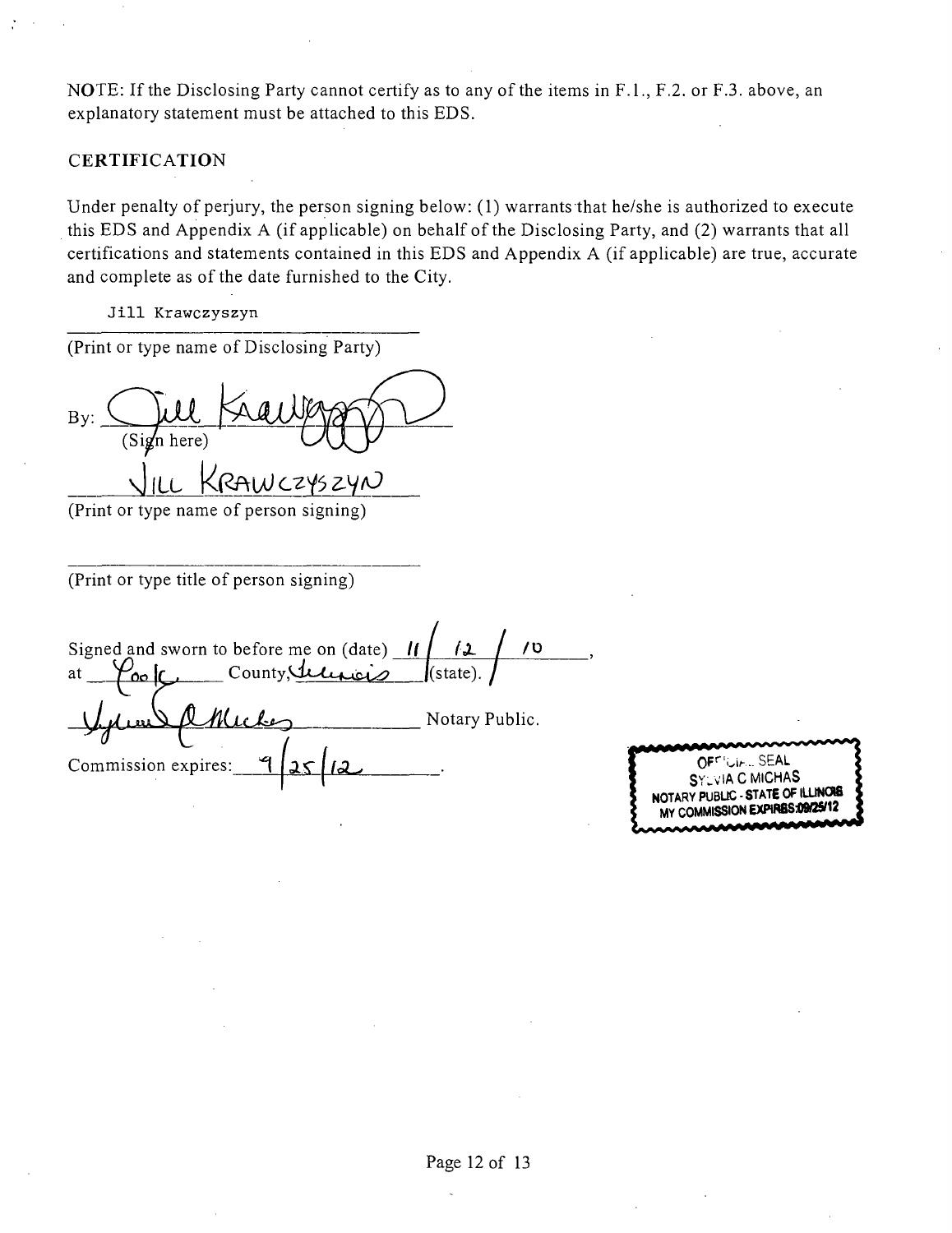#### **CITY OF CHICAGO ECONOMIC DISCLOSURE STATEMENT AND AFFIDAVIT APPENDIX A**

#### FAMILLAL RELATIONSHIPS WITH ELECTED CITY OFFICIALS AND DEPARTMENT HEADS

**This Appendix is to be completed only by (a) the Applicant, and (b) any legal entity which has a direct ownership interest in the Applicant exceeding 7,5 percent. It is not to be completed by any legal entity which has only an indirect ownership interest in the Applicant.** 

Under Municipal Code Section 2-154-015, the Disclosing Party must disclose whether such Disclosing Party or any "Applicable Party" or any Spouse or Domestic Partner thereof currently has a "familial relationship" with any elected city official or tiepartment head. A "familial relationship" exists if, as of the date this EDS is signed, the Disclosing Party or any "Applicable Party" or any Spouse or Domestic Partner thereof is related to the mayor, any alderman, the city clerk, the city treasurer or any city department head as spouse or domestic partner or as any of the following, whether by blooti or atioption: parent, chilti, brother or sister, aunt or uncle, niece or nephew, grandparent, grandchild, father-in-law, mother-in-law, son-in-law, daughter-in-law, stepfather or stepmother, stepson or stepdaughter, stepbrother or stepsister or half-brother or half-sister.

"Applicable Party" means (1) all executive officers of the Disclosing Party listed in Section II.B.1.a., if the Disclosing Party is a corporation; all partners of the Disclosing Party, if the Disclosing Party is a general partnership; all general partners and limited partners of the Disclosing Party, if the Disclosing Party is a limited partnership; all managers, managing members and members of the Disclosing Party, if the Disclosing Party is a limiteti liability company; (2) all principal officers of the Disclosing Party; and (3) any person having more than a 7.5 percent ownership interest in the Disclosing Party. "Principal officers" means the president, chief operating officer, executive director, chief financial officer, treasurer or secretary of a legal entity or any person exercising similar authority.

Does the Disclosing Party or any "Applicable Party" or any Spouse or Domestic Partner thereof currently have a "familial relationship" with an electeti city official or department head?

 $[ \ ]$  Yes  $[ \forall \]$  No

If yes, please identify below  $(1)$  the name anti tide of such person,  $(2)$  the name of the legal entity to which such person is connected; (3) the name and title of the elected city official or tiepartment head to whom such person has a familial relationship, and (4) the precise nature of such familial relationship.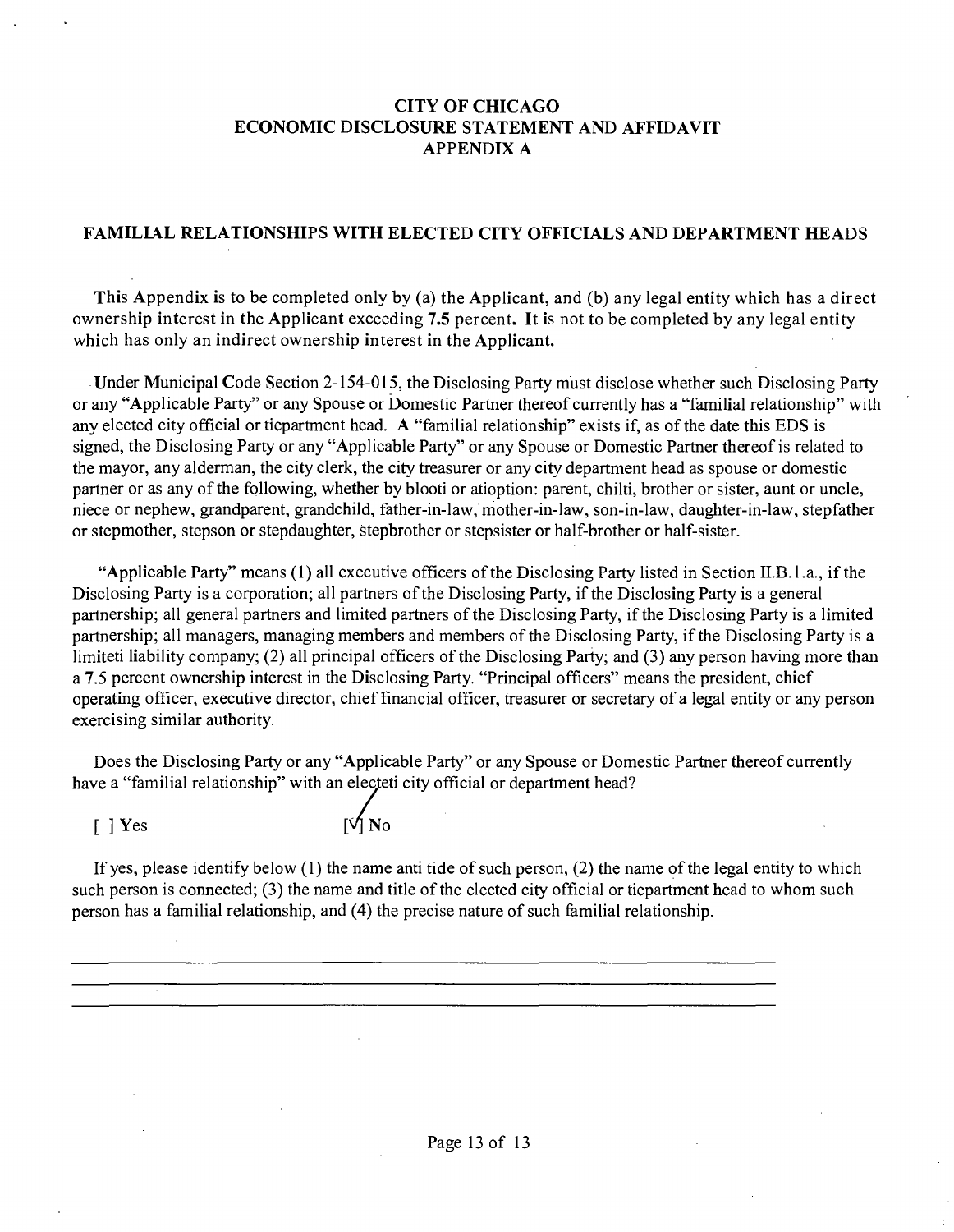#### **17-13-0303-C (1) Narrative Zoning Analysis**

Proposed Zoning: RM6 Residential Multi-Unit District Lot Area:  $50' \times 100' = 5,000$  sq. ft.

- (a) Proposed land use: To permit the construction of a new 6-story residendal building containing five (5) dwelling units and on-site parking for eight (8) cars.
- (b) The Project's floor area ratio a. Allowed: 4.40 b. Requested: 4.25
- (c) The project's density (Lot Area Per Dwelling Unit):
	- a. Allowed: 16
	- b. Requested: 5
- (d) The amount of off-street parking:
	- a. Required: 5
	- b. Requested: 8
- (e) Setbacks:
	- a. Front Yard: 0'\*\*
	- b. Rear Yard: 0\*\*
	- c. Side Yards: 3.6\* (5' required be adjacent to alley)
		- i.  $\frac{3.6}{ }$  east side yard:
	- ii.  $\overline{0'}$  west side yard (alley side):<br>d. Rear Yard Open Space = 0 sq. ft.
	- d. Rear Yard Open Space = 0 sq. ft.
- $\mathcal{L}$  Building Height:  $\mathcal{L}$

 $*17-10-0207-A$ \* 17-10-0207-A

**17-13-0303-C (2) Drawings, Photographs and/or Plans Attached.**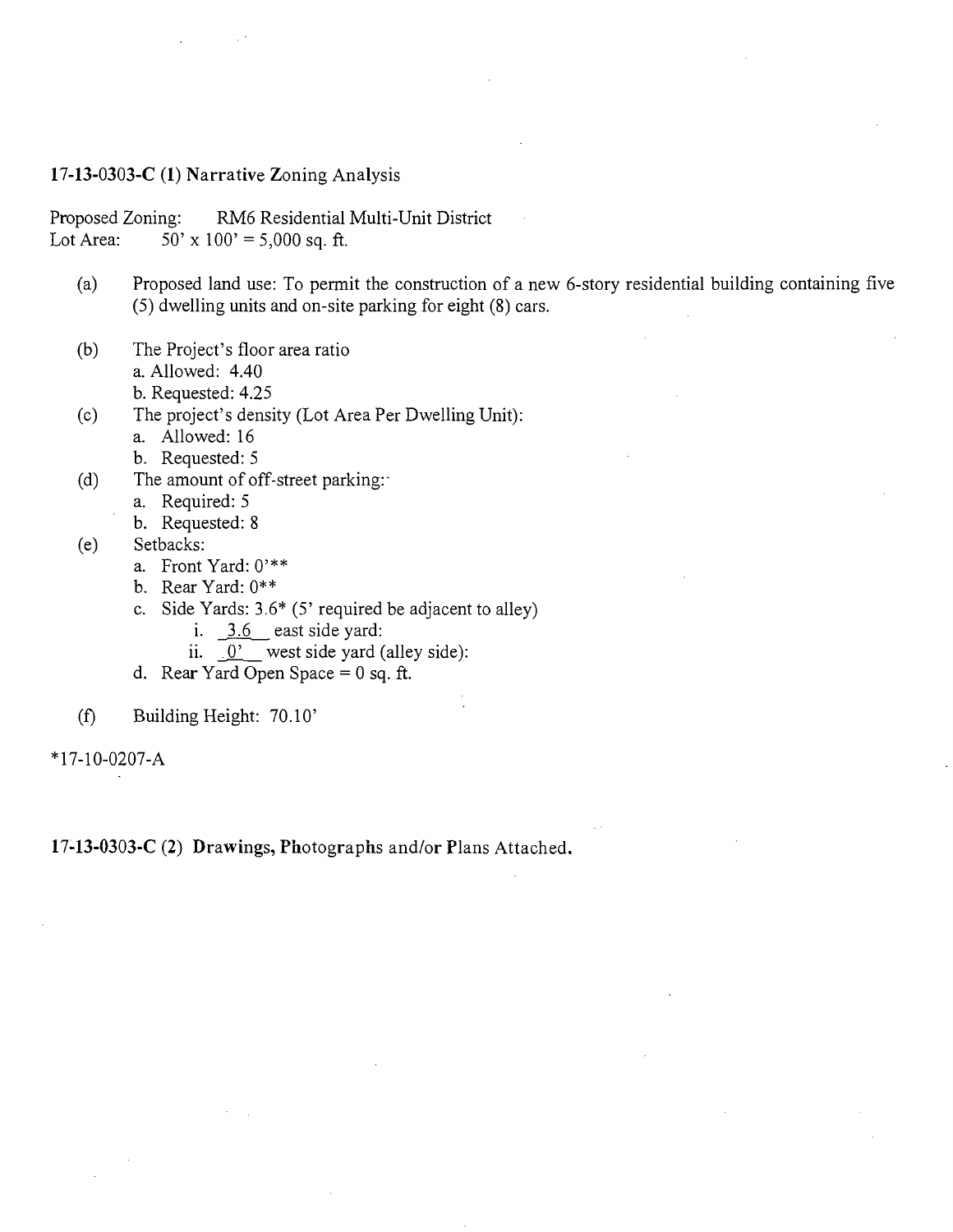|                |                          | 2010-11-10 |
|----------------|--------------------------|------------|
|                | 5 UNIT                   |            |
| <b>FLOOR</b>   | APPLICABLE FLOOR<br>AREA | F.A.R      |
| 6              | 3,581                    |            |
| 5              | 4,005                    |            |
| $\dot{4}$      | 4,005                    |            |
| 3              | 4,005                    |            |
| $\overline{2}$ | 4,207                    |            |
| Ground         | 1,434                    |            |
| <b>TOTAL</b>   | 21,237                   | 4.25       |
|                |                          |            |

 $\hat{\boldsymbol{\beta}}$ 

**516-518 West Arlington Place**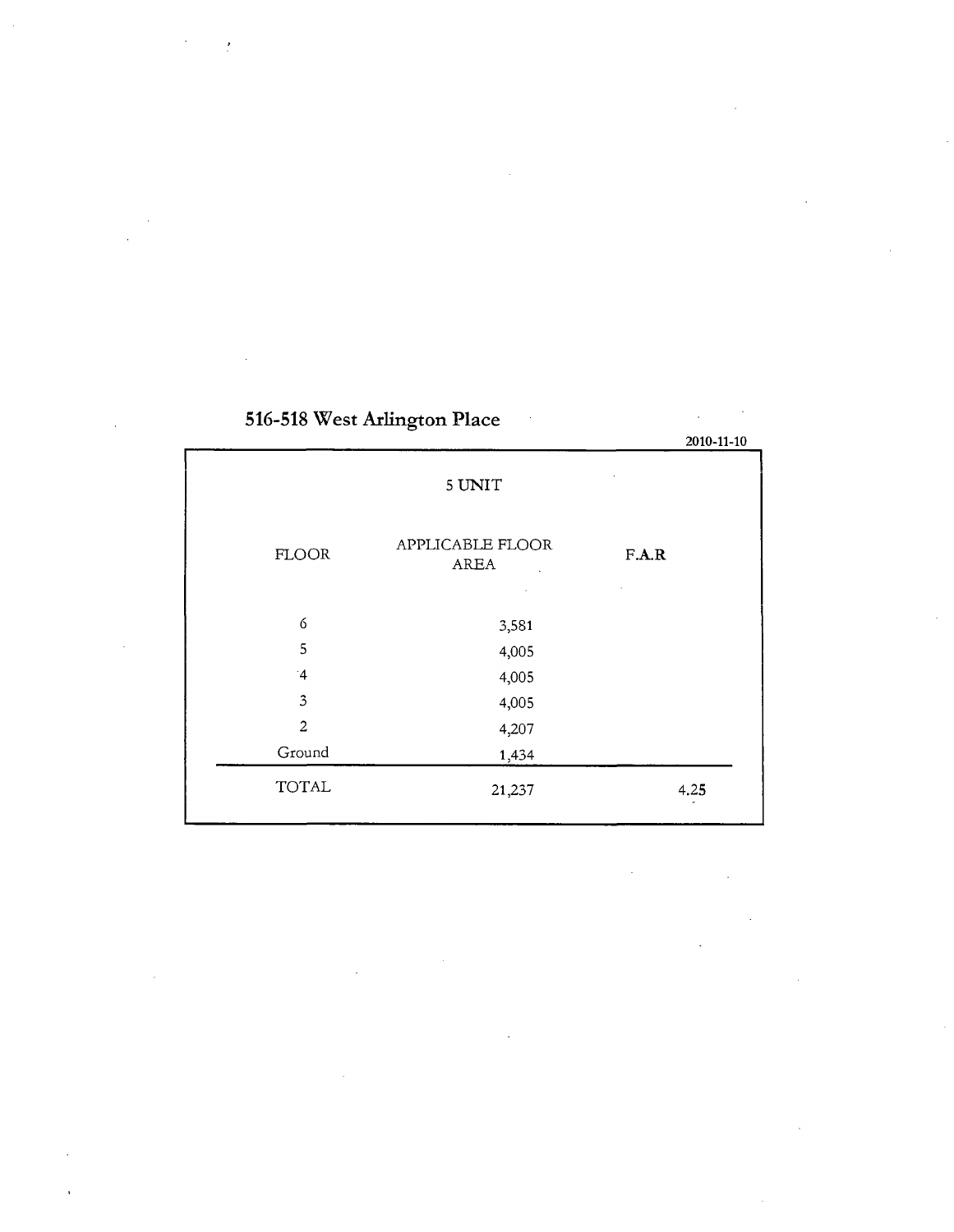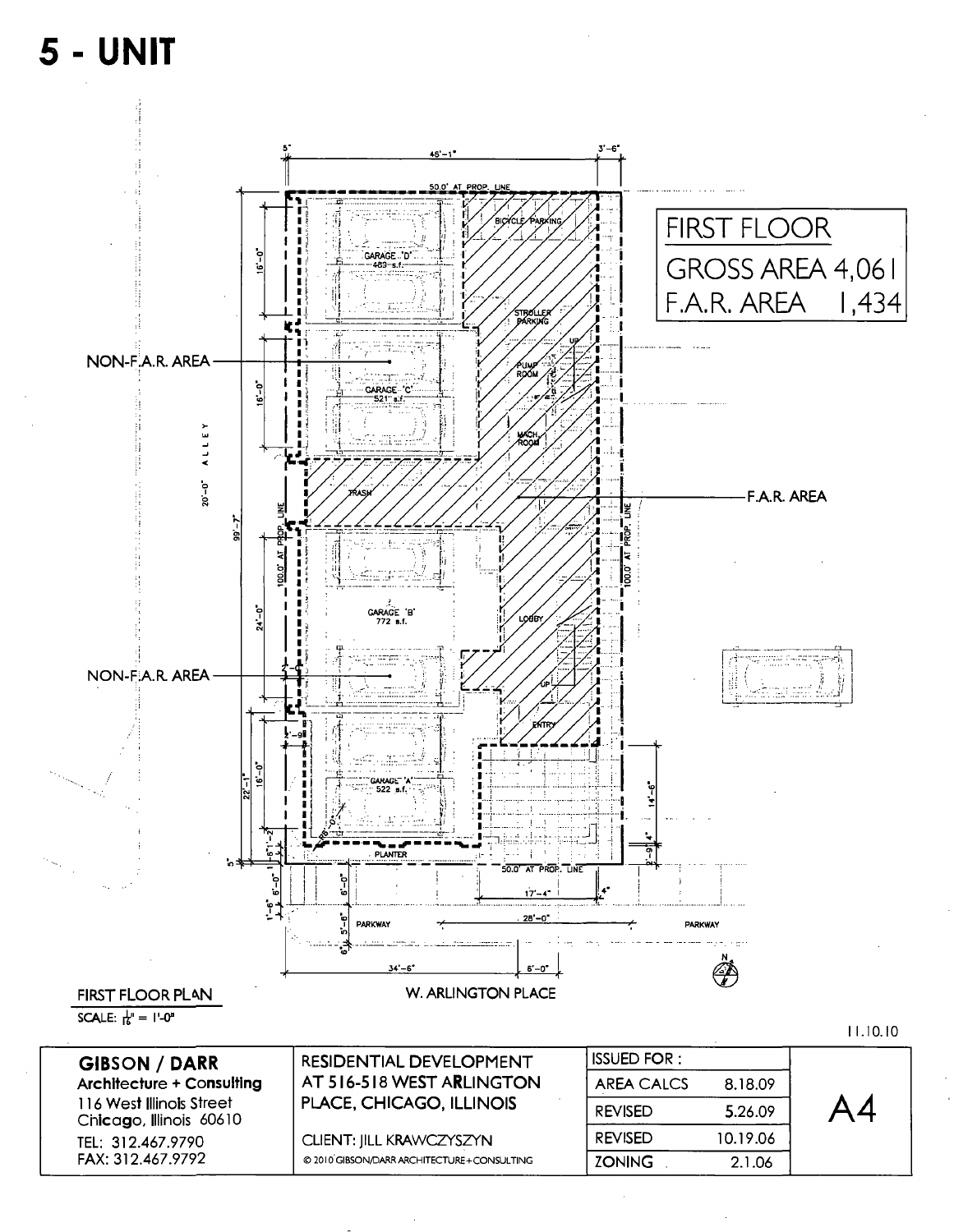

#### **SECOND FLOOR PLAN**

SCALE:  $t_0^{L} = 1 - 0^{\alpha}$ 

| <b>GIBSON / DARR</b>                                | RESIDENTIAL DEVELOPMENT                      | <b>ISSUED FOR:</b> |          |                 |
|-----------------------------------------------------|----------------------------------------------|--------------------|----------|-----------------|
| Architecture + Consulting                           | AT 516-518 WEST ARLINGTON                    | <b>AREA CALCS</b>  | 8.18.09  |                 |
| 116 West Illinois Street<br>Chicago, Illinois 60610 | PLACE, CHICAGO, ILLINOIS                     | <b>REVISED</b>     | 5.26.09  | $\overline{45}$ |
| TEL: 312.467.9790                                   | CLIENT: JILL KRAWCZYSZYN                     | <b>REVISED</b>     | 10.19.06 |                 |
| FAX: 312.467.9792                                   | C 2010 GIBSON/DARR ARCHITECTURE + CONSULTING | <b>ZONING</b>      | 2.1.06   |                 |

 $11.10.10$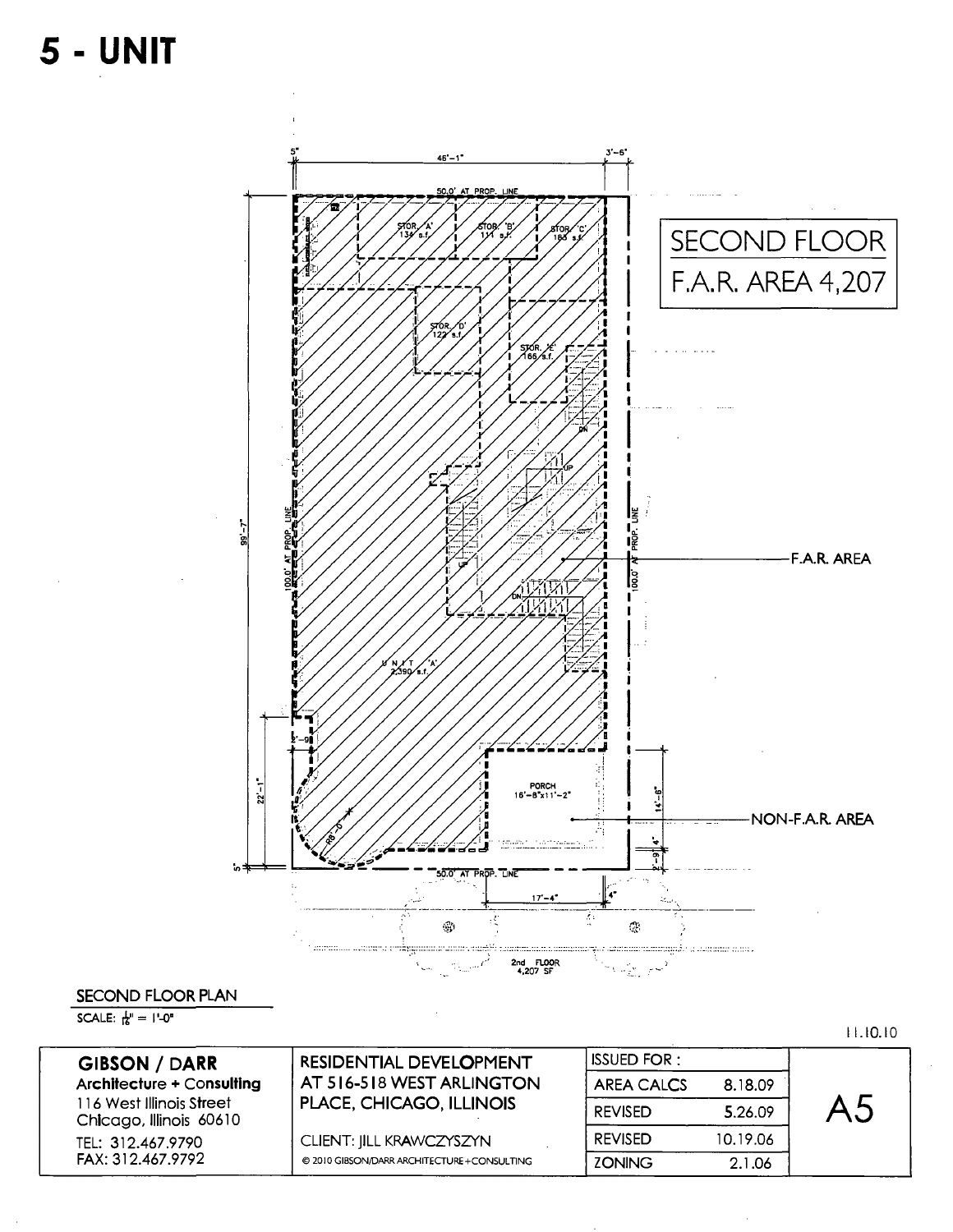

#### THIRD FLOOR PLAN

SCALE:  $\frac{1}{16}$ " =  $1 - 0$ "

| GIBSON / DARR                                       | <b>RESIDENTIAL DEVELOPMENT</b>               | <b>ISSUED FOR:</b> |          |    |
|-----------------------------------------------------|----------------------------------------------|--------------------|----------|----|
| <b>Architecture + Consulting</b>                    | AT 516-518 WEST ARLINGTON                    | AREA CALCS         | 8.18.09  |    |
| 116 West Illinois Street<br>Chicago, Illinois 60610 | PLACE, CHICAGO, ILLINOIS                     | <b>REVISED</b>     | 5.26.09  | A6 |
| TEL: 312.467.9790                                   | CLIENT: IILL KRAWCZYSZYN                     | <b>REVISED</b>     | 10.19.06 |    |
| FAX: 312.467.9792                                   | C 2010 GIBSON/DARR ARCHITECTURE + CONSULTING | <b>ZONING</b>      | 2.1.06   |    |

I 1.10.10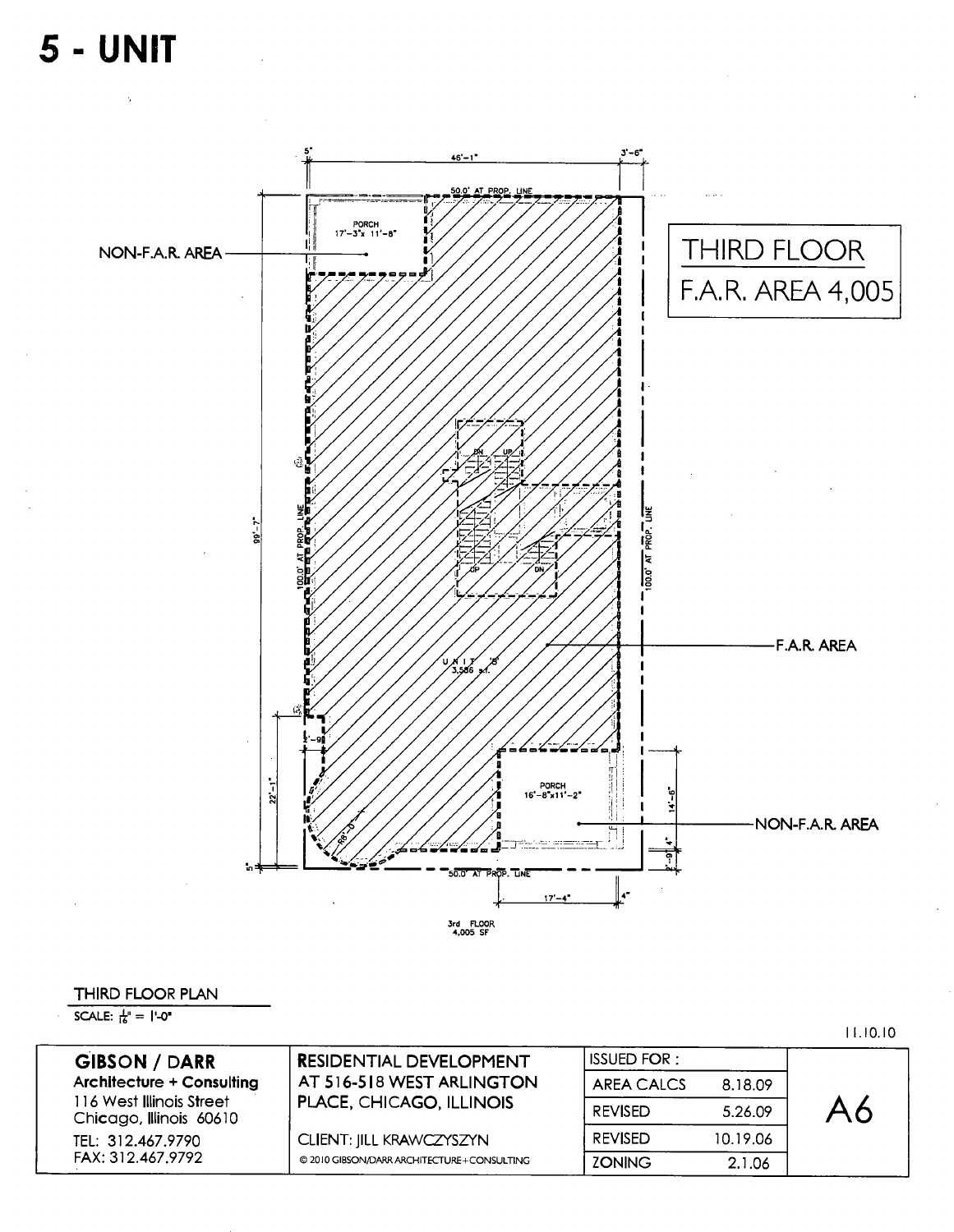

#### **FOURTH FLOOR PLAN**

 $\sim$ 

 $SCALE:  $\frac{1}{16} = 1 - 0^{\circ}$$ 

| GIBSON / DARR                                       | RESIDENTIAL DEVELOPMENT                      | <b>ISSUED FOR:</b> |          |    |
|-----------------------------------------------------|----------------------------------------------|--------------------|----------|----|
| <b>Architecture + Consulting</b>                    | AT 516-518 WEST ARLINGTON                    | <b>AREA CALCS</b>  | 8.18.09  |    |
| 116 West Illinois Street<br>Chicago, Illinois 60610 | <b>PLACE, CHICAGO, ILLINOIS</b>              | <b>REVISED</b>     | 5.26.09  | A7 |
| TEL: 312.467.9790                                   | CLIENT: ILL KRAWCZYSZYN                      | <b>REVISED</b>     | 10.19.06 |    |
| FAX: 312.467.9792                                   | C 2010 GIBSON/DARR ARCHITECTURE + CONSULTING | <b>ZONING</b>      | 2.1.06   |    |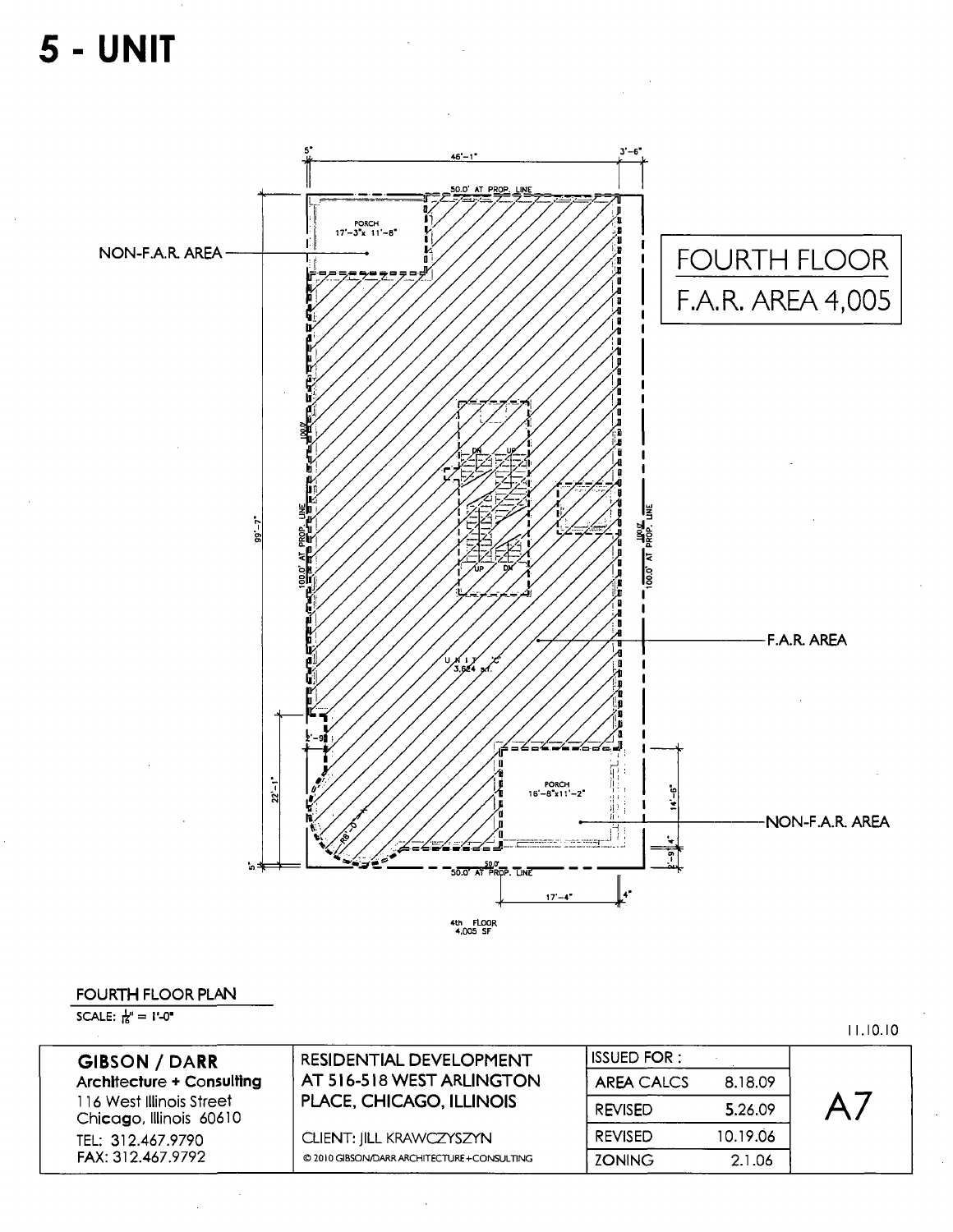

#### **FIFTH FLOOR PLAN**

 $SCALE: \frac{1}{16} = 1! -0$ "

I.IO.IO

| <b>GIBSON / DARR</b>                                | RESIDENTIAL DEVELOPMENT                    | <b>ISSUED FOR:</b> |          |    |
|-----------------------------------------------------|--------------------------------------------|--------------------|----------|----|
| <b>Architecture + Consulting</b>                    | AT 516-518 WEST ARLINGTON                  | <b>AREA CALCS</b>  | 8.18.09  |    |
| 116 West Illinois Street<br>Chicago, Illinois 60610 | PLACE, CHICAGO, ILLINOIS                   | <b>REVISED</b>     | 5.26.09  | Α8 |
| TEL: 312.467.9790                                   | CLIENT: JILL KRAWCZYSZYN                   | <b>REVISED</b>     | 10.19.06 |    |
| FAX: 312.467.9792                                   | © 2010 GIBSON/DARR ARCHITECTURE+CONSULTING | <b>ZONING</b>      | 2.1.06   |    |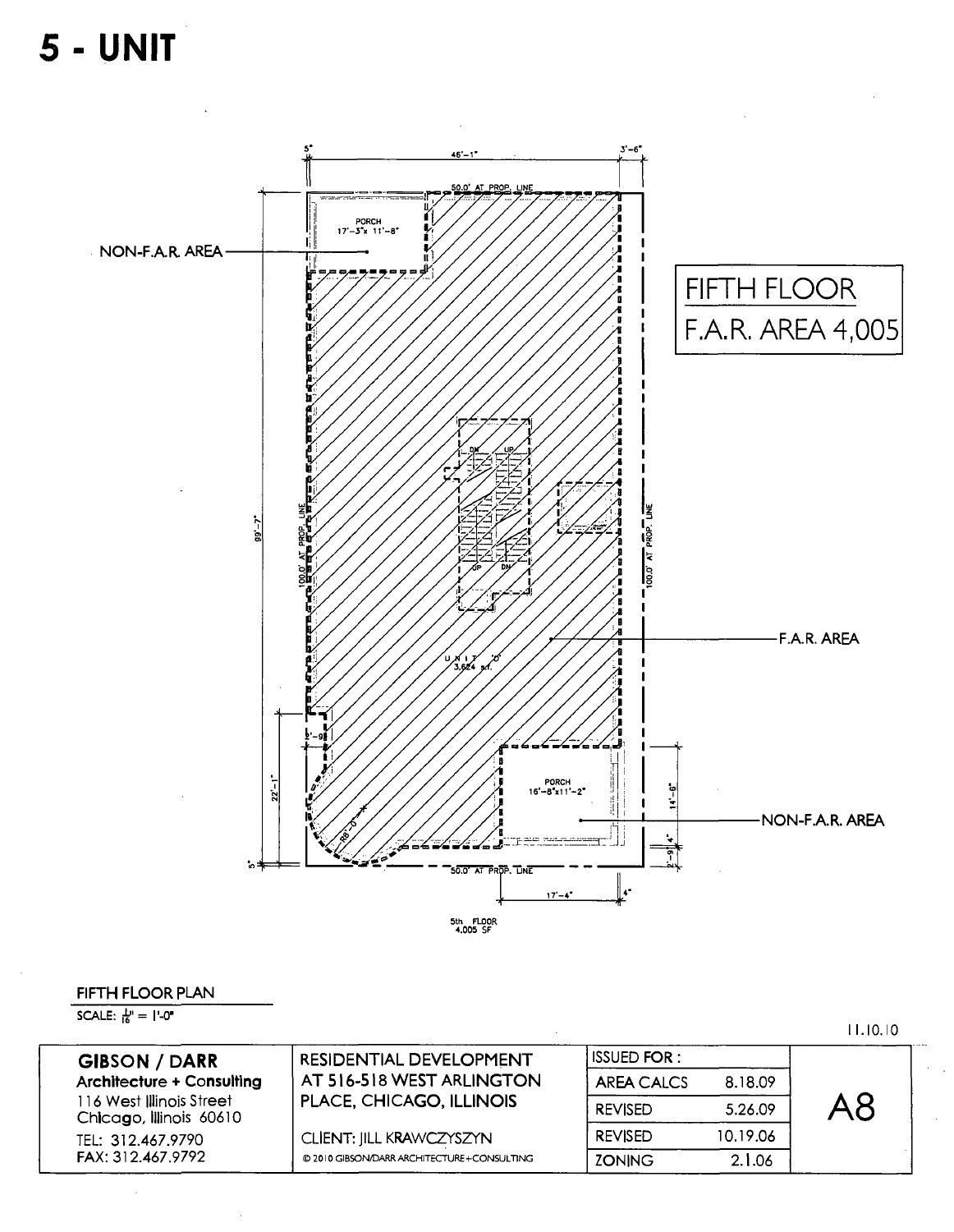

#### **SIXTH FLOOR PLAN**

 $SCALE: \frac{1}{16} = 1 - 0^{\mu}$ 

.10.10

| GIBSON / DARR                                       | <b>RESIDENTIAL DEVELOPMENT</b>             | <b>ISSUED FOR:</b> |          |    |
|-----------------------------------------------------|--------------------------------------------|--------------------|----------|----|
| <b>Architecture + Consulting</b>                    | AT 516-518 WEST ARLINGTON                  | <b>AREA CALCS</b>  | 8.18.09  |    |
| 116 West Illinois Street<br>Chicago, Illinois 60610 | PLACE, CHICAGO, ILLINOIS                   | <b>REVISED</b>     | 5.26.09  | А9 |
| TEL: 312.467.9790                                   | CLIENT: IILL KRAWCZYSZYN                   | <b>REVISED</b>     | 10.19.06 |    |
| FAX: 312.467.9792                                   | © 2010 GIBSON/DARR ARCHITECTURE+CONSULTING | <b>ZONING</b>      | 2.1.06   |    |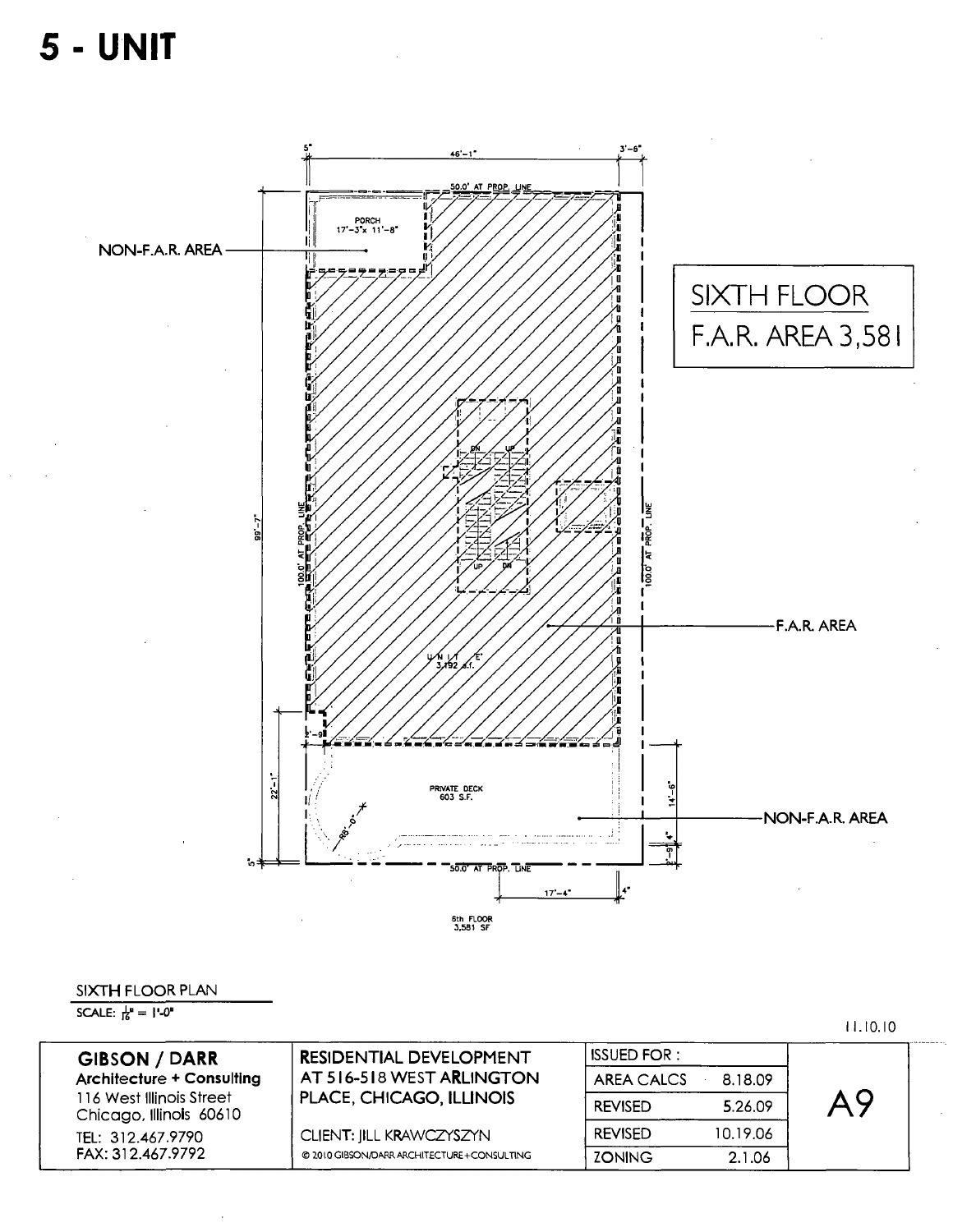# **5 - UNIT / WITHOUT PENTHOUSE**





**ROOF PLAN** 

 $SCALE: \frac{1}{16} = 1! \cdot 0$ "

| ------                                              |                                            |                     |          | 11.10.10 |
|-----------------------------------------------------|--------------------------------------------|---------------------|----------|----------|
| <b>GIBSON / DARR</b>                                | RESIDENTIAL DEVELOPMENT                    | <b>ISSUED FOR :</b> |          |          |
| <b>Architecture + Consulting</b>                    | AT 516-518 WEST ARLINGTON                  | <b>AREA CALCS</b>   | 8.18.09  |          |
| 116 West Illinois Street<br>Chicago, Illinois 60610 | PLACE, CHICAGO, ILLINOIS                   | <b>REVISED</b>      | 5.26.09  |          |
| TEL: 312.467.9790                                   | CLIENT: JILL KRAWCZYSZYN                   | <b>REVISED</b>      | 10.19.06 |          |
| FAX: 312.467.9792                                   | C 2010 GIBSON/DARR ARCHITECTURE+CONSULTING | <b>ZONING</b>       | 2.1.06   |          |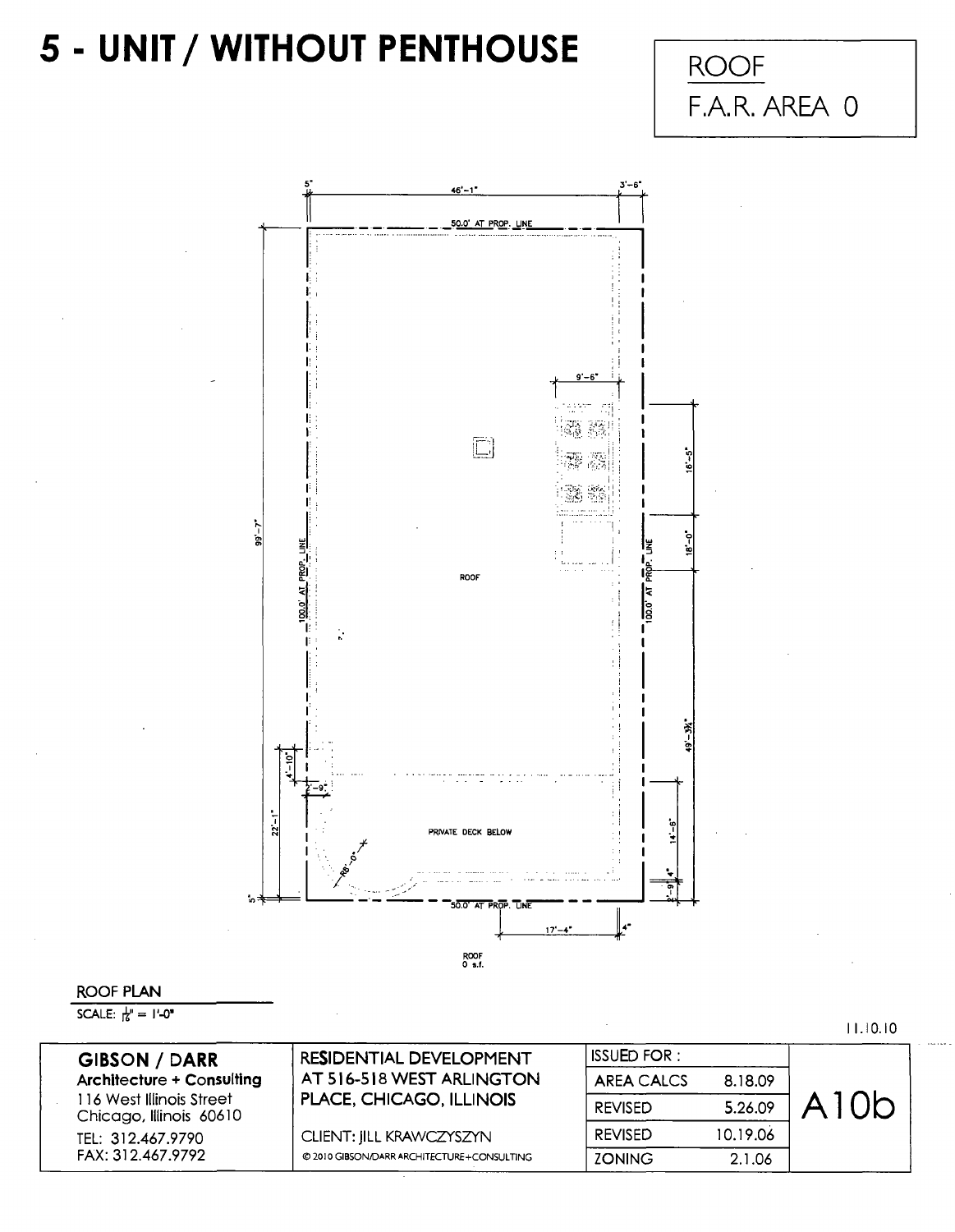



EXISTING ZONING & LANDUSE NOT TO SCALE

**GIBSON / DARR**  Architecture + Consulting 116 West Illinois Street Chicago, Illinois 60610 TEL: 312.467.9790 FAX: 312.467.9792

# PLACE. CHICAGO. ILLINOIS

CLIENT: JILL KRAWCZYSZYN © 2010 GIBSON/DARR ARCHITECTURE+CONSULTING

| ISSUED FOR :   |          |  |
|----------------|----------|--|
| <b>REVISED</b> | 8.20.09  |  |
| <b>REVISED</b> | 5.26.09  |  |
| <b>REVISED</b> | 10.19.06 |  |
| <b>ZONING</b>  | 2.1.06   |  |

Legend . . . .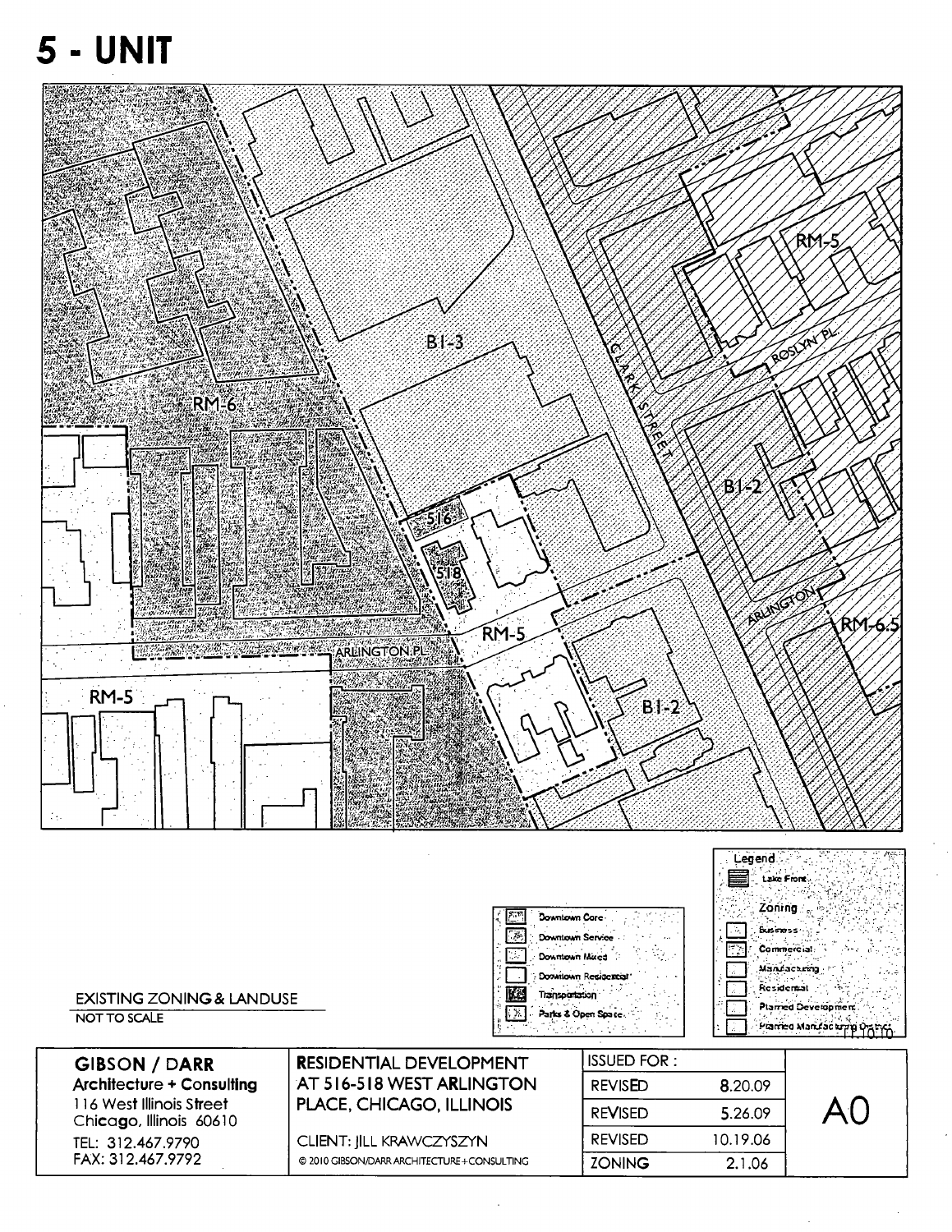

#### PROPERTY & BOUNDRY LINE MAP

 $SCALE:  $\frac{1}{16} = 1! -0$ "$ 

#### W. ARLINGTON PLACE

I.IO.IO

| GIBSON / DARR                                       | <b>RESIDENTIAL DEVELOPMENT</b>             | <b>ISSUED FOR:</b> |          |  |
|-----------------------------------------------------|--------------------------------------------|--------------------|----------|--|
| <b>Architecture + Consulting</b>                    | AT 516-518 WEST ARLINGTON                  | REVISED            | 8.20.09  |  |
| 116 West Illinois Street<br>Chicago, Illinois 60610 | PLACE, CHICAGO, ILLINOIS                   | <b>REVISED</b>     | 5.26.09  |  |
| TEL: 312.467.9790                                   | CLIENT: JILL KRAWCZYSZYN                   | REVISED            | 10.19.06 |  |
| FAX: 312.467.9792                                   | C 2010 GIBSON/DARR ARCHITECTURE+CONSULTING | <b>ZONING</b>      | 2.1.06   |  |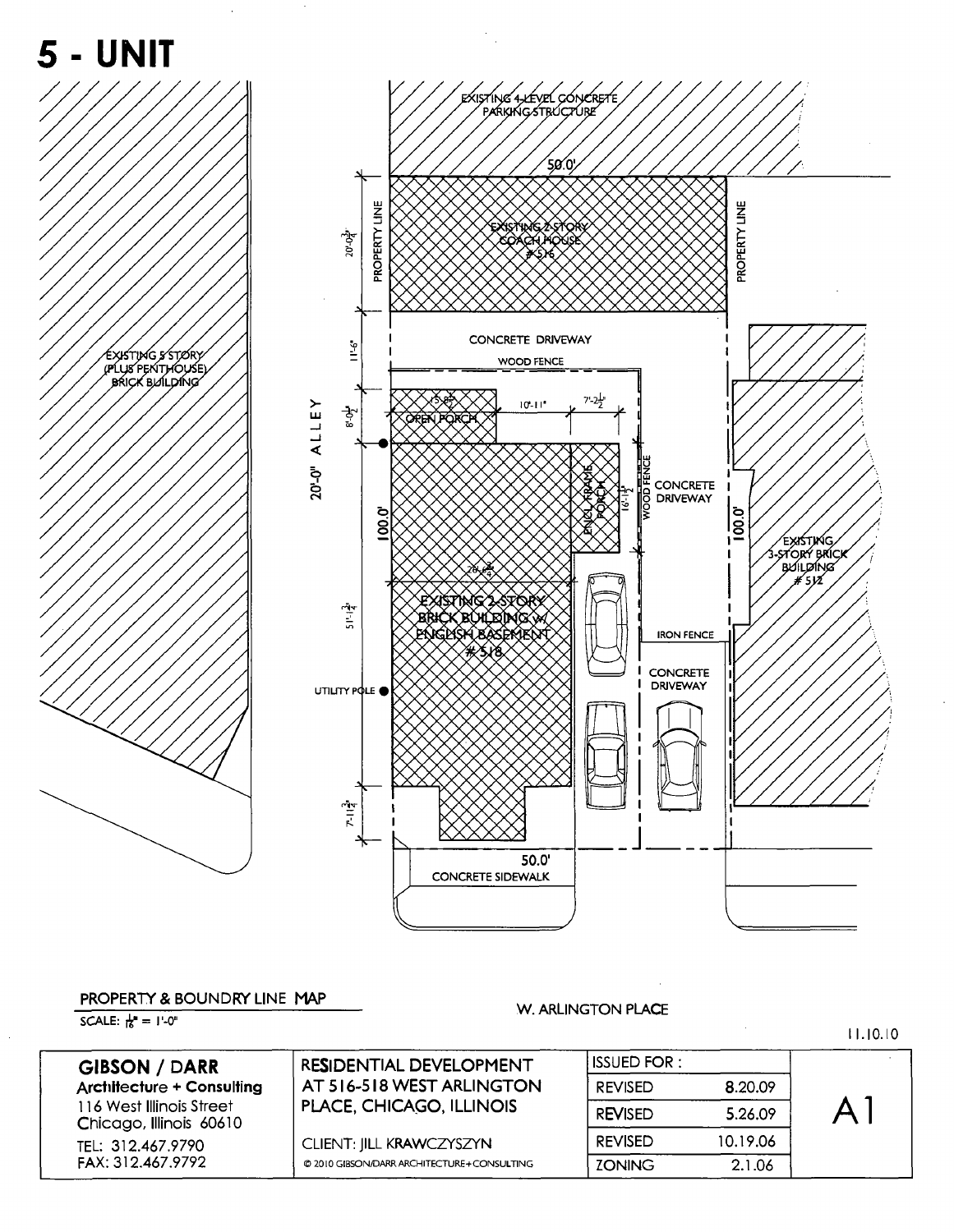

| <b>GIBSON / DARR</b>                                | <b>RESIDENTIAL DEVELOPMENT</b>             | <b>ISSUED FOR :</b> |          |    |
|-----------------------------------------------------|--------------------------------------------|---------------------|----------|----|
| Architecture + Consulting                           | AT 516-518 WEST ARLINGTON                  | <b>REVISED</b>      | 8.20.09  |    |
| 116 West Illinois Street<br>Chicago, Illinois 60610 | <b>PLACE, CHICAGO, ILLINOIS.</b>           | <b>REVISED</b>      | 5.26.09  | A2 |
| TEL: 312.467.9790                                   | CLIENT: ILL KRAWCZYSZYN                    | <b>REVISED</b>      | 10.19.06 |    |
| FAX: 312.467.9792                                   | © 2010 GIBSON/DARR ARCHITECTURE+CONSULTING | <b>ZONING</b>       | 2.1.06   |    |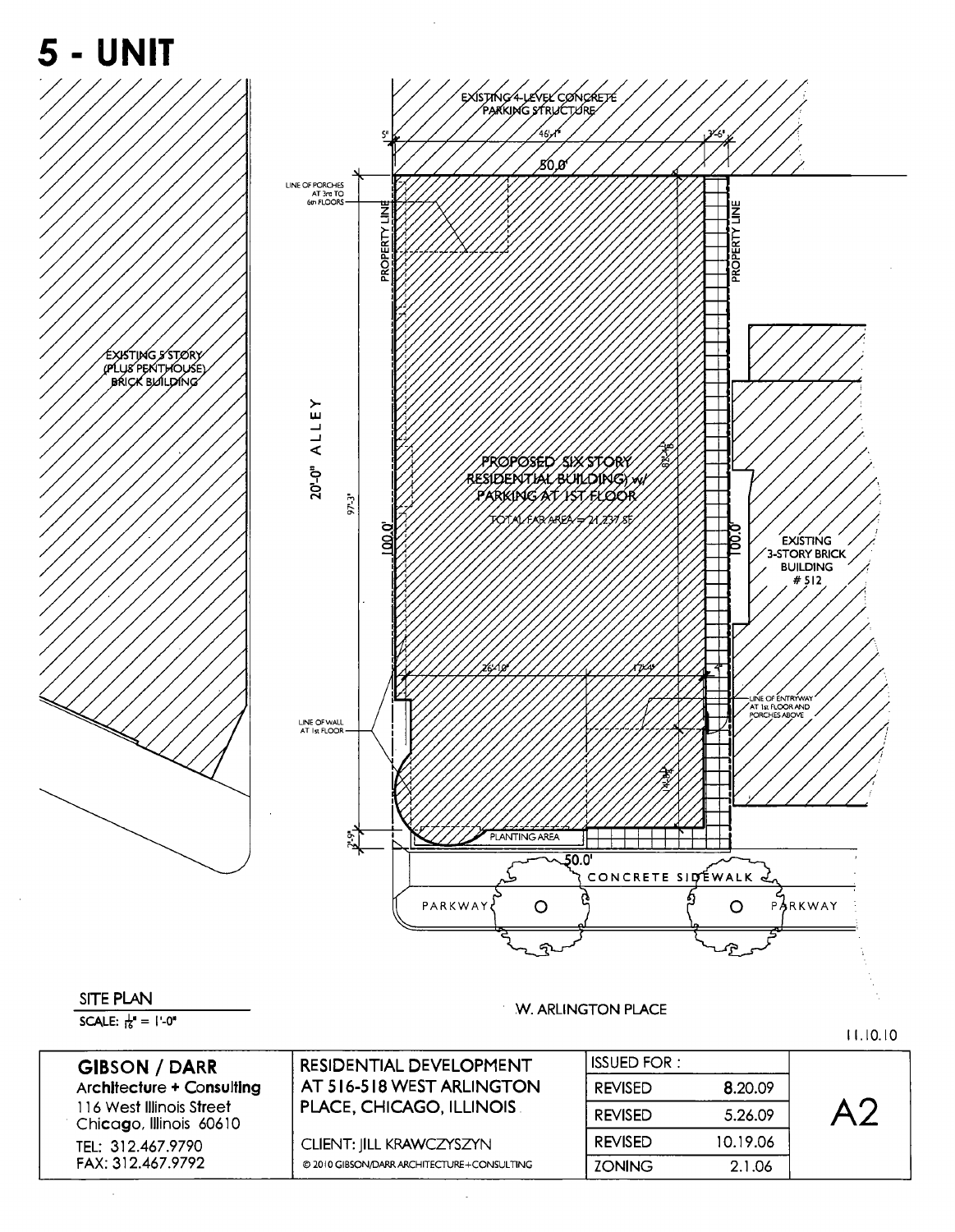

FAX: 312.467.9792

ZONING 2.1.06 CLIENT: JILL KRAWCZYSZYN © 2010 GIBSON/DARR ARCHITECTURE + CONSULTING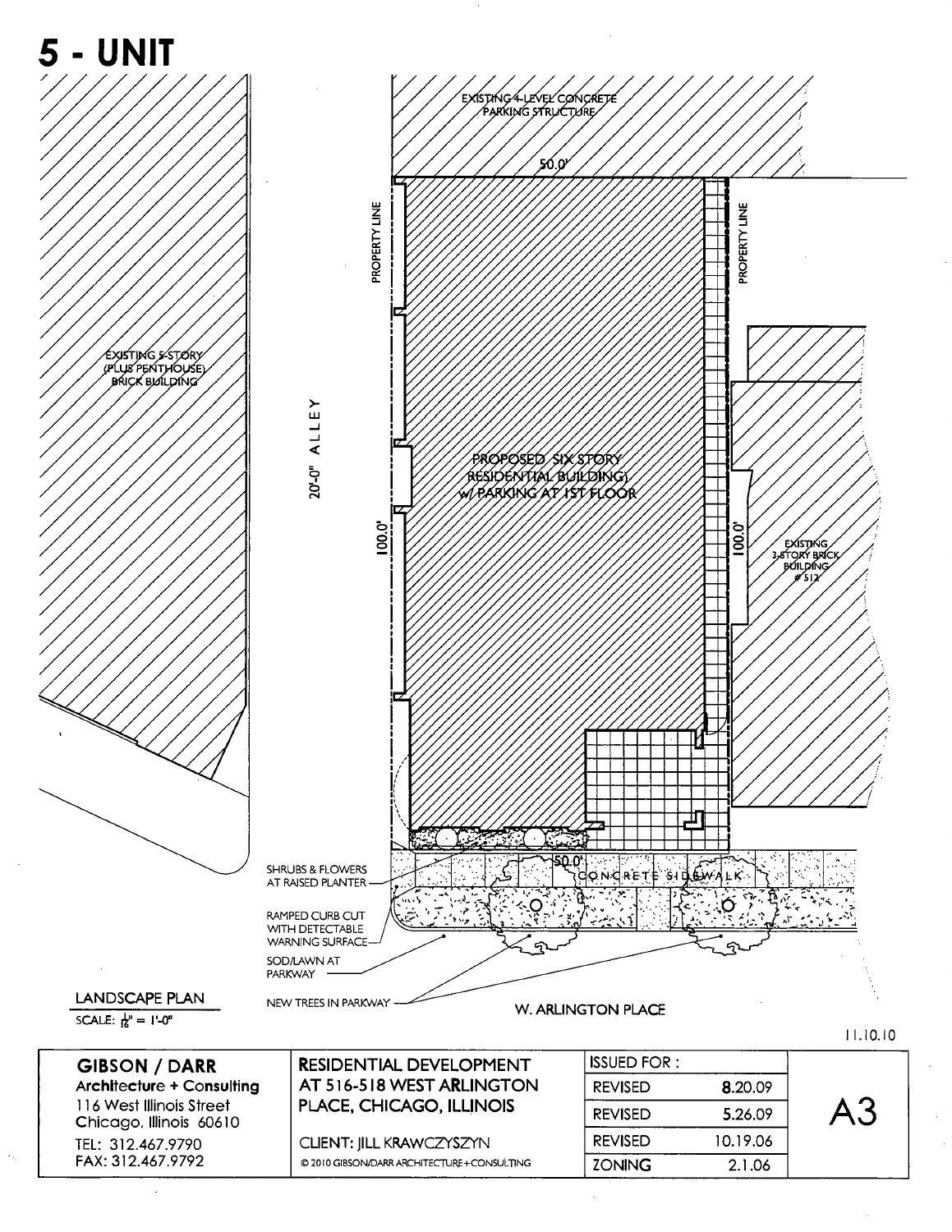

TEL: 312.467.9790<br>FAX: 312.467.9792

CLIENT: JILL KRAWCZYSZYN **REVISED** 10.19.06 **CONSULTABLE ON SULTING ARCHITECTURE+CONSULTING ZONING 2.1.06**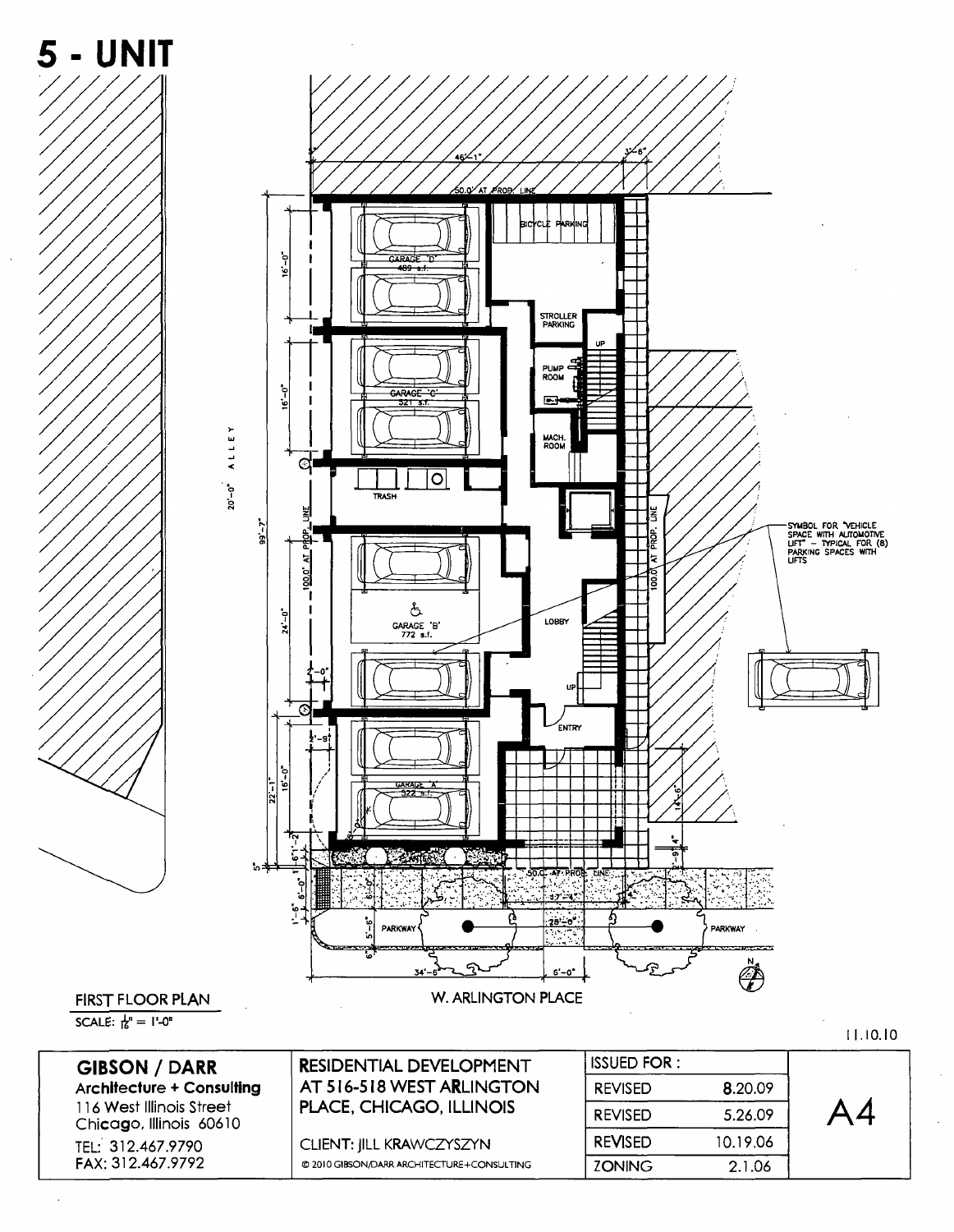

#### SECOND FLOOR PLAN

SCALE:  $\frac{1}{16}$ " = 1'-0"

 $\hat{\boldsymbol{z}}$ 

| GIBSON / DARR                                       | <b>RESIDENTIAL DEVELOPMENT</b>               | <b>ISSUED FOR:</b> |          |     |
|-----------------------------------------------------|----------------------------------------------|--------------------|----------|-----|
| <b>Architecture + Consulting</b>                    | AT 516-518 WEST ARLINGTON                    | <b>REVISED</b>     | 8.20.09  |     |
| 116 West Illinois Street<br>Chicago, Illinois 60610 | PLACE, CHICAGO, ILLINOIS                     | <b>REVISED</b>     | 5.26.09  | A.5 |
| TEL: 312.467.9790                                   | CLIENT: JILL KRAWCZYSZYN                     | <b>REVISED</b>     | 10.19.06 |     |
| FAX: 312.467.9792                                   | © 2010 GIBSON/DARR ARCHITECTURE + CONSULTING | <b>ZONING</b>      | 2.1.06   |     |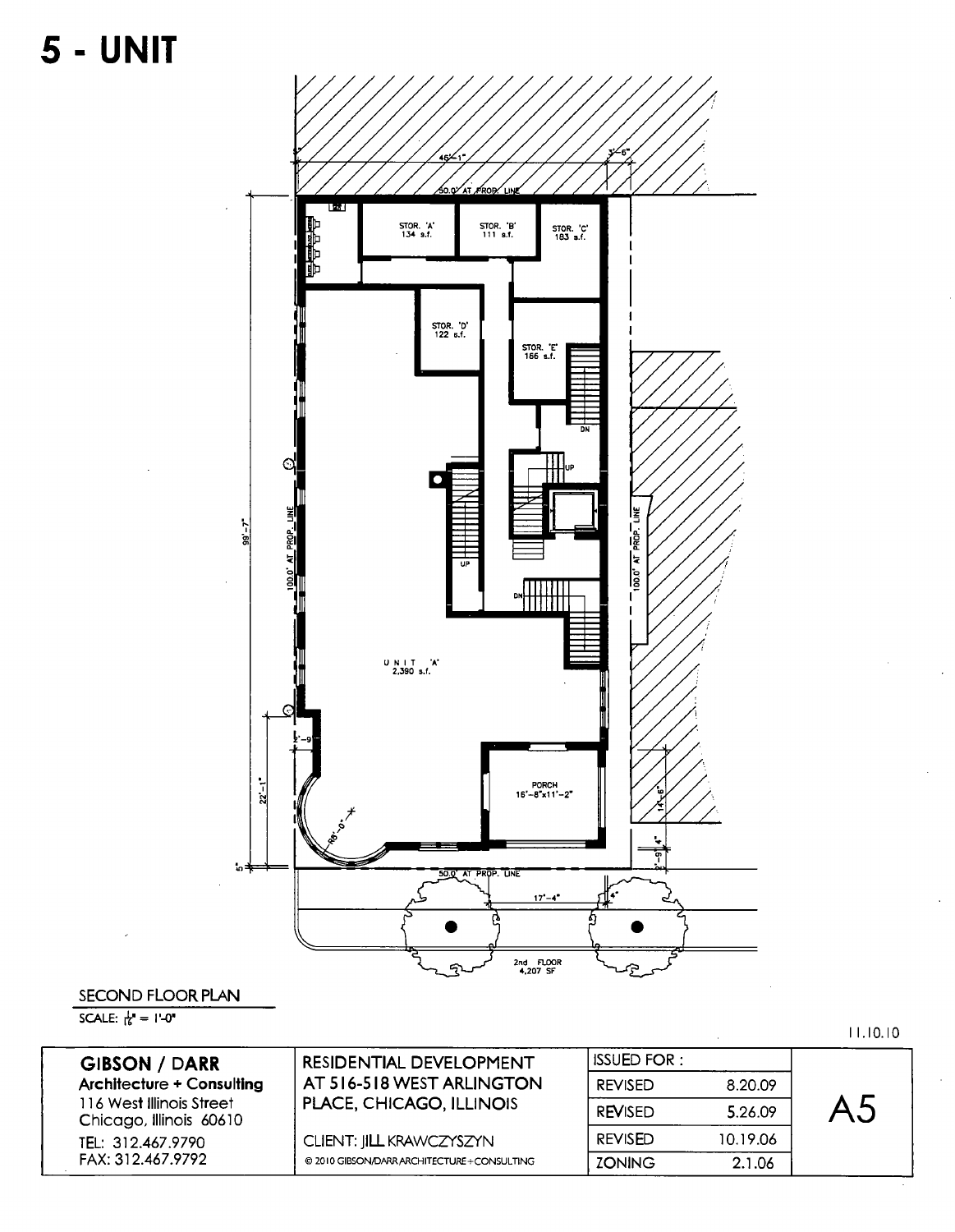

THIRD FLOOR PLAN

SCALE:  $\frac{1}{16}$ <sup>v</sup> = l'-0<sup>°</sup>

 $\mathcal{I}$ 

| GIBSON / DARR                                       | <b>RESIDENTIAL DEVELOPMENT</b>                        | <b>ISSUED FOR:</b> |          |    |
|-----------------------------------------------------|-------------------------------------------------------|--------------------|----------|----|
| <b>Architecture + Consulting</b>                    | AT 516-518 WEST ARLINGTON<br>PLACE, CHICAGO, ILLINOIS | <b>REVISED</b>     | 8.20.09  |    |
| 116 West Illinois Street<br>Chicago, Illinois 60610 |                                                       | <b>REVISED</b>     | 5.26.09  | A6 |
| TEL: 312.467.9790                                   | CLIENT: JILL KRAWCZYSZYN                              | <b>REVISED</b>     | 10.19.06 |    |
| FAX: 312.467.9792                                   | C 2010 GIBSON/DARR ARCHITECTURE+CONSULTING            | <b>ZONING</b>      | 2.1.06   |    |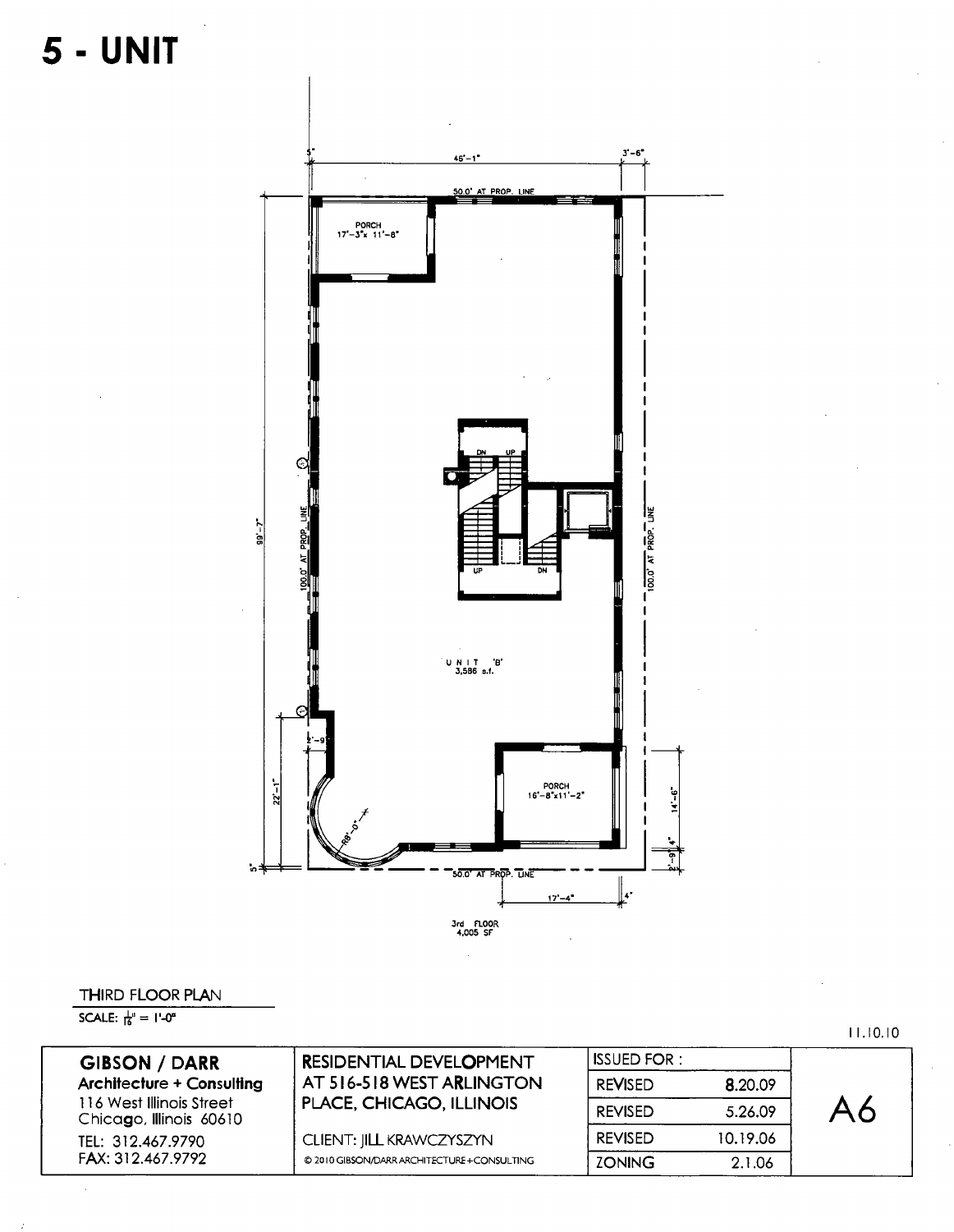

#### FOURTH FLOOR PLAN

SCALE:  $\frac{1}{16}$ " = I'-O"

| <b>GIBSON / DARR</b>                                | <b>RESIDENTIAL DEVELOPMENT</b>             | <b>ISSUED FOR :</b> |          |            |  |
|-----------------------------------------------------|--------------------------------------------|---------------------|----------|------------|--|
| <b>Architecture + Consulting</b>                    | AT 516-518 WEST ARLINGTON                  | <b>REVISED</b>      | 8.20.09  |            |  |
| 116 West Illinois Street<br>Chicago, Illinois 60610 | PLACE, CHICAGO, ILLINOIS                   | <b>REVISED</b>      | 5.26.09  | $A\bar{Z}$ |  |
| TEL: 312.467.9790                                   | <b>CLIENT: IILL KRAWCZYSZYN</b>            | <b>REVISED</b>      | 10.19.06 |            |  |
| FAX: 312.467.9792                                   | © 2010 GIBSON/DARR ARCHITECTURE+CONSULTING | <b>ZONING</b>       | 2.1.06   |            |  |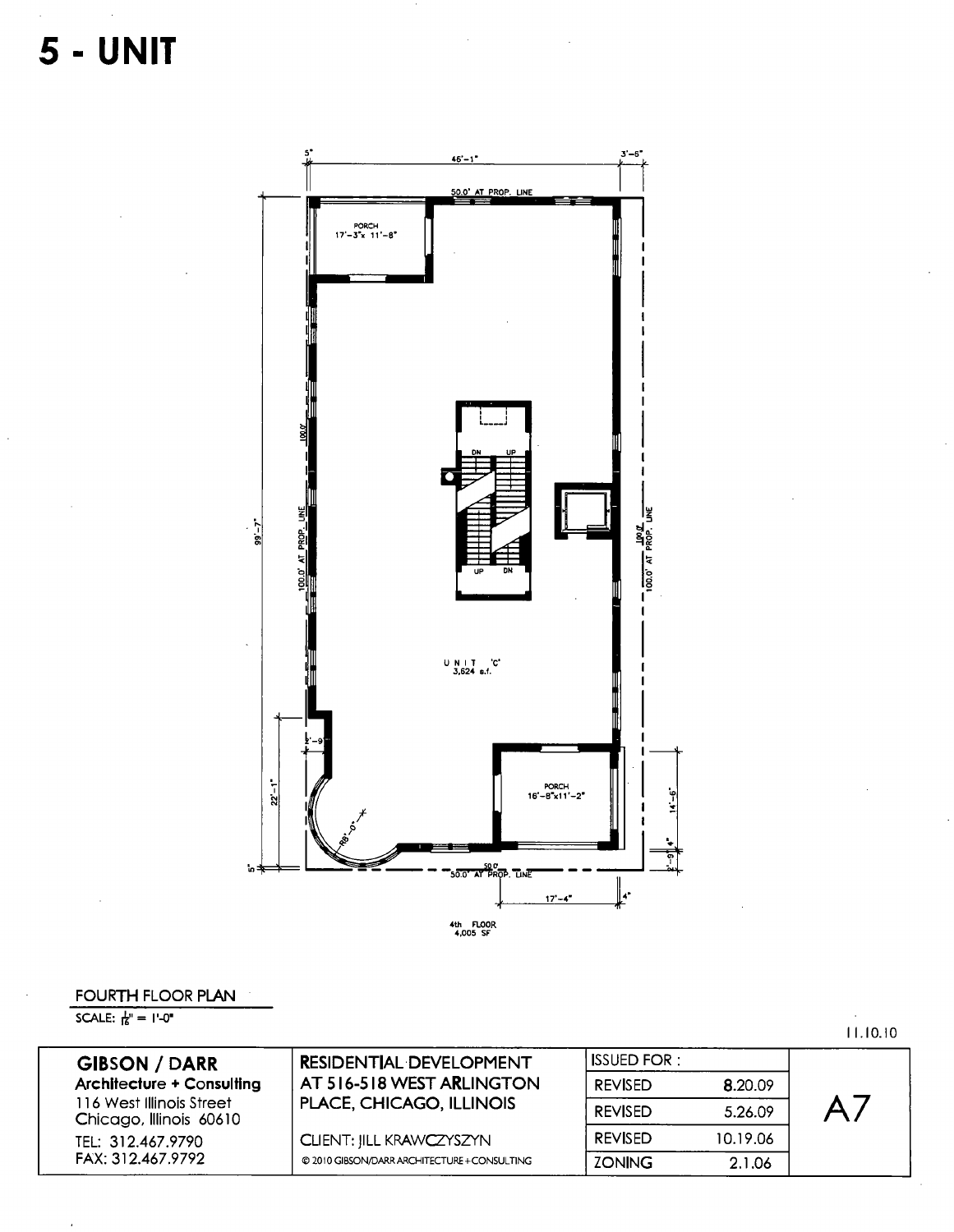

#### FIFTH FLOOR PLAN

 $\Delta \sim 10^{11}$  mass  $^{-1}$ 

SCALE:  $\frac{1}{6}$ " =  $1^{\frac{1}{2} - 0}$ "

| GIBSON / DARR<br><b>Architecture + Consulting</b><br>116 West Illinois Street | <b>RESIDENTIAL DEVELOPMENT</b><br>AT 516-518 WEST ARLINGTON<br>PLACE, CHICAGO, ILLINOIS | <b>ISSUED FOR :</b><br><b>REVISED</b>             | 8.20.09                       |    |  |
|-------------------------------------------------------------------------------|-----------------------------------------------------------------------------------------|---------------------------------------------------|-------------------------------|----|--|
| Chicago, Illinois 60610<br>TEL: 312.467.9790<br>FAX: 312.467.9792             | CLIENT: ILL KRAWCZYSZYN<br>C 2010 GIBSON/DARR ARCHITECTURE + CONSULTING                 | <b>REVISED</b><br><b>REVISED</b><br><b>ZONING</b> | 5.26.09<br>10.19.06<br>2.1.06 | А8 |  |

I I.IO.IO

 $\ddot{\phantom{a}}$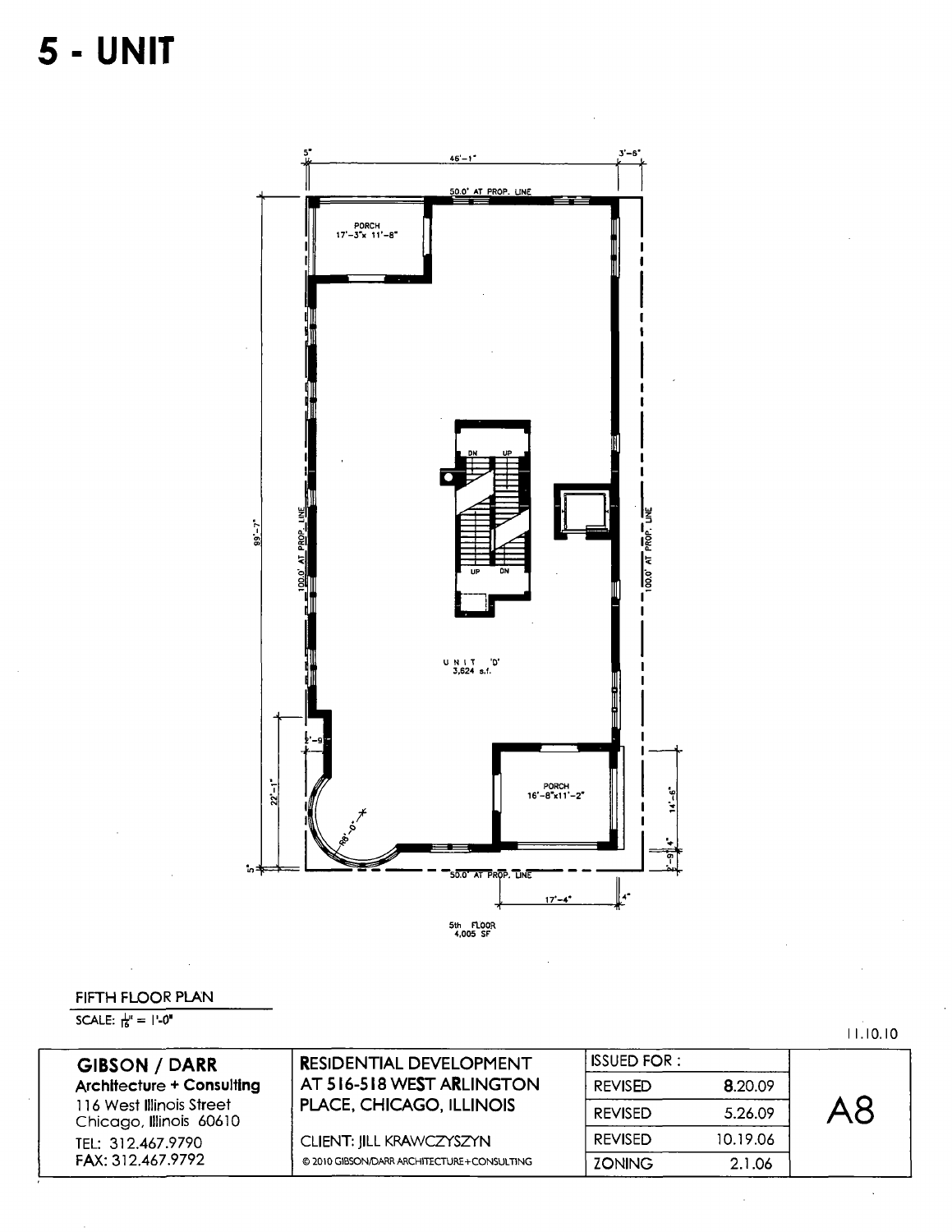

#### SIXTH FLOOR PLAN

 $SCALE: \frac{1}{16}$ " = 1'-0"

|  | 11.10.10 |  |
|--|----------|--|
|  |          |  |

| GIBSON / DARR                                       | <b>RESIDENTIAL DEVELOPMENT</b>                        | <b>ISSUED FOR:</b> |          |    |
|-----------------------------------------------------|-------------------------------------------------------|--------------------|----------|----|
| <b>Architecture + Consulting</b>                    | AT 516-518 WEST ARLINGTON<br>PLACE, CHICAGO, ILLINOIS | <b>REVISED</b>     | 8.20.09  | A9 |
| 116 West Illinois Street<br>Chicago, Illinois 60610 |                                                       | <b>REVISED</b>     | 5.26.09  |    |
| TEL: 312.467.9790                                   | CLIENT: IILL KRAWCZYSZYN                              | <b>REVISED</b>     | 10.19.06 |    |
| FAX: 312.467.9792                                   | © 2010 GIBSON/DARR ARCHITECTURE+CONSULTING            | <b>ZONING</b>      | 2.1.06   |    |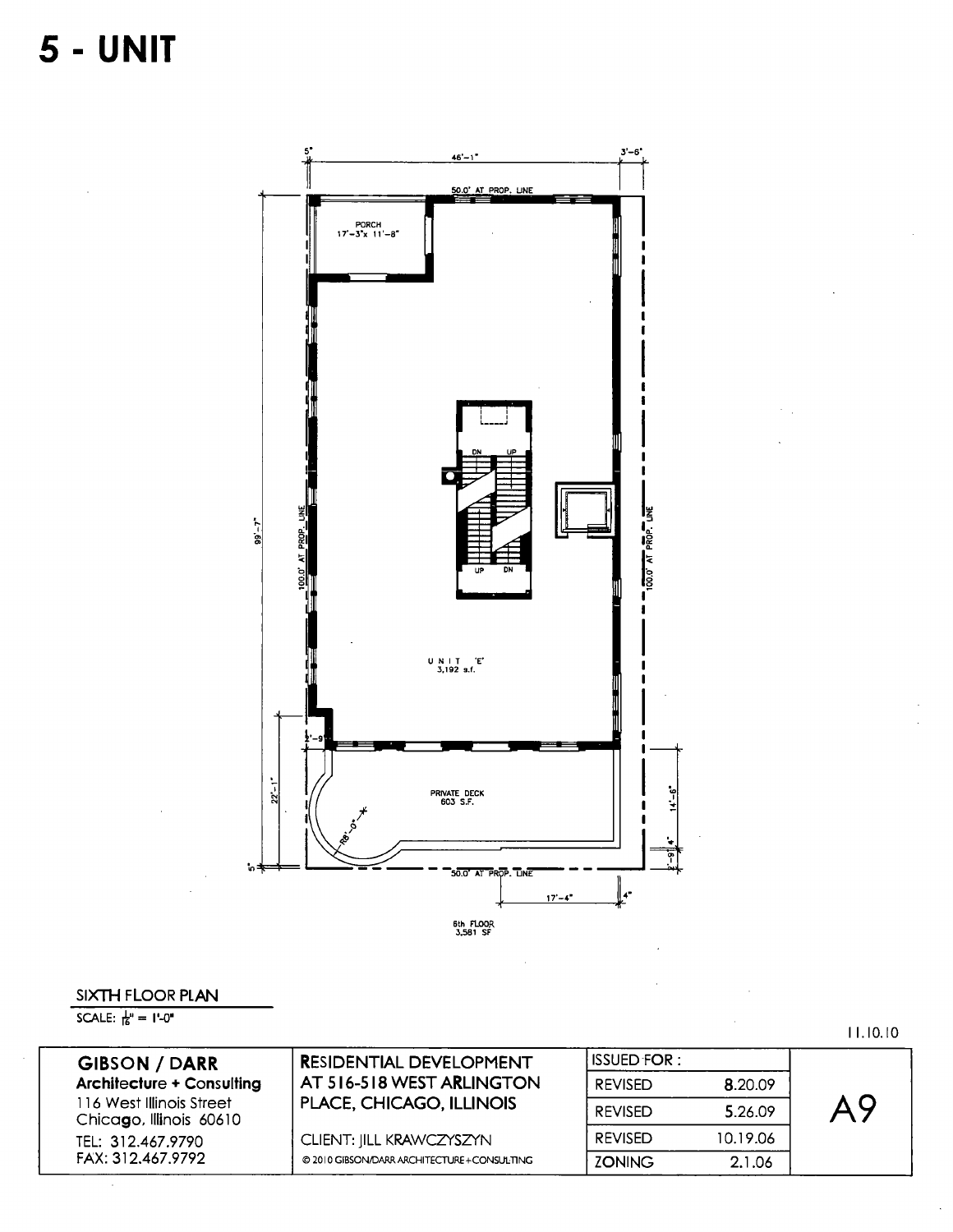

#### ROOF PLAN

 $SCALE: \frac{1}{16} = 1!$ -0"

| <b>RESIDENTIAL DEVELOPMENT</b><br><b>GIBSON / DARR</b> | <b>ISSUED FOR:</b>                                    |                |          |                |
|--------------------------------------------------------|-------------------------------------------------------|----------------|----------|----------------|
| <b>Architecture + Consulting</b>                       | AT 516-518 WEST ARLINGTON<br>PLACE, CHICAGO, ILLINOIS | <b>REVISED</b> | 8.20.09  | $\triangle$ 10 |
| 116 West Illinois Street<br>Chicago, Illinois 60610    |                                                       | <b>REVISED</b> | 5.26.09  |                |
| TEL: 312.467.9790                                      | CLIENT: IILL KRAWCZYSZYN                              | <b>REVISED</b> | 10.19.06 |                |
| FAX: 312.467.9792                                      | © 2010 GIBSON/DARR ARCHITECTURE + CONSULTING          | <b>ZONING</b>  | 2.1.06   |                |

I.IO.IO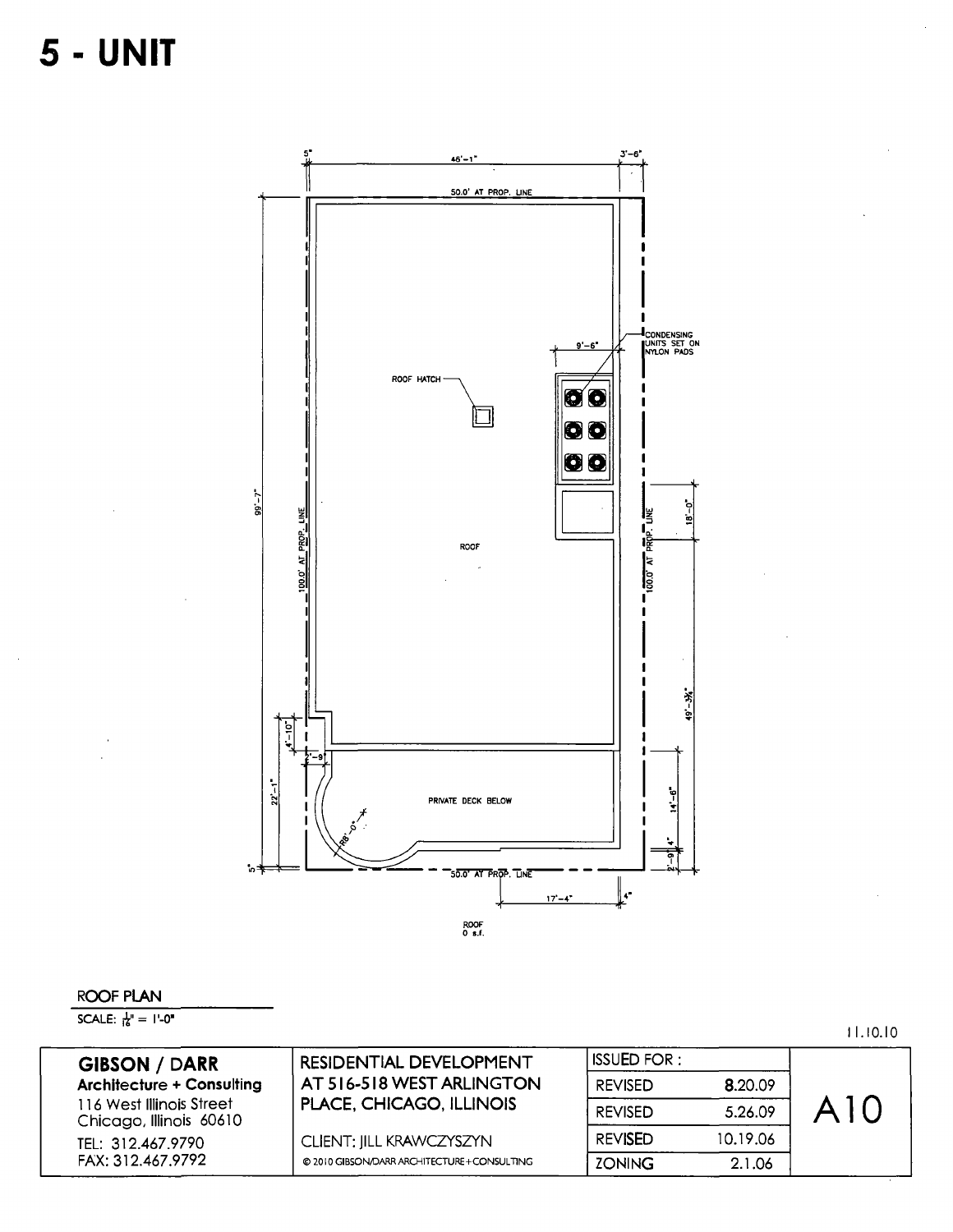FAX: 312.467.9792

## **A! I NOT USED**

**GIBSON / DARR**  Architecture + Consulting 116 West Illinois Street Chicago, Illinois 60610 TEL: 312.467.9790 RESIDENTIAL DEVELOPMENT AT 516-518 WEST ARLINGTON PLACE. CHICAGO. ILLINOIS CLIENT: JILL KRAWCZYSZYN ISSUED FOR : REVISED 8.20.09 REVISED 5.26.09 REVISED 10.19.06 **All** 

ZONING 2.1.06

© 2010 GIBSON/DARR ARCHITECTURE+CONSULTING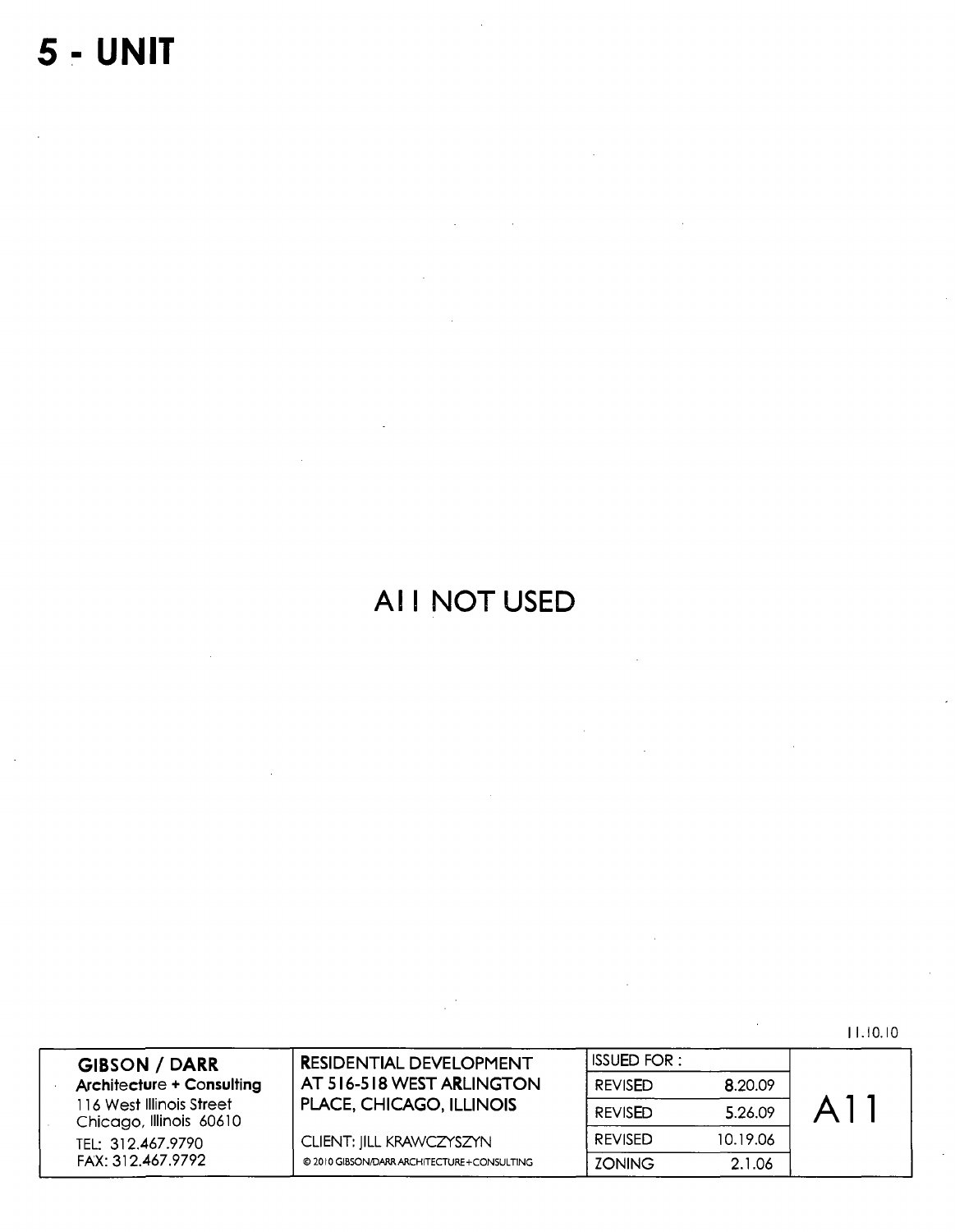

#### SOUTH ELEVATION

I.IO.IO

圓

▥

 $SCALE: 1/16" = 1'-0"$ 

| GIBSON / DARR                                       | <b>RESIDENTIAL DEVELOPMENT</b>               | <b>ISSUED FOR:</b> |          |                      |
|-----------------------------------------------------|----------------------------------------------|--------------------|----------|----------------------|
| <b>Architecture + Consulting</b>                    | AT 516-518 WEST ARLINGTON                    | <b>REVISED</b>     | 8.20.09  |                      |
| 116 West Illinois Street<br>Chicago, Illinois 60610 | PLACE, CHICAGO, ILLINOIS                     | <b>REVISED</b>     | 5.26.09  | $\triangle$ 1 $\cap$ |
| TEL: 312.467.9790                                   | CLIENT: JILL KRAWCZYSZYN                     | <b>REVISED</b>     | 10.19.06 |                      |
| FAX: 312.467.9792                                   | C 2010 GIBSON/DARR ARCHITECTURE + CONSULTING | <b>ZONING</b>      | 2.1.06   |                      |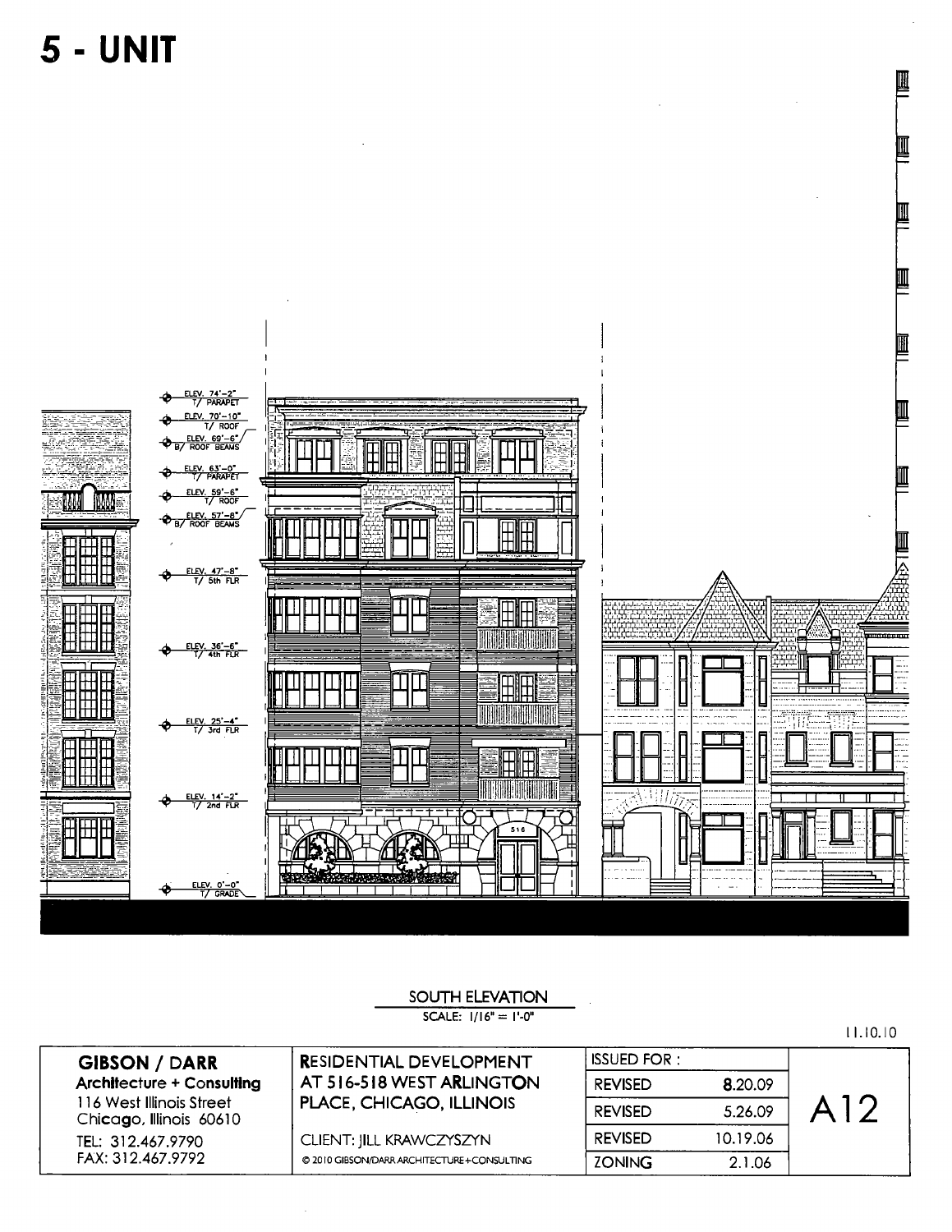

© 2010 GIBSON/DARR ARCHITECTURE+CONSULTING ZONING Z.1.06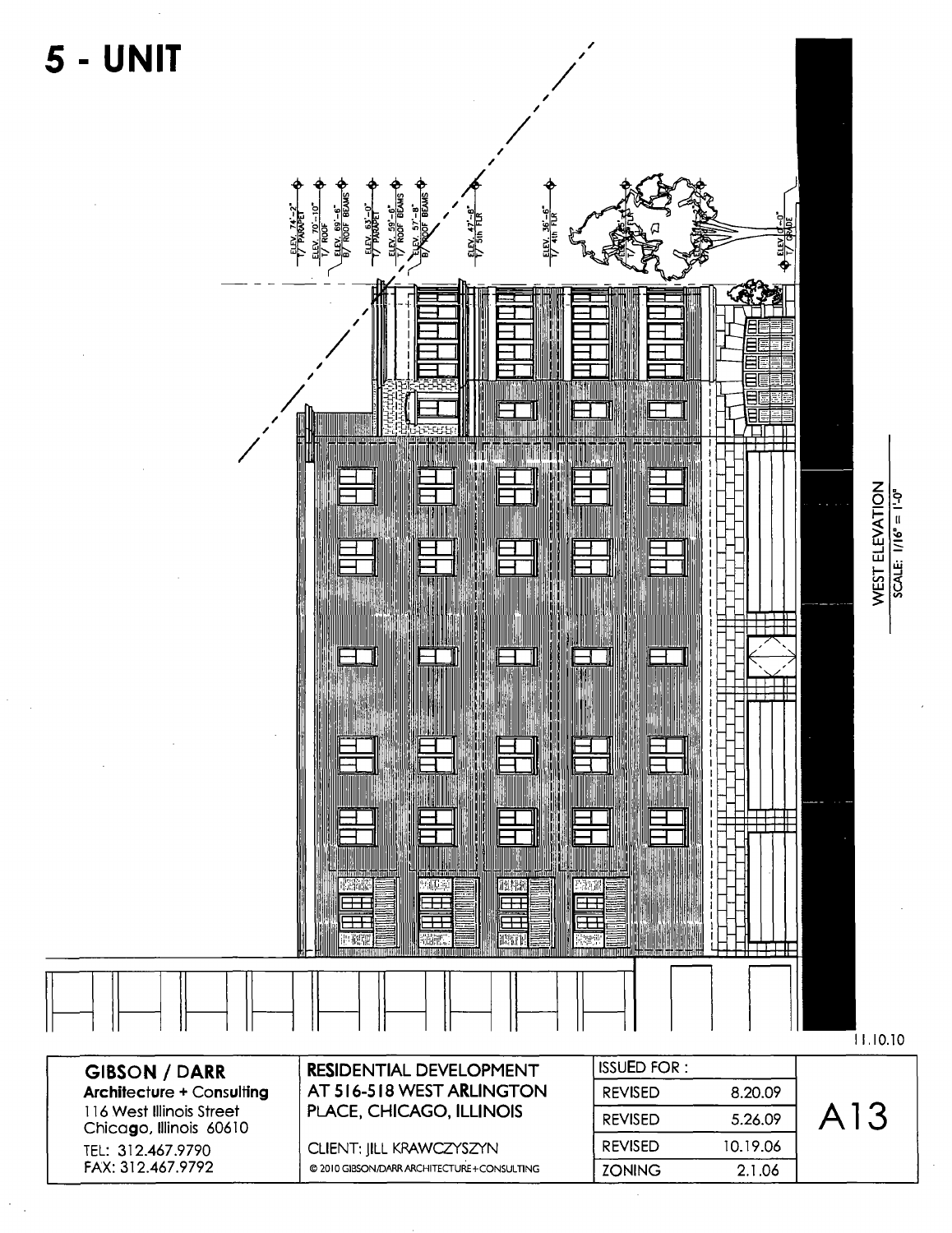z o EAST ELEVAT

• REVISED 10.19.06 ZONING 2.1.06

 $\frac{E(V)}{V}$  proper  $rac{10.70 - 10}{1}$ 이 아이<br>이 사용  $\frac{36}{45}$ ELEY, 74-2 1008 / 113 ELEY. 69'-6<br>B/ ROOF BEAM  $\frac{57}{2}$ 핰 10.10 ISSUED FOR : **GIBSON / DARR**  RESIDENTIAL DEVELOPMENT Architecture + Consulting AT 516-518 WEST ARLINGTON REVISED 8.20.09 116 West Illinois Street **A14** PLACE, CHICAGO, ILLINOIS REVISED 5.26.09 Chicago, Illinois 60610

> CLIENT: JILL KRAWCZYSZYN © 20IOGIBSON/DARRARCHrrECTURE-fCONSULTING

∓

**5 - UNIT** 

TEL: 312.467.9790 FAX: 312.467.9792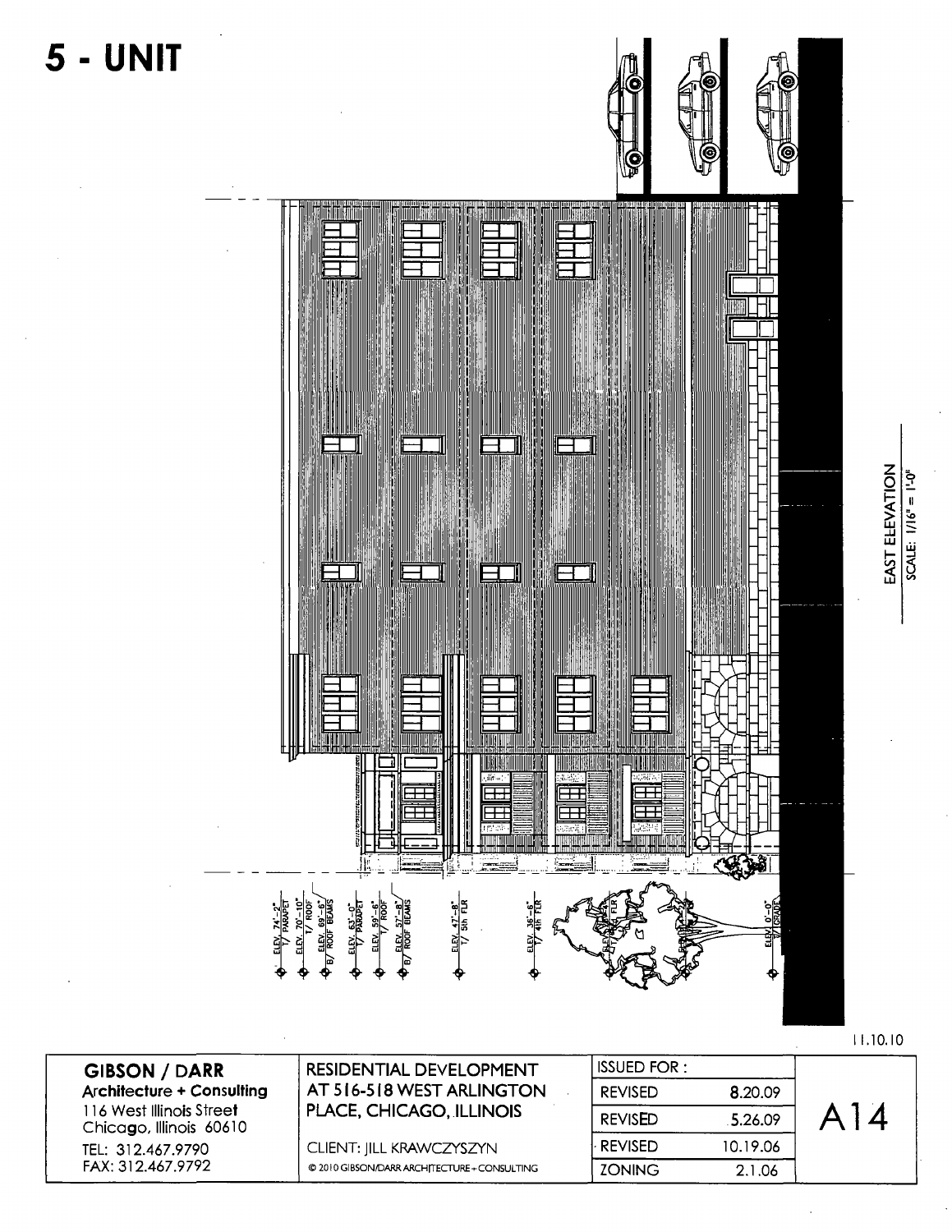

#### NORTH ELEVATION

 $SCALE: 1/16" = 1'-0"$ 

| GIBSON / DARR                                       | RESIDENTIAL DEVELOPMENT                    | <b>ISSUED FOR:</b> |          |  |
|-----------------------------------------------------|--------------------------------------------|--------------------|----------|--|
| <b>Architecture + Consulting</b>                    | AT 516-518 WEST ARLINGTON                  | <b>REVISED</b>     | 8.20.09  |  |
| 116 West Illinois Street<br>Chicago, Illinois 60610 | PLACE, CHICAGO, ILLINOIS                   | <b>REVISED</b>     | 5.26.09  |  |
| TEL: 312.467.9790                                   | CLIENT: IILL KRAWCZYSZYN                   | <b>REVISED</b>     | 10.19.06 |  |
| FAX: 312.467.9792                                   | © 2010 GIBSON/DARR ARCHITECTURE+CONSULTING | <b>ZONING</b>      | 2.1.06   |  |

I.IO.IO